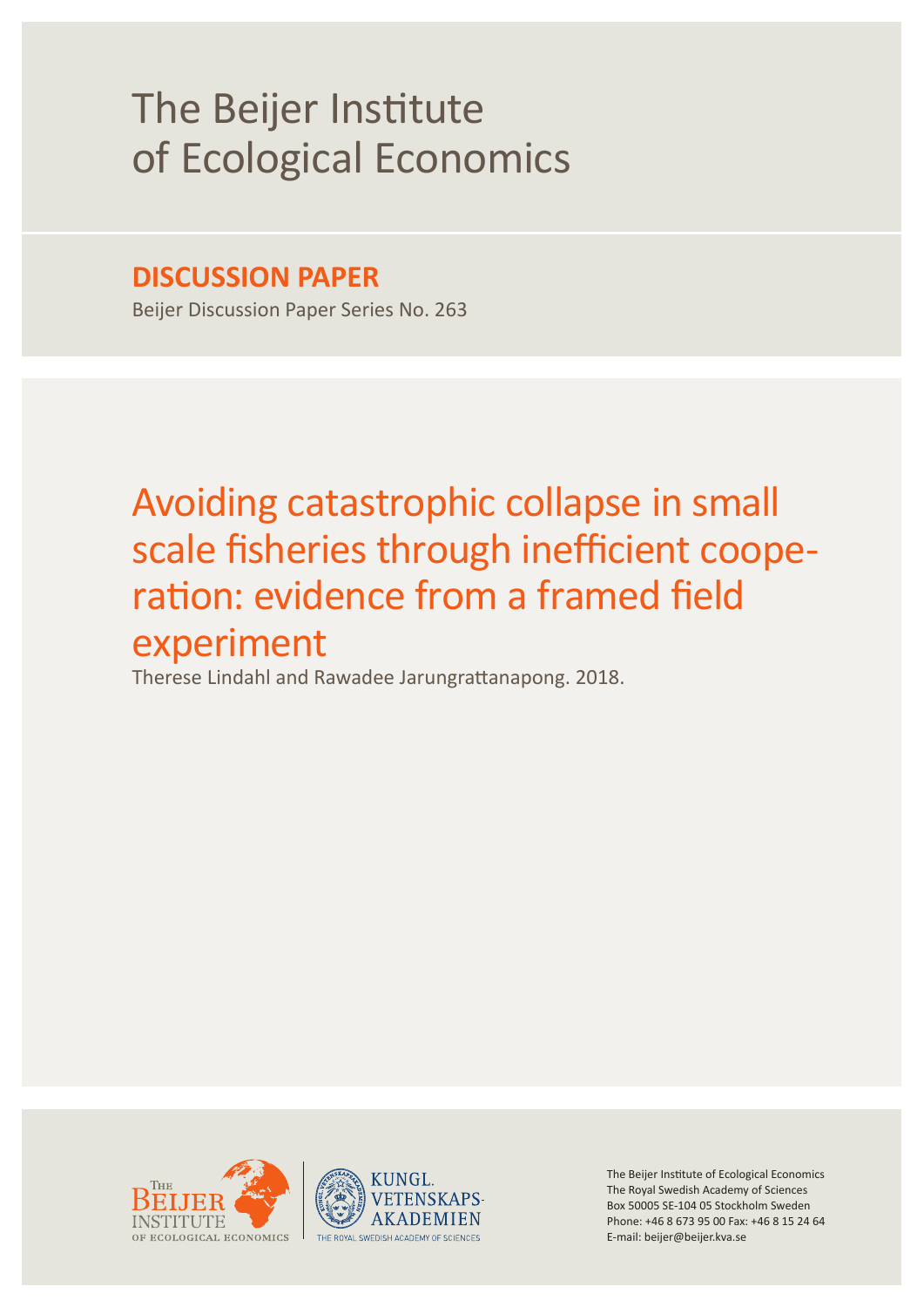## Avoiding catastrophic collapse in small scale fisheries through inefficient cooperation: evidence from a framed field experiment

### Therese Lindahl\*<sup>ab</sup> and Rawadee Jarungrattanapong<sup>c</sup>

\* corresponding email: [therese@beijer.kva.se](mailto:therese@beijer.kva.se)

<sup>a</sup> The Beijer Institute of Ecological Economics, The Royal Swedish Academy of Sciences, P.O Box 50005, SE 104 05 Stockholm, Sweden

<sup>b</sup> Stockholm Resilience Centre, Stockholm University, Kräftriket 2B, SE 106 91 Stockholm, Sweden.

<sup>c</sup> Sukhothai Thammathirat Open University, School of Economics, Chaengwattana Rd. Bangpood, Pakkret

Nonthaburi 11120 Thailand

#### Abstract

Small-scale fisheries are significant for poverty alleviation but are threatened by over-exploitation and climate change effects leading to more variable fish stocks, including potential negative drastic changes. Are fishers able to adapt? To shed light on this we run a common-pool resource experiment with fishers in Thailand. Fishers face either smooth resource dynamics, or resource dynamics entailing a negative threshold in the growth rate. Whether fishers form cooperate agreements or not depends on the treatment, which theory fails to predict. Groups confronted with the threshold are more likely to cooperate. However, they do not necessarily manage the resource more efficiently. Our analysis also reveals that whereas the threshold treatment is associated with more under-exploitation, over-exploitation is driven by socio-economic variables. Advancing understanding of behavioral responses to climate change effects needs more systematic explorations of how contextual factors influence outcomes. Our work can be seen as one attempt in this direction.

Keywords: Small-scale fisheries, common-pool resources, abrupt ecosystem changes, collective action, framed field experiment.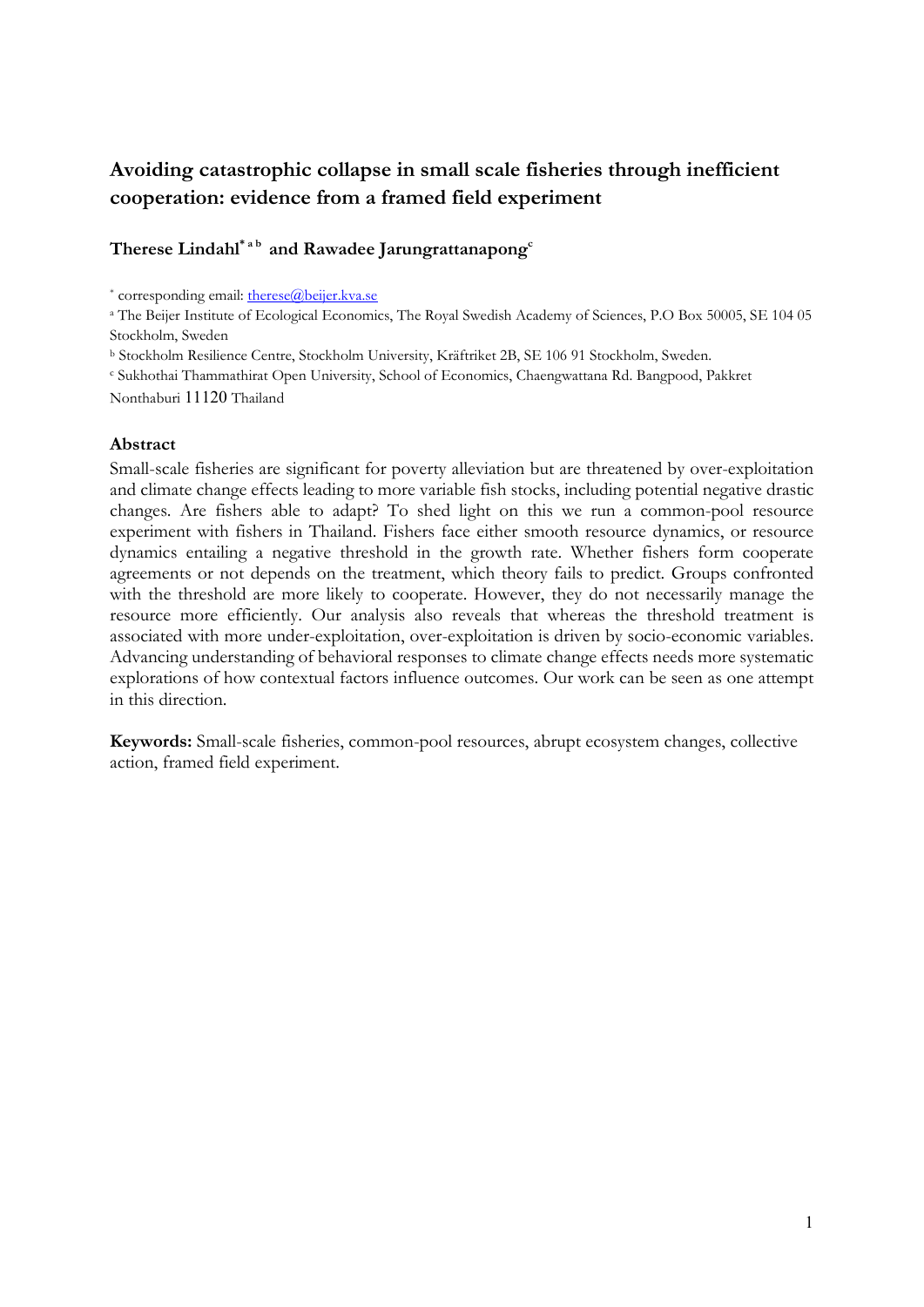## 1. Introduction

Small-scale fisheries (SSFs) account for about 90% of the world's 40 million capture fishers and provide together about half of total global fish catch (Bené et al. 2007) In many low income countries SSFs are significant contributors to poverty alleviation and food security, accounting for more than 50% of total animal protein intake (Hall et al. 2013, FAO 2016). Many SSFs are however threatened by unsustainable over-exploitation stemming from open access regimes and governance failures. Demand for aquatic products is also expected to rise with an increasing population, which will add further pressure to an already heavily exploited resource (FAO, 2016). Moreover, climate change will increasingly change the quantity and variability of fish stocks across the globe. In certain regions, abrupt and potentially persistent changes to stock levels and growth rates are to be expected due to e.g., changes in water temperature and frequency of hypoxia in combination with changes in species composition (Cheung et al. 2016). Such abrupt and potentially persistent ecosystem changes, often referred to as regime shifts (Scheffer and Carpenter 2003, Scheffer 2009, Biggs, et al. 2012) have become increasingly common and have already occurred in many types of ecosystems, including fisheries (Rocha et al. 2015).

Decentralized resource management has increasingly being applied as a solution to deal with problems of over-exploitation. Some of the rights to the resource are then ceded to local users. If they manage to cooperate and collectively agree on a sustainable exploitation level they can overcome a tragedy of the commons (Hardin, 1968). However, in reality sustainable self-organized collective management is not easy to obtain (Ostrom et al. 2002), which is also true for SSFs (Camargo et al. 2008, Bené et al. 2009, Gelcich et al. 2013, Gelcich 2014). Nevertheless, the ability to deal with the increasingly challenging ecological conditions will crucially depend on whether fishers are able to adapt to them individually, *and* collectively. With this paper we test with a dynamic common-pool resource (CPR) experiment how groups of small-scale fishers in Thailand, sharing a common fishing ground, respond to a potential abrupt and persistent negative change in the growth rate of a fish stock. Should we expect more or less over-exploitation and cooperation when fishers are confronted with such ecosystem dynamics? Will fishers be able to collective keep the total exploitation level below the threshold, and thus avoid a catastrophic resource collapse? These are questions we set out to answer in this paper.

Insights from this study contributes to the existing literature on commons management and in particular to the experimental commons literature. Controlled experiments have been proven particularly useful for gathering data on drivers of human behavior in these systems (see e.g. Kopelman et al. 2002, Ostrom, 2006). In early experiments, the resource dilemma was typically described as a static situation and the focus was primarily on understanding how individual strategies, social interactions, and group outcomes changed over time as participants got more information about the behavior of the others. From these early studies we learned e.g. on the importance of communication (cheap talk) and about the ability to sanction free-riders (see Ostrom 2006 for an overview). These were factors that reduced social uncertainty by making it easier for conditional cooperators to identify other cooperators etc. However, these early experiments studies did not include important aspects of some of the challenges experienced by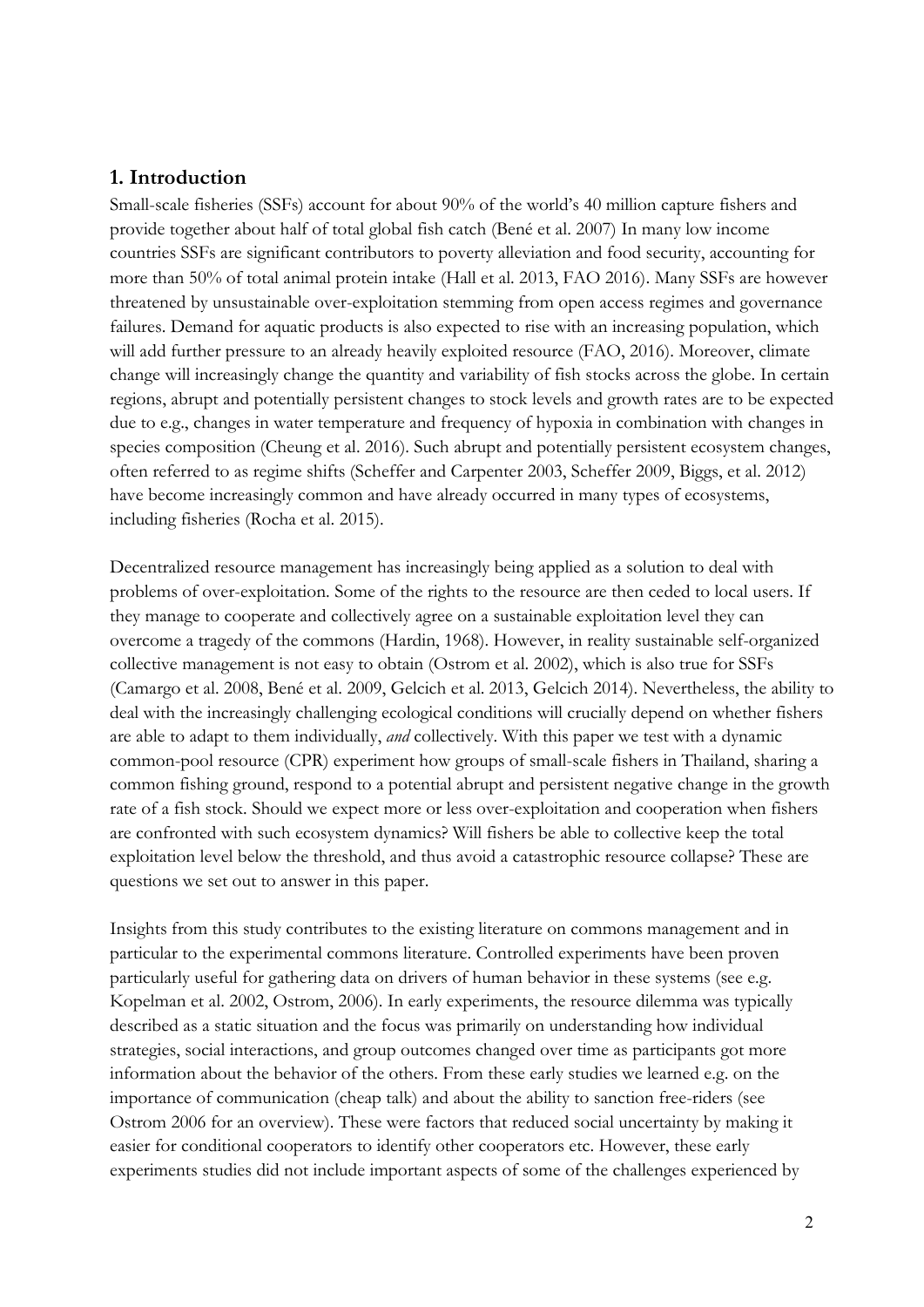real resource users. For example, these designs often failed to capture crucial biophysical aspects<sup>1</sup>. An understanding of human behavior in CPR dilemmas needs to include not only relevant aspects of relationships among humans, but also how people interact with the temporal and spatial dynamics of the natural resource. In recent years, there has been an increased effort to address this issue with controlled experiments that incorporate ecological characteristics such as spatial resource dynamics (Janssen 2010, Janssen et al. 2010), resource interdependencies, (Lindahl et al. 2015), and endogenously driven resource dynamics (Cardenas et al. 2013). Osés-Eraso et al. (2008) compare for example behavior under exogenous and endogenously driven (human-induced), resource scarcity; Moreno-Sánchez and Maldonado (2010) compare behavior under contrasting resource states, (abundant versus scarce); Kimbrough and Vostroknutov (2013) determined the effects of differing resource replenishment rates; and Hine and Gifford (1996) examine the effect of an uncertain resource growth rate, to name a few. We contribute to this strand of literature by introducing a request game with an endogenously driven resource dynamics, where the resource follows a logistic-type of resource dynamics. Even though the logistic growth model has been used extensively within resource economics and is considered to be the canonical renewable resource model (Clark 1990) it has received substantially less attention in the CPR experimental field. To our knowledge, there are only a handful studies employing a similar design (see e.g. Schill et al. 2015, Noussair et al. 2015, Lindahl et al. 2016a, and Lindahl et al. 2016b). Unlike Noussair and colleagues we introduce and test the effect of an endogenously driven abrupt drop in the growth rate of such dynamics. Further, we allowed our participants to communicate. Communication was allowed to mimic the field as much as possible as communication is seldom forced nor banned in the field. We depart from all these three studies by running the experiment with resource users whose livelihood crucially depend on the resource<sup>2</sup>. The studies by Lindahl et al. and Schill et al. are both done in the lab with students as subjects.

Lab experiments provide the researcher with a "clean test tube" that enables control over contextual variables and facilitates causal inferences. Because they typically are conducted with students, they enable testing of complex designs and are relatively easy and cheap to run. The potential drawback of lab experiments is precisely that they use student participants instead of "real" resource users (Cárdenas and Ostrom 2004). To which extent experimental results can be generalized beyond the lab is an important question that has received much attention in the literature (see e.g., Levitt and List 2007, Falk and Heckman 2009). Whereas previous results from the lab, such as significance of communication, has been confirmed in CPR field experiments (Cardenas 2000), it has also been found that, depending on the social, cultural and ecological context, experimental outcomes can differ significantly (Henrich et al. 2005, Castillo et al. 2011, Prediger et al. 2011, Gneezy et al. 2016, Cárdenas et al. 2017). Our study allows us to investigate the extent to which exploitation behavior of resource users confronted (or not) with a potential abrupt decline in resource growth, depend on the social and economic characteristics of the users.

 $\overline{a}$ 

<sup>1</sup> A few early experiments did implicitly include resource dynamics in the form of probabilistic destruction (Walker and Gardner 1992), and the dependence of extraction cost on decisions in previous rounds (Herr et al. 1992). These studies, demonstrated that dynamics increased harvesting rates compared with a similar static setting.

<sup>2</sup> Noussair et al 2015 conducted their experiment with recreational fishers.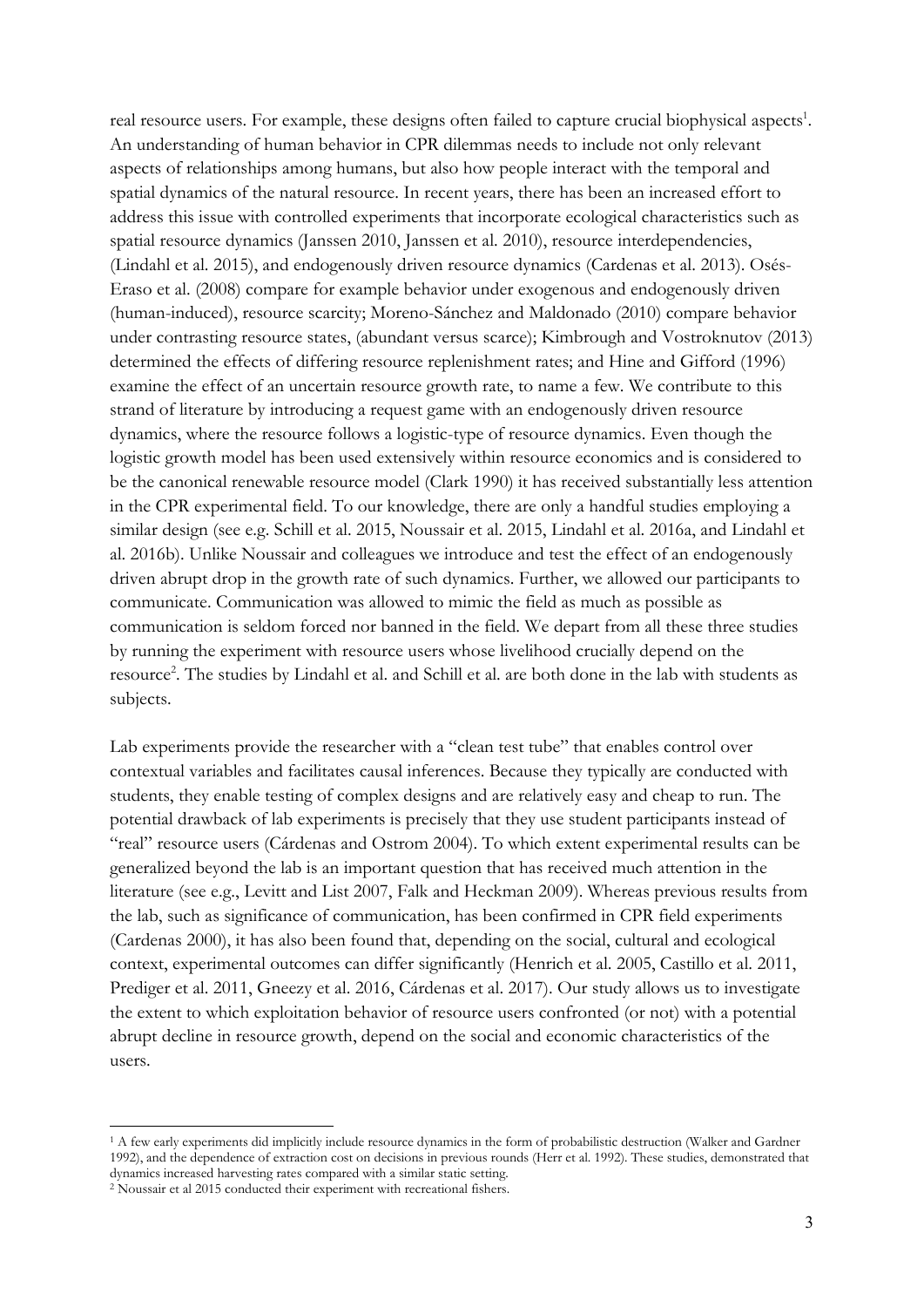This study (together with previous studies by Lindahl and colleagues (see e.g., Lindahl et al. 2016a Lindahl et al. 2016b, Schill et al. 2015) complements also some previous theoretical work dealing with common pool resource management under the influence of regime shifts (Mäler et al. 2003, Kossiorios et al. 2008, Crépin and Lindahl 2009). These theoretical models are based on rationality assumptions, where users are assumed to either cooperate or not but nothing is said about when we should expect cooperation to emerge or not. In our setup cooperation is not given, it emerge (or not) potentially depending on treatment or other characteristics. Our results can thereby inform theoretical advances within this field

## 2. Methodological approach

Our main method of choice is a framed field experiment (see Harrison and List 2004) for a classification of experiments), complemented with interview- and observational data. We will return to the experimental design and procedure but first we introduce the case study area.

#### 2.1 Case study area

The experiment was performed with fishers in Tha Chat Chai village, situated in the Phuket province, the biggest island of Thailand and located in Andaman Sea. The total population in Tha Chat Chai village is estimated to around 2,490 or 940 households. About 38% of the population belongs to the so-called Mogans, referred to as "Chao Lei" (sea people) by the Thais. Most fishers in this village are Mogan and follow the Mogan tradition by making their living from fishing and harvesting sea products (e.g. diving and plunging for sea cucumbers, oysters, pearls and shell fish). Their income depends heavily on what they are able to catch from the sea, using traditional and low-tech methods, and their catches rely heavily on the abundance of sea animals in the area. Even though some villagers earn income by working in other sectors (as unskilled labor), for example in the tourism sector, the main source of income is still from fishery and their incomes are realized on a daily basis. Most of them have low levels of education and some are even illiterate.

#### 2.2 Experiment design

How can we transform a commons dilemma problem, involving not only strategic elements, but also complex resource dynamics into a comprehensive decision task for our resource users? We chose to modify an experimental design with said features already developed, tested and evaluated through laboratory experiments by Lindahl and colleagues (Lindahl et al. 2016a and Schill et al. 2015 for details). Their basic design includes two treatments. In one treatment the natural resource growth rate entails a logistic-type of resource dynamics (henceforth referred to as the 'no threshold treatment'), while the other entails a latent abrupt drop beyond a critical threshold in the resource stock (referred to as the 'threshold treatment'). We had to simplify their design slightly in order to account for illiteracy (everything had to be communicated verbally). Figure 1 illustrates the dynamics we used for the no threshold treatment (left graph), and the threshold treatment (right graph) (please note that these graphs were not used in the actual experiment).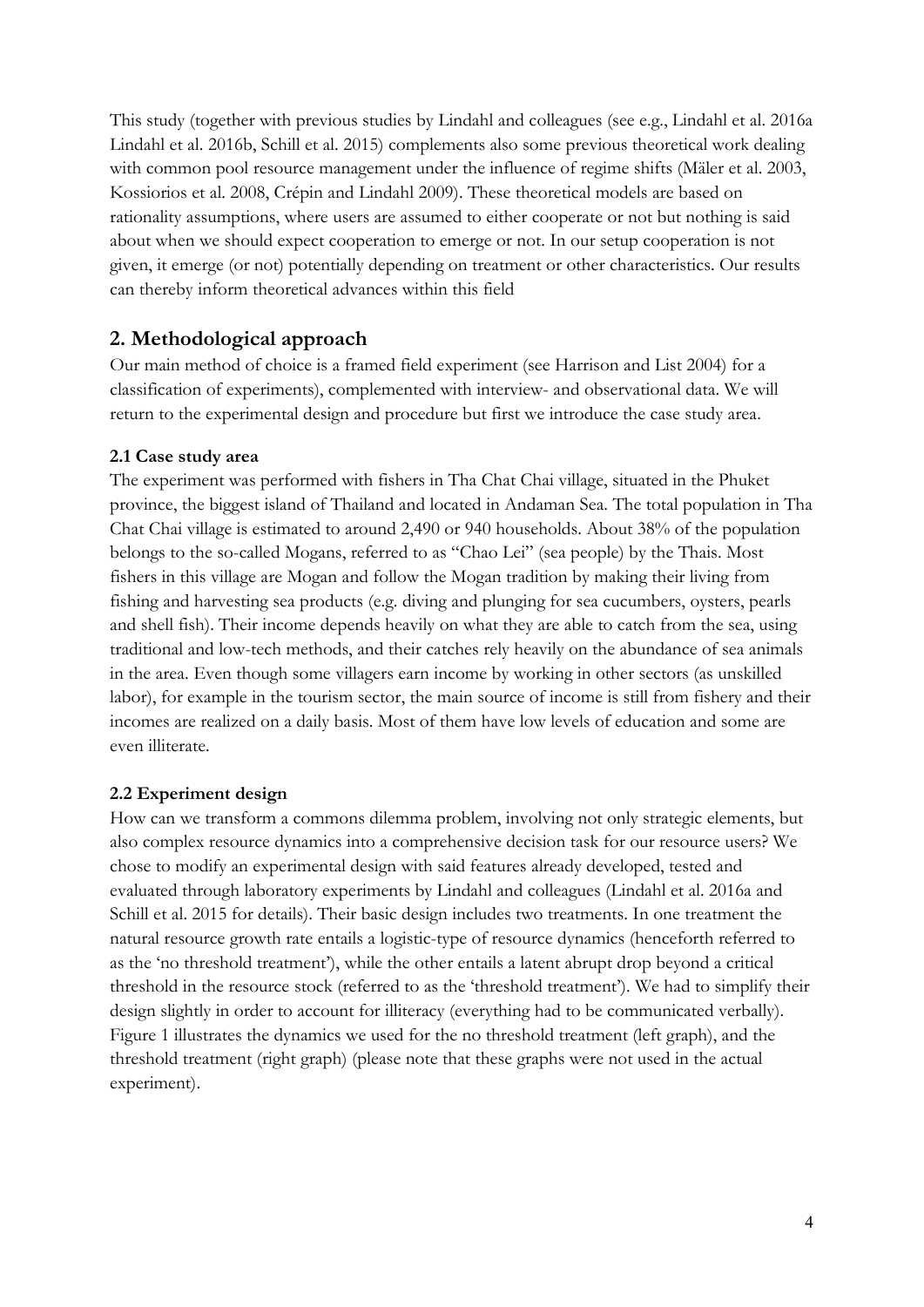

Figure 1: Resource dynamics. The upper graph illustrates resource dynamics for the no threshold treatment, the lower graph for the threshold treatment

The following features hold for both treatments: the minimum resource stock size which allows for renewal is five units, while the maximum resource stock size is 45 units; the maximum sustainable yield (regrowth) is ten resource stock units, which occur between stock sizes 20 and 34. For stock sizes above 34 units the growth rate is five. Thus for stock sizes between 20 and 50 the resource dynamics is identical for the two treatments but for stock sizes below 20 units it differs; for the no threshold treatment the growth rate is five units, but for the threshold treatment, only one unit. Lindahl and collegues used more 'steps' of renewal rates for each treatment (9 instead of 3). They also used written instructions with figures and tables to explain the resource dynamics and the rules of the game. We instructed our participants verbally about the rules of the game and used small fake fish as symbols that we lay out to explain the resource dynamics. In the beginning of the experiment we placed 50 pieces of the fake fish on a table and adjusted the number depending on participants' extraction and the growth rate. We also indicated the growth rate with a simple table (instructions are available as supplementary material). The institutional setting of this experiment was kept simple, i.e. rules and norms were self-imposed and not costly. To mimic the field as much as possible we allowed for face-to-face communication during the entire experiment, but decisions were kept anonymous (see below).

#### 2.3 Experimental procedure

We recruited 96 fishers from the Tha Chat Chai village. Appointments were arranged with the help of the headman's assistant and the experiments were performed at the public meeting building in the village during 4 days.<sup>3</sup> They were recruited with the help of a show-up fee of 200

 <sup>3</sup> Before the field experiment a pretest was first conducted with students at Mahidol University in Bangkok. After the experiment we invited the participants to a meeting where we informed the participants about the purpose of the experiments, we explained the two treatments we had used and we invited them to ask questions and give feedback to the experiment.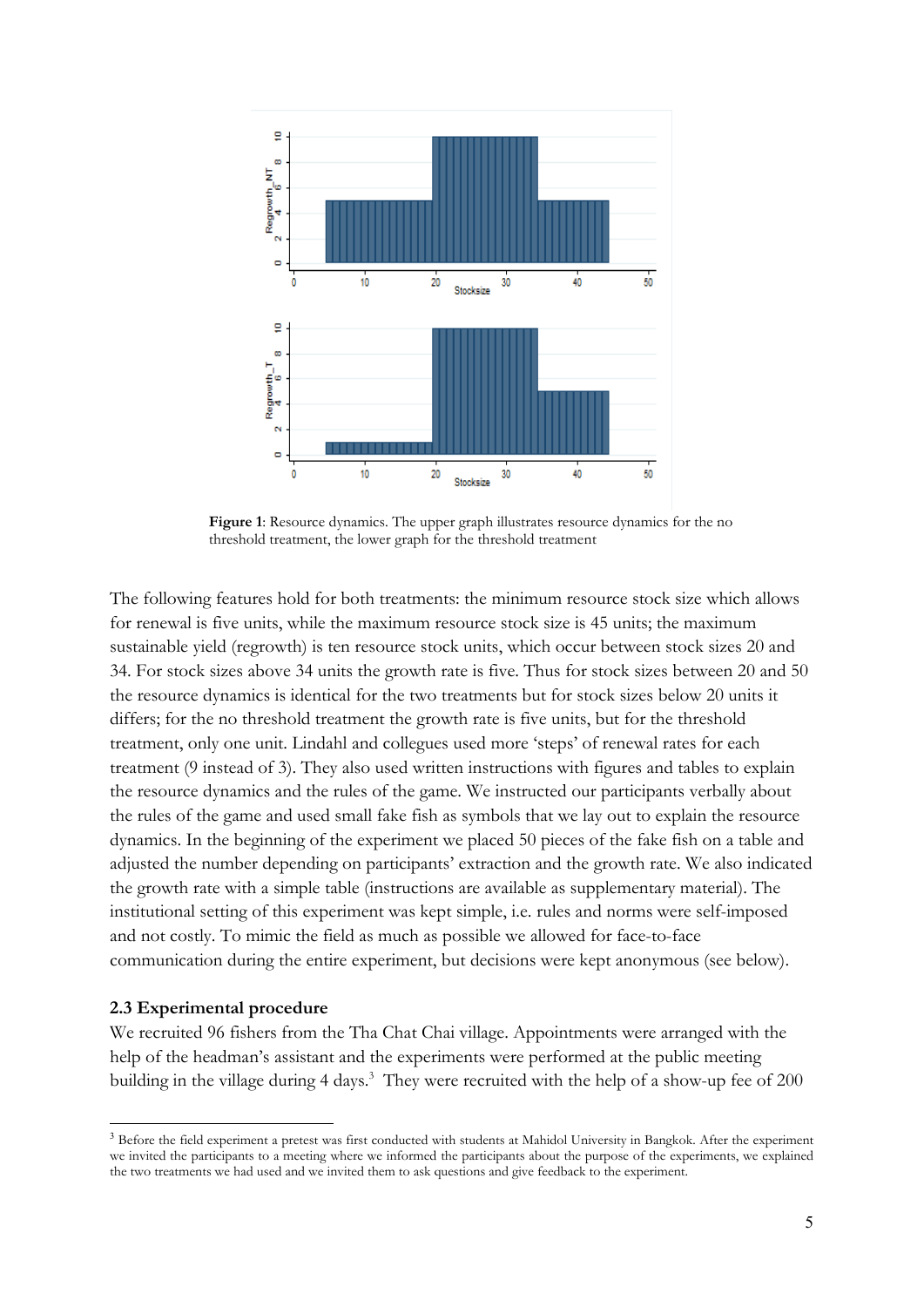Baht and they also earned additionally on average 300 Baht (average total earnings  $\sim$  which correspond to a day's income from fishing, corresponds to approximately, 6.7 Euro or 7.8 US dollars). Each session lasted approximately one and a half hours and each subject participated only once. We gathered 12 groups for the threshold treatment and 12 groups for the no threshold treatment (summary statistics describing the subject pool are presented in Table 1). The groups were kept separate and could not see, nor hear each other. Upon arrival, the subjects were informed about the experiment in general, the interview and payment procedures. They were also informed that their decisions in the experiment and their interview responses would be kept anonymous and that there would be a post-experiment information session at the last day of the experiments. After signing a consent form they were randomly assigned to a group of 4 and each group were seated around a table.

The fishers were then told that together with the other fishers in their group, they had access to a renewable fish stock from which they could fish, each fish unit being worth 20 Baht (corresponds to approximately 0.52 Euro or 0.6 US dollars), over a number of rounds. To keep the individual fishing decisions anonymous, the fishers indicated their individual decision for each round on a protocol sheet (available as supplementary material), using numbers or markers, which were collected by the experiment leader after each round (and then returned to the subjects before the next round). The experiment leader calculated the sum of the units fished as well as the new fish stock size (based on the table in the instructions) and communicated orally and with the fish symbols this new resource stock size to the group. Each group went through two practice rounds.

They were told that the experiment would end either when they depleted the resource stock or when the experiment leader decided to end the game, but that this end time was unknown (to avoid an end game effect). To ensure that the number of rounds was uncertain we released the parallel groups (participating in the same session) at the same time (where some groups had played more rounds).

If the group's total harvest was equal to or exceeded the number of available resource units in one round  $(X_i)$ , the resource regeneration was zero and the experiment ended. The payment  $(p_i)$ to subject (*i*) in that period *t* was based on her harvest share  $(h<sub>i</sub>)$  of the group's total harvest in period *t*, *n* denoting group size (see Equation 1).

$$
p_{it} = \frac{h_{it}}{\sum_{i \in n} h_{it}} X_t \tag{1}
$$

After the experiment we held interviews with each participant, after they were paid privately, one by one.

#### 2.4 Interviews and complementary data

The post-experiment interview form was designed to extract individual and group attributes (see supplementary material). We asked for example for a number of socio-economic variables such as age and gender, years of education, household income, number of members of household, expenditures and savings behavior, if they have a side income, how much of their catch they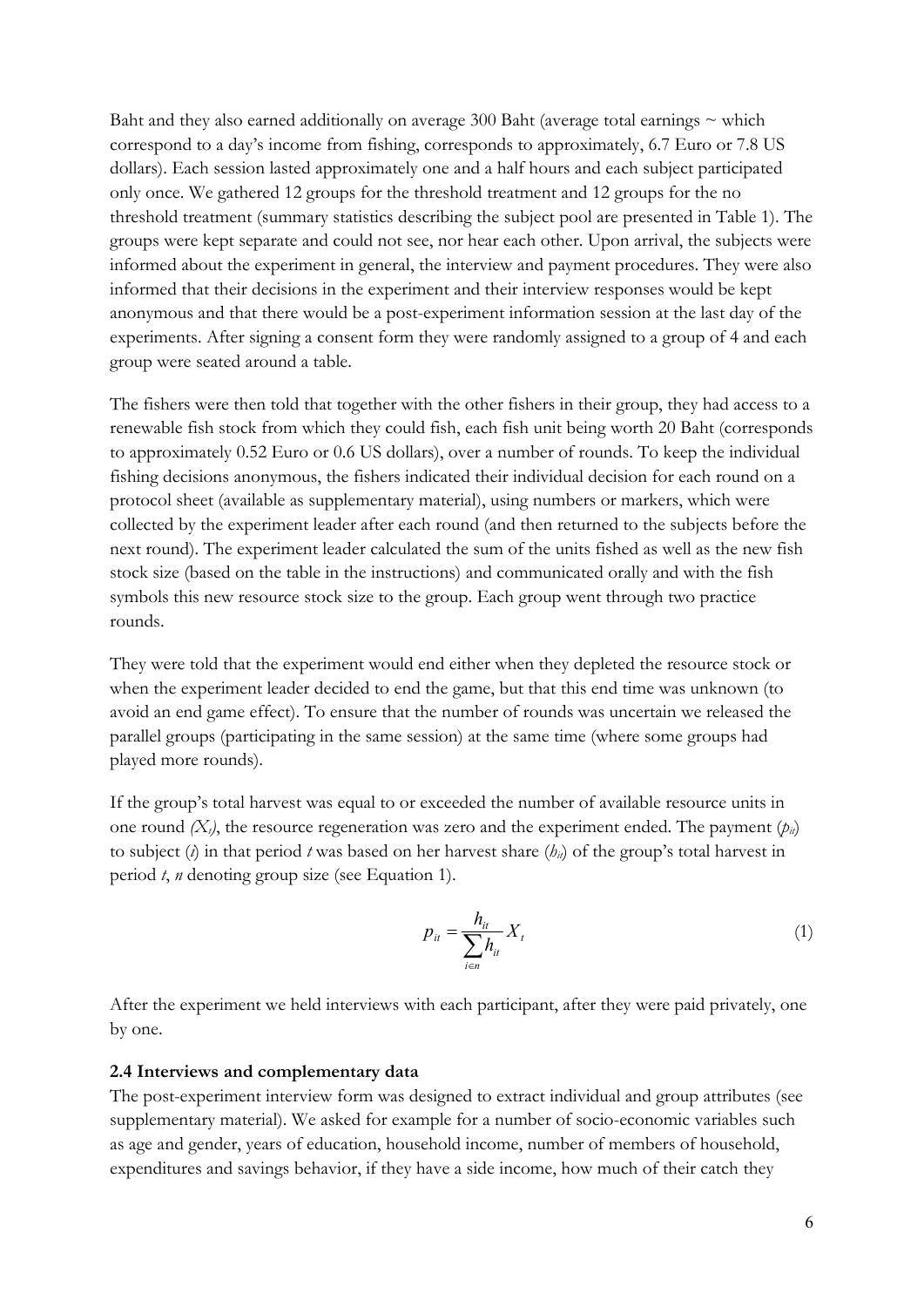typically consume themselves vis-a-vis sell, if they were born in the village. <sup>4</sup> During the experiment assistants were taking notes on communication and cooperation behavior; for each group and round a note was made if the group was able to reach an agreement (followed by communication) and if this agreement was being respected by all group members.

#### 2.5 Formulating hypotheses

When formulating hypotheses we rely on methods from repeated game theory and to be able to make comparisons when possible we follow the procedure by Lindahl et al (2016a). Because our time horizon is indefinite (Carmichael, 2005) the discount factor can represent the probability that the game will continue to the next period (Fudenberg and Tirole, 1998) (see details in the appendix). The subjects in our experiment receive an update on the stock level  $X_t$  at the beginning of each period and can deduce the actions taken by the other players. They can thereby condition their strategies on current and past stocks which allows us to assume Markov strategies (Maskin and Tirole 2001). We only consider equal sharing equilibrium outcomes and we focus on pure strategies.

**Proposition 1:** Each stock size *x* between 5 and 50 can be sustained, through harvesting the growth rate  $H_x$  at that stock size, as an equal sharing Markov Perfect Equilibrium (MPE) if in period *t*, the expected discounted value of one resource unit is large enough for each player *i* in the game, i.e., if  $\delta_{it} \geq \hat{\delta}_{it}$ .

where 
$$
\hat{\delta}_{it} = \frac{50^2 n^2 - [(100 - x)4 - (50 - x)](50 - x)}{50^2 n^2 - [(100 - x)4 - (50 - x)](50 - x - H_x)}
$$
(2)

The proof of proposition 1 can be found in the appendix. Even though all stock sizes can be obtained, there may be some there are more or less likely than others. From equation 2, one can see that the value of  $\,\delta_{it}$  depends on the growth rate of the resource at that particular stock size *x*. For example, for a high growth rate, the incentive to deviate and deplete the resource is low because the expected discounted value of the sum of future payoffs is also high and consequently the critical value of the discount factor is low. So for stock sizes where the growth rates differ between the treatments, (is the same) the critical value of the discount factor will also differ (be the same). In the appendix we have calculated these critical values of the discount factor for all stock sizes for both our treatments, the results can be found in Table A3 and is illustrated in Figure 2 below.

<sup>&</sup>lt;sup>4</sup> We also asked them about details of their fishing activities, about attitudes towards cooperative activities etc., and about their past experiences of abrupt changes in fish stocks. These variables did not show up as significant in any of our analyses so we refrain from providing more details about them.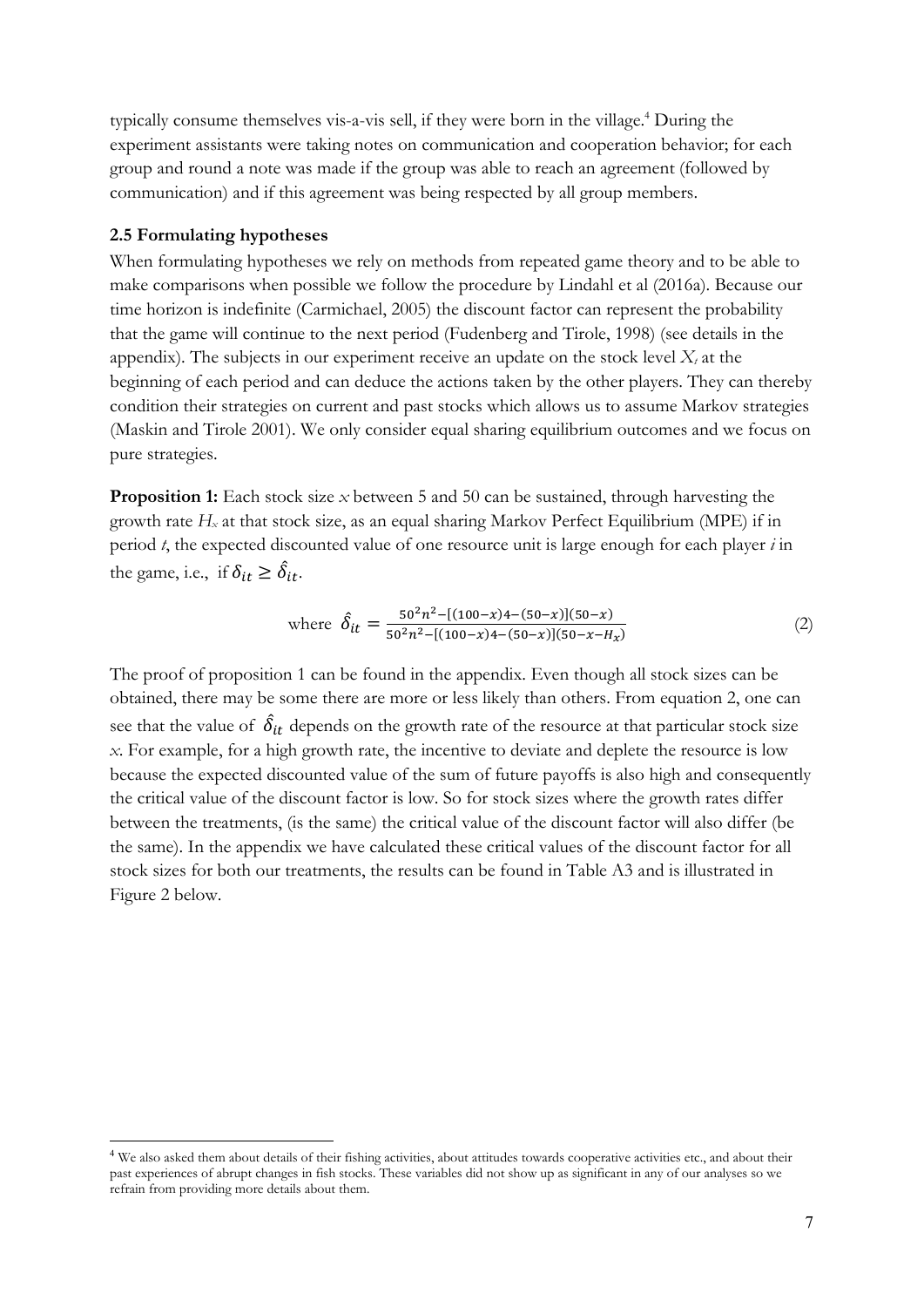

Figure 2: Critical values for the discount factor for each stock size, separated by treatment

Proposition 2: Between stock sizes 5 and 19 MPE outcomes are less likely to be sustained in the threshold treatment than in the no threshold treatment. For other stock sizes, where resource growth of both treatments is identical, equilibrium outcomes are equally likely to be sustained.

Proposition 2 follows from Table A3 and Figure 2 and given certain restrictions on the distributions of the discount factor (see the Appendix). From proposition 2 we know that in the region where we find over-exploitation (stock sizes between 5 and 19) MPE are less likely to be sustained for the threshold treatment. Thus, it is reasonable to expect fewer cases of overexploitation in the threshold treatment. This leads us to our first hypothesis.

Hypothesis 1: The threshold treatment will be associated with less over-exploitation compared to the no threshold treatment.

In this game we define a group as cooperative if members in that group are able to reach agreements about exploitation levels for the entire duration of the experiment and that these agreements are followed by all the members of that group. A cooperative group of users maximizing their joint earnings (following the optimal strategy) should harvest 30 units in the first period, and then, in each subsequent period, harvests the maximum sustainable yield, here 10 units, as long as they think the game will continue (i.e. as long as the discount factor is high enough, see below). If they think (with high enough probability) that the game will end, they should harvest the remaining stock units. This is true for both treatments (see Table A2 in the appendix for optimal claims for each stock  $size)^5$ . But, is this something we can expect? This leads to our second hypothesis.

Hypothesis 2: Cooperative groups (regardless of treatment) will to follow the optimal strategy. Consequently they will be equally efficient in their management of the resource, which implies that for cooperative groups the average stock size between the treatments will be equal.

 $\overline{a}$ <sup>5</sup> If, for some reason, the stock falls below 30 units, the optimal strategy is to let the resource recover until it reaches at least 30 units (most rapid approach) and then harvest 10 units for the subsequent periods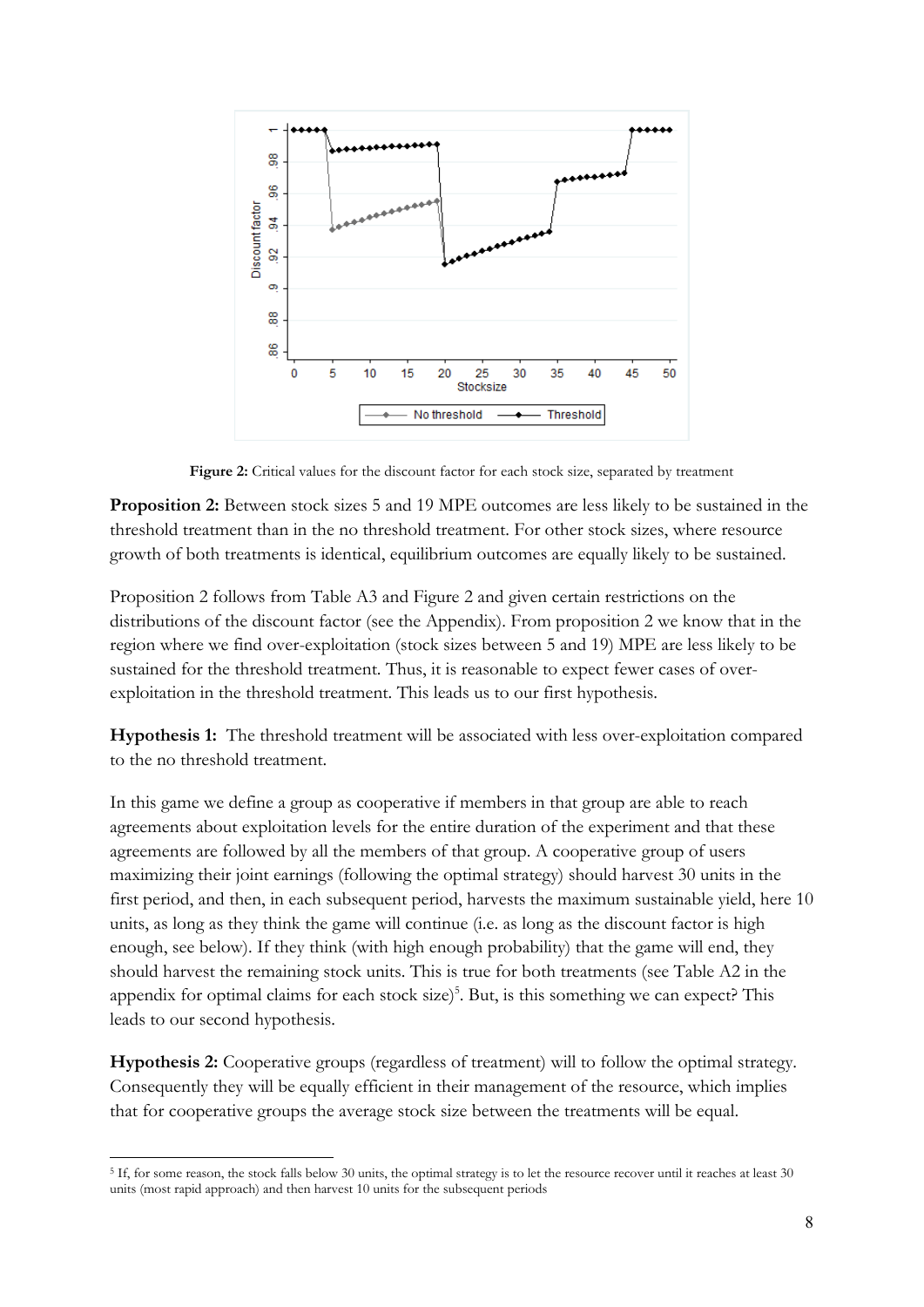Please note that we define over-exploitation as exploitation above this optimal level (and vice versa for under-exploitation). Efficiency is measured as the share of harvest over the maximum possible.

Our first two hypotheses involve expected behavior and outcomes on group levels. They are identical to hypotheses stated by Lindahl et al (2016a), which will allow us to compare overall behavioral outcomes at the group level (lab vs. field). But what can we expect on the individual level? Will socio-economic background variables influence behavior and if so, can we detect any specific behavioral pattern for the threshold, respectively the no-threshold treatment? The implicit assumption invoked in our theoretical exercise above is that users are homogenous in how they reach decisions. They can differ with respect to their subjective discount rates but we assume that the distribution of these subjective discount rates does not differ between the treatments. This leads to our third hypothesis

Hypothesis 3: Individual decisions about whether to cooperate or not should be independent of treatment (and depend only on the subjective discount rate). Within a group, cooperative or not, individual decisions about how much to exploit should be independent of socio-economic variables.

## 3. Results

Descriptive statistics based on the interview data are presented in Table 1 for each treatment separately. Average age of participants differs slightly between the two treatments; participants in the no threshold treatment are on average 5 years older (comparing 48 with 43) on a five percent significant level, but we cannot find significant differences for the other socio-economic variables<sup>6</sup>. More women than men showed up to participate in the experiment but the gender distribution between the two treatments does not differ significantly.

|                              | No threshold | Threshold   |         |
|------------------------------|--------------|-------------|---------|
|                              | Mean         | Mean        | p-value |
|                              | (Std, dev.)  | (Std. dev.) |         |
| Income per month (in Baht)   | 13573        | 14085       | 0.8775  |
|                              | (9803)       | (12803)     |         |
| Saving per month (in Baht)   | 3775         | 3492        | 0.7070  |
|                              | (4803)       | (5163)      |         |
| Size of household            | 4.271        | 3.833       | 0.3757  |
|                              | (1.997)      | (1.389)     |         |
| Percentage of catch consumed | 27.313       | 29.042      | 0.9704  |
|                              | (25.455)     | (27.029)    |         |
| Age                          | 48.81        | 43.35       | 0.0465  |
|                              | (12.895)     | (11.77)     |         |
| Years of education           | 4.083        | 4.333       | 0.4512  |
|                              | (3.114)      | (2.587)     |         |
| Gender (male=1)              | 0.333        | 0.313       | 0.827   |
|                              | (0.476)      | (0.468)     |         |

Table 1: Descriptive statics of participants

 6 The average income is about 14 000 Bath per month, they save a bit more than 3500 bath per month (which is about 25% of their income), they consume about 30% of their catches. About 80 % of the participants state that women in their family are involved in the fishing activities and the average household size is 4 members.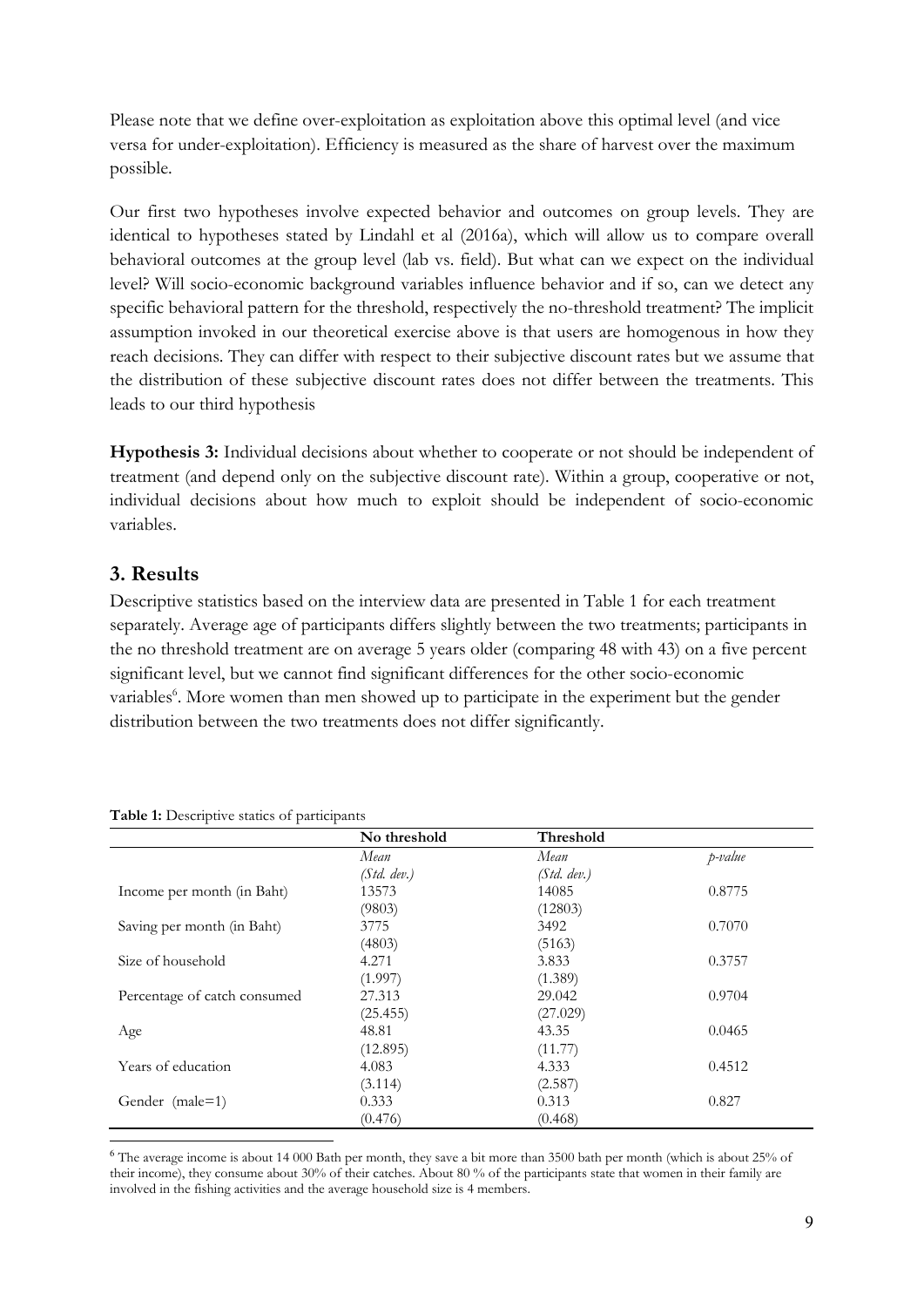| Born in the village ( $yes=1$ ) | 9.292   | <b>J.229</b> | 0.485 |
|---------------------------------|---------|--------------|-------|
|                                 | (0.459) | (0.425)      |       |
| Side income (yes $= 1$ )        | 0.479   | 0.354        | 0.214 |
|                                 | (0.505) | (0.483)      |       |

We have used non-parametric Mann-Whitney tests for continuous variables<sup>7</sup> and Pearson's chi-square tests for proportions (all pvalues are two-sided). There are 48 observations in each treatment.

We now proceed to analyze the experimental outcome. In Table 2 below we report average overexploitation for the two treatments, as well as average under-exploitation, average stock size and average efficiency. All averages are group level averages to ensure we do not violate the assumption on independence<sup>8</sup> Table 2 reveals that there are no significant differences between the two treatments with respect to exploitation behavior (i.e., for over-exploitation, underexploitation, stock size and efficiency). This in turn implies that we reject hypothesis 1. The threshold treatment is not associated with less over-exploitation.

Table 2: Overall exploitation behavior, separated by treatment

|                                    | No Threshold | <b>Threshold</b> |         |
|------------------------------------|--------------|------------------|---------|
|                                    | Mean         | Mean             | p-value |
|                                    | (Std, dev.)  | (Std, dev.)      |         |
| Efficiency (group average)         | 0.534        | 0.582            | 0.4529  |
|                                    | (0.221)      | (0.207)          |         |
| Over-exploitation (group average)  | 2.695        | 1.677            | 0.2810  |
|                                    | (4.735)      | (3.987)          |         |
| Under-exploitation (group average) | - 4.387      | $-6.253$         | 0.4188  |
|                                    | (3.502)      | (4.415)          |         |
| Stock size, after harvest before   | 27.896       | 32.940           | 0.3556  |
| growth (group average)             | (11.510)     | (10.060)         |         |

We have used non-parametric Mann-Whitney tests (all p-values are two-sided). There are 12 groups in each treatment.

To test our second hypothesis we zoom in on cooperative groups (members have reached agreements about exploitation levels for each round and in each round these agreements are also followed by all group members). We restrict our analysis to groups that were able to form agreements about exact exploitation levels for each round. Moreover, we only consider equalsharing cooperative agreements as this is in line with our theoretical definition and derivations. To this end we calculated the Gini coefficient for each group and only included groups with a Gini coefficient below 0.01<sup>9</sup>. This resulted in 8 equal sharing cooperative groups in the threshold treatment and 4 in the no threshold treatment.

First, can we say something about what makes a group cooperative or not? To answer this question we run a logistic regression with cooperation as dependent variable. The best model, evaluated based on the Aikaike criterion, is presented below in Table 410.

Table 3: Logistic regression with (equal sharing) cooperation as dependent variable

 $\ddot{\phantom{a}}$ <sup>7</sup> For all continuous variables in Table 1 and 2 we can reject normality on a 1 percent level according to Shapiro-Wilks tests.<br><sup>8</sup> In reality we have 265 observations accounting for each round and group. However, because decision in one period most likely affect decisions also in the next period we need to compare group averages.

<sup>9</sup> Some groups kept a rotating scheme to be sure to maximize joint earnings. At the end of the experiment a few members of those groups could therefore end up with one more resource unit than the other(s) in that group resulting in a Gini coefficient above zero (but still below 0.01).

<sup>&</sup>lt;sup>10</sup> Please note that we also tested for other socio-economic variables such as gender, monthly average income (per household member), savings behavior (as a percentage of income) if they had a side income, how much of their catch they kept for consumption, years of education, and if they were born in the village. These variables were not significant however and based on the AIC excluded from the model.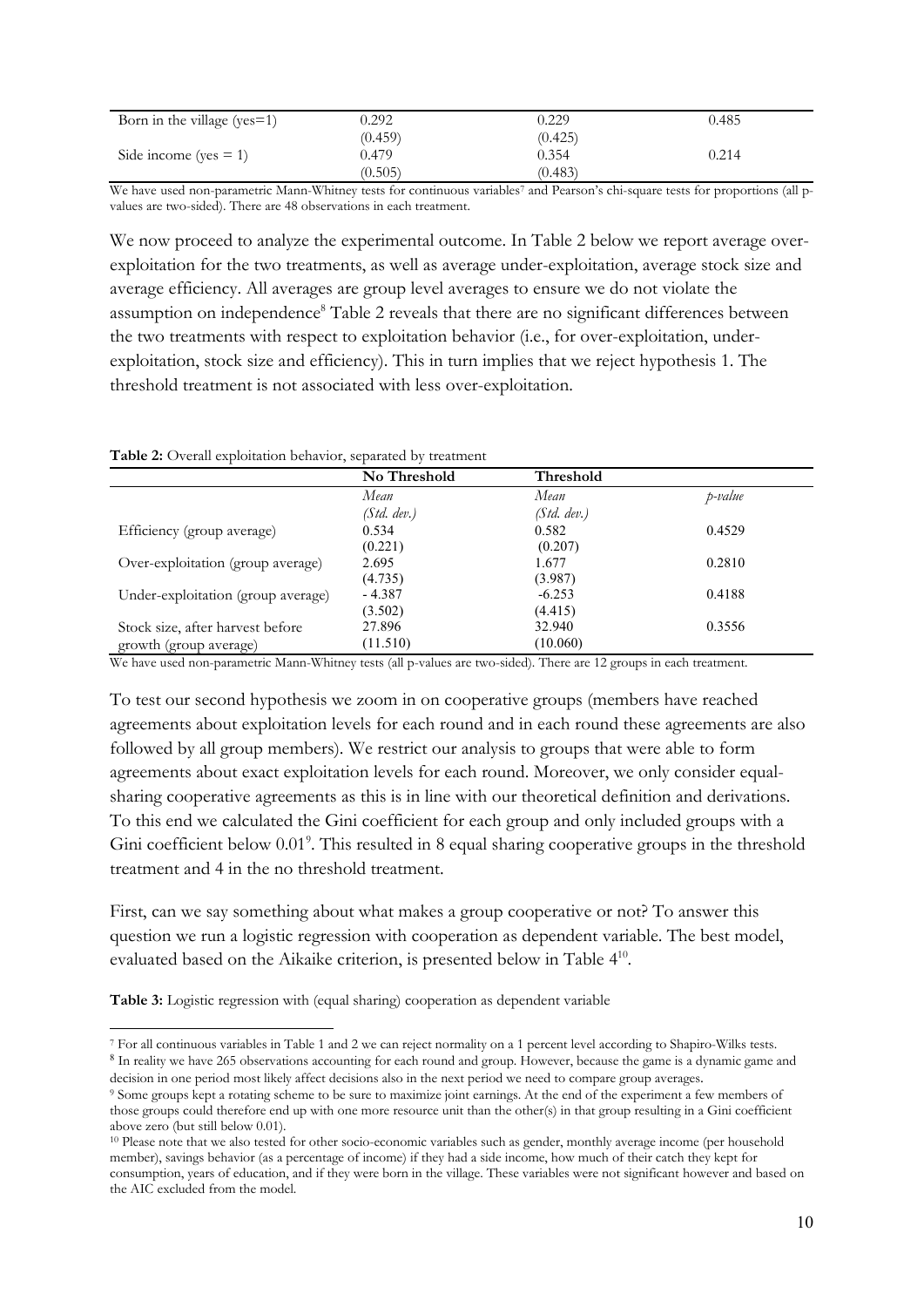|                         | Odds ratio           | p-value |
|-------------------------|----------------------|---------|
|                         | (std. err.)          |         |
| Constant                | $0.000**$            | 0.064   |
|                         | (0.000)              |         |
| Treatment (threshold=1) | 12.803***            | 0.040   |
| Age (group average)     | (15.870)<br>$1.176*$ | 0.078   |
|                         | (0.108)              |         |
| LR Chi <sub>2</sub>     | $6.58**$             | 0.037   |
|                         |                      |         |
| AIC.                    | 32.695               |         |
|                         |                      |         |
| N                       | 24                   |         |
|                         |                      |         |

Table 3 reveal that cooperative agreements are more likely to form when the group is confronted with the threshold treatment. Thus, whether or not groups form cooperative agreements (that last during the entire duration of the experiment) is endogenous to the treatment.

We then want to know whether cooperative groups manage the resource optimally, or at least closer to the optimal level compared to non-cooperative groups. We are also interested in whether or not fishers are able to avoid the threshold. Figure 3 shows that 10 out of 12 groups manage to avoid the threshold, and that these groups tend to under-exploit the resource. Crossing the threshold happens for one cooperative group and one non-cooperative group. Figure 3 also shows that for the no-threshold treatment, there are more non-cooperative groups and that these groups either over-exploit or under-exploit the resource. There are not many cooperative groups in the no-threshold treatment but out of these groups, only one clearly over-exploits the resource.



Figure 3: Stock sizes over time for each group, separated by treatment and by being cooperative (or not). Note that the end period differs across groups.

Figure 4 confirms that cooperative groups do not manage the resource optimally, that they tend to under-exploit the resource. Figure 4 also shows that there is only a small difference between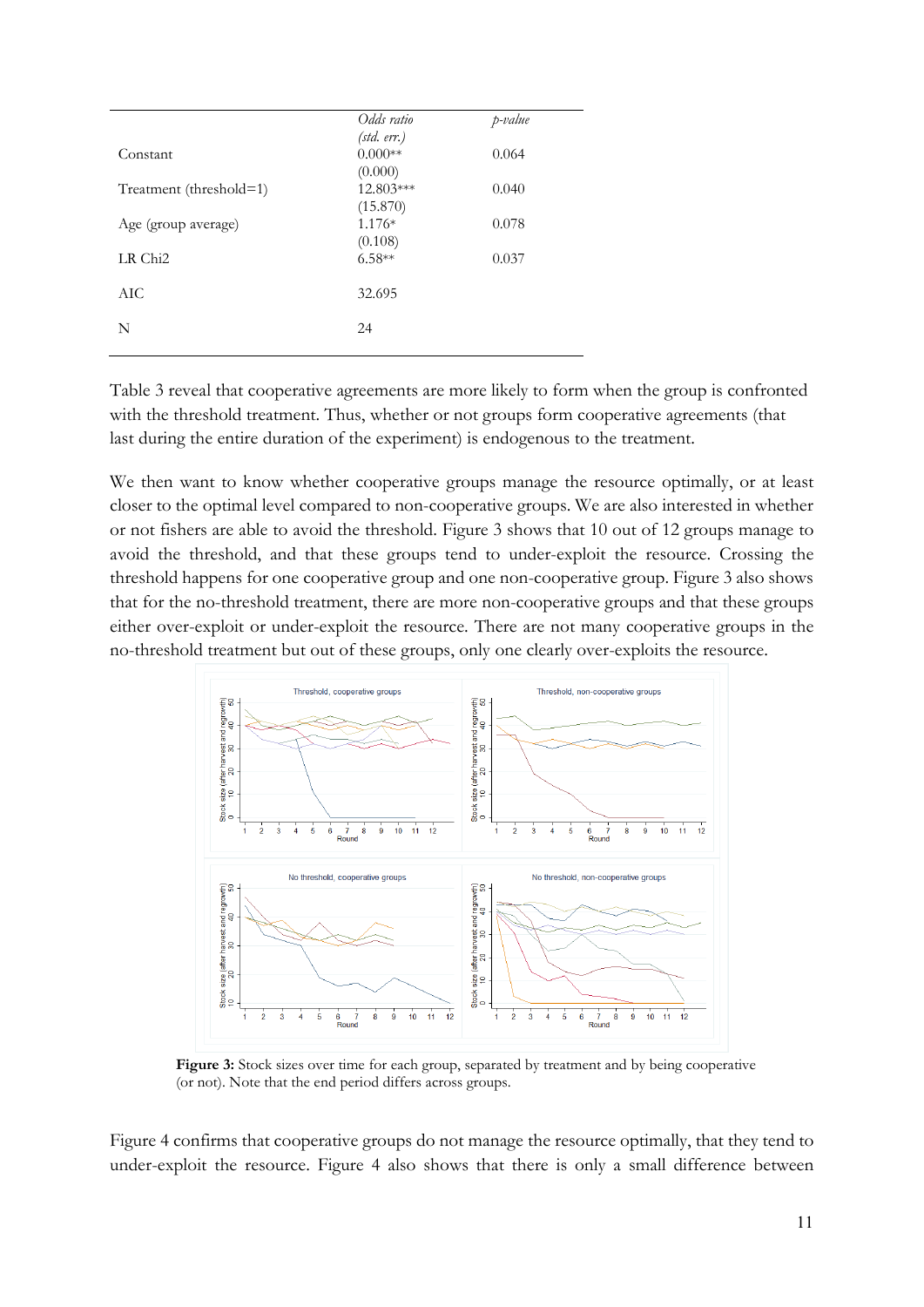cooperative and non-cooperative groups (including observations from both treatments, left-hand side). Mann-Whitney tests (see Table 4) confirms that cooperative groups do not outperform noncooperative groups.



Figure 4: Average stock size and efficiency over time, separated by treatment and by being cooperative (or not).

Table 4: Exploitation behavior for cooperative vs non-cooperative groups.

|                                    | Cooperative groups | Non-cooperative groups |         |
|------------------------------------|--------------------|------------------------|---------|
|                                    | Mean               | Mean                   | p-value |
|                                    | (Std, dev.)        | (Std, dev.)            |         |
| Efficiency (group average)         | 0.589              | 0.527                  | 0.6442  |
|                                    | (0.174)            | (0.246)                |         |
| Over-exploitation (group average)  | 1.350              | 3.021                  | 0.2217  |
|                                    | (3.529)            | (4.990)                |         |
| Under-exploitation (group average) | $-6.228$           | $-4.412$               | 0.1409  |
|                                    | (3.845)            | (4.132)                |         |
| Stock size, after harvest before   | 33.668             | 27.168                 | 0.1190  |
| growth (group average)             | (8.137)            | (12.582)               |         |

We have used non-parametric Mann-Whitney tests (all p-values are two-sided). There are 12 cooperative groups and 12 noncooperative groups.

To test hypothesis 2 we also need to test whether exploitation behavior of cooperative groups that played the threshold treatment differ from exploitation behavior of cooperative groups playing the no threshold treatment. Right hand side of Figure 4 and two-sided Mann-Whitney tests reveal that there are no significant differences with respect to efficiency  $Mean_T = 0.577$ ,  $Std_T = 0.174$ ; *Mean<sub>NT</sub>*=0.615, *Std<sub>NT</sub>*=0.197; *p*=0.8651) or with respect to stock size (*Mean<sub>T</sub>*=34.640, *Std<sub>T</sub>*=9.098; *Mean<sub>NT</sub>*=31.722, *Std<sub>NT</sub>*=6.486;  $p=0.6104$ . To conclude we can party reject our second hypothesis; although we cannot detect any significant differences between the two treatments when we zoom in on cooperative groups, cooperative groups do not manage the resource optimally.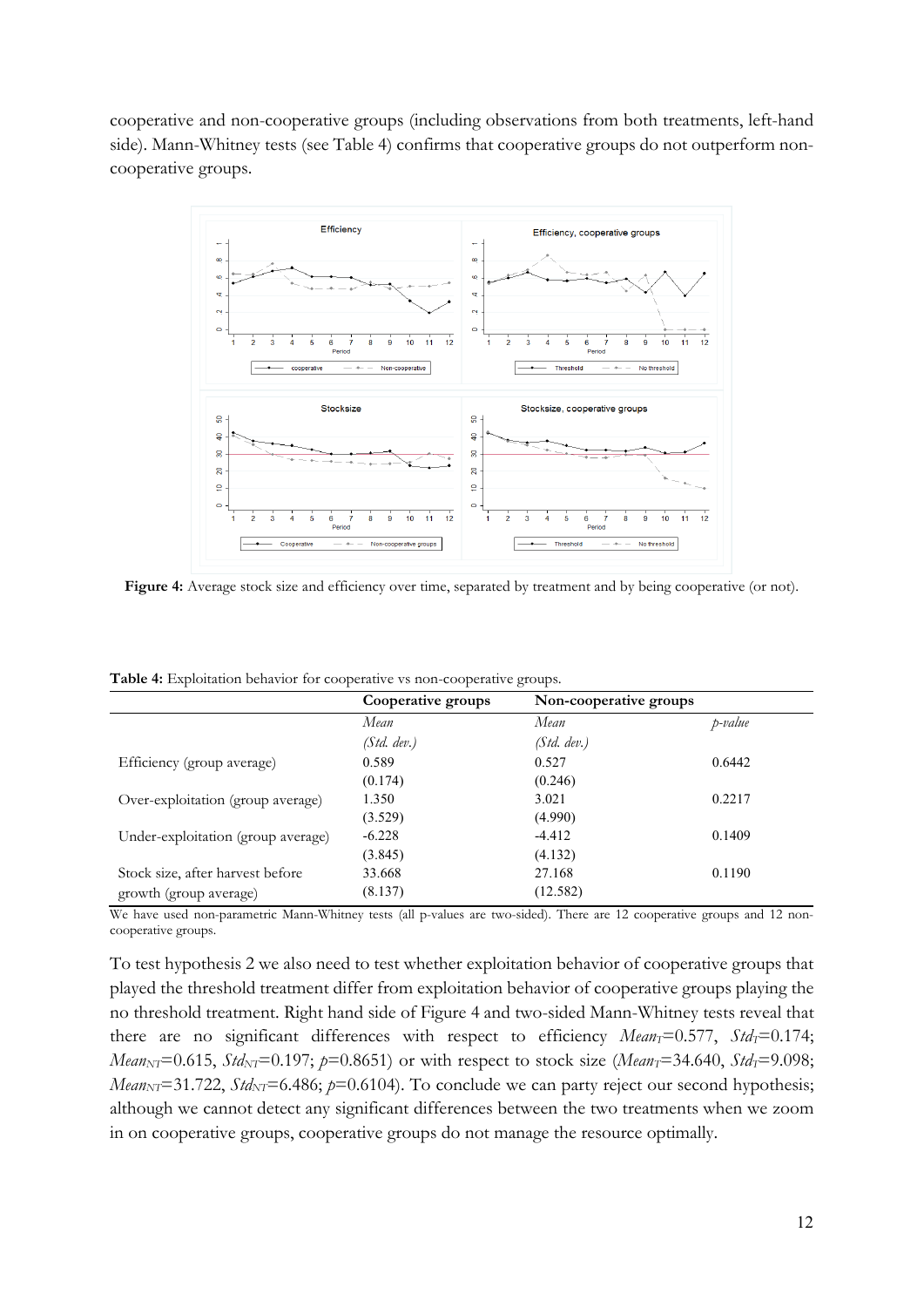Next we proceed to analyze if other variables influence individual decisions observed in the experiment. Inefficient vis-à-vis efficient exploitation behavior arise either because users overexploit the resource or because they under-exploit the resource. We find both types of behavior. We therefore run tobit regressions with either the average of per-period individual overexploitation or under-exploitation (in absolute values) as dependent variables. This means we have one observation for each individual. Over- respectively under-exploitation is calculated as the distance between actual exploitation and the equal-sharing optimal individual claim. Besides the treatment and groups effects, we also controlled for age, gender, years of education, average monthly household income, household size, average monthly household savings, if they have a side income e.g. from tourism (which means that they can diversify their income), how much of their catch they keep for consumption vis-à-vis sell and if they were born in the village. Our analysis reveal that some of these socio-economic factors do influence behavior in the game. The best models, evaluated based on the Aikaike criterion is presented in Table 5 below.

|                              | Average individual cver-exploitation |         | (absolut values)              | Average individual under-exploitation |
|------------------------------|--------------------------------------|---------|-------------------------------|---------------------------------------|
|                              | Coefficient<br>(Std error)           | p-value | Coefficient<br>(Std error)    | p-value                               |
| Constant                     | $-19.855***$                         | 0.004   | 0.101                         | 0.753                                 |
| Age                          | (6.757)<br>$0.337***$<br>(0.122)     | 0.007   | (0.322)                       |                                       |
| Gender (male $=1$ )          |                                      |         | 0.402<br>(0.265)              | 0.132                                 |
| Treatment (threshold=1)      | $-8.827$<br>(6.114)                  | 0.152   | $0.680**$<br>(0.339)          | 0.048                                 |
| Born in village (yes=1)      | $-7.469**$<br>(2.989)                | 0.014   |                               |                                       |
| Side income (yes=1)          | $6.832**$<br>(3.079)                 | 0.029   |                               |                                       |
| Size of household            |                                      |         | $0.123**$<br>(0.056)          | 0.030                                 |
| Percentage of catch consumed |                                      |         | $0.008^{\ast\ast}$<br>(0.003) | 0.036                                 |
| F                            | $4.86***$                            | 0.001   | 3.20                          | 0.016                                 |
| AIC                          | 289.210                              |         | 264.961                       |                                       |
| N                            | 96                                   |         | 96                            |                                       |

Table 5: Tobit regressions

Individual over- or under-exploitation (compared to an equal sharing optimal claim) as dependent variable, ML estimates, robust standard errors clustered at the group level.

Results suggests that we can reject also our third hypothesis and that we in fact need different models to explain over- respectively under-exploitation. An individual under-exploits more on average when being confronted with the threshold treatment. If a fisher has a bigger household and consumes relatively more of their own catch (instead of selling it) he or she also tends to under-exploit more. However, the treatment influence behavior more than these socio-economic variables. Contrasting, whether or not an individual over-exploits does not seem to depend on the treatment. Instead, over-exploitation is clearly associated with fishers born outside of the village and fishers with a side income. This influence is comparably also quite strong.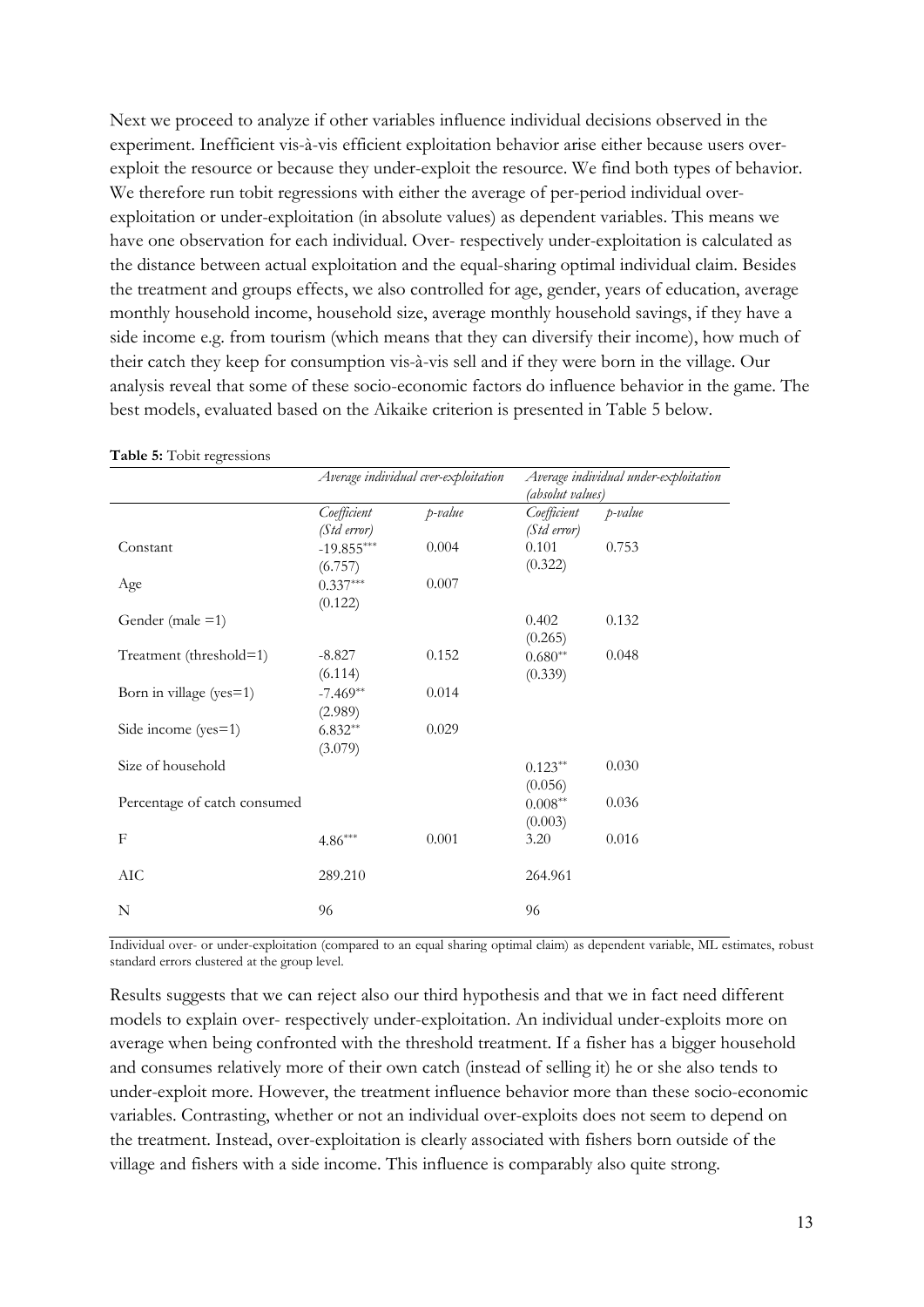#### 4. Conclusions

Groups of fishers confronted with a latent, abrupt and potentially persistent drop in the resource growth rate are more likely to form cooperate agreements compared to groups confronted with a 'normal' logistic-type of resource dynamics. Thus, whether or not groups form cooperative agreements is endogenous to the treatment agreement, something which theory fails to predict. This result corroborates what Lindahl et al. (2016a) found in the lab. However, we also find some contrasting results. Over-exploitation was not so frequent and we cannot conclude statistically that the threshold treatment is associated with less over-exploitation. Further, in our field experiment, cooperative groups (taking all cooperative groups together) do not manage the resource more efficiently than non-cooperative groups. Lindahl et al. (2016a) find that cooperative threshold groups stay pretty close to the optimum and that there is a distinct difference in efficiency between cooperative and non-cooperative groups. One reason for this difference could be that in the field we observed different types of cooperative agreements. In our analysis we have restricted ourselves to groups that form strict agreements, meaning there is an agreement on exact exploitation for each user in each round. In the field we also observed that some groups formed agreements on 'ranges of stock sizes' they should aim for as a group (without specifying the exact numbers). In some cases these groups were able to stay within the agreed upon range and in some cases this range was also pretty close to the optimal range. Another potential explanation is the differences in design. In our case the drop in the growth rate once crossing the threshold is more 'severe' than the threshold implication used by Lindahl et al. (2016a), which could induce more cautious behavior, leading to more under-exploitation in the field. However, we also cannot rule out differences in education and literacy as explanatory variables. Turning to our regression analysis we detect an interacting effect between the ecological dynamics users are confronted with, the socio-economic characteristics of the resource user and exploitation behavior. Whereas, over-exploitation behavior (which is quite rare) is independent of treatment and driven by socio-economic variables (age, if they were born outside the village and if they can diversify their income), under-exploitation is more likely if the fisher face the threshold treatment, has a bigger household and consumes a high percentage of the catch, i.e. if the livelihood is more dependent on the natural resource.

In the commons literature there is an increasing recognition towards the role of contextual factors for the emergence and dynamics of cooperation (Anderies et al. 2011, Dietz and Henry 2008) but, as far as we understand, context related to ecological conditions has received relatively little attention in the experimental commons literature, with some notable exceptions. Prediger et al. (2011) explore experimentally the differences in cooperative behavior between farmers in Namibia and South Africa, who are similar in ethnic origin but face different ecological constraints; grasslands in Namibia are more sensitive to over-grazing and more likely to become irreversibly degraded. They find that the Namibian resource users behave more cooperatively in the game and also note that Namibian resource users have a longer experience of cooperative resource management and intact traditional norms. Gneezy et al. (2015) compare experimental outcomes in two different fishing communities. They observe that in one of the communities, ecological constraints favor more cooperative activities (to avoid and coordinate over risky activities). They observe higher levels of cooperation in the experiments in those communities. These experimental studies show that ecological factors influence the experimental behavior of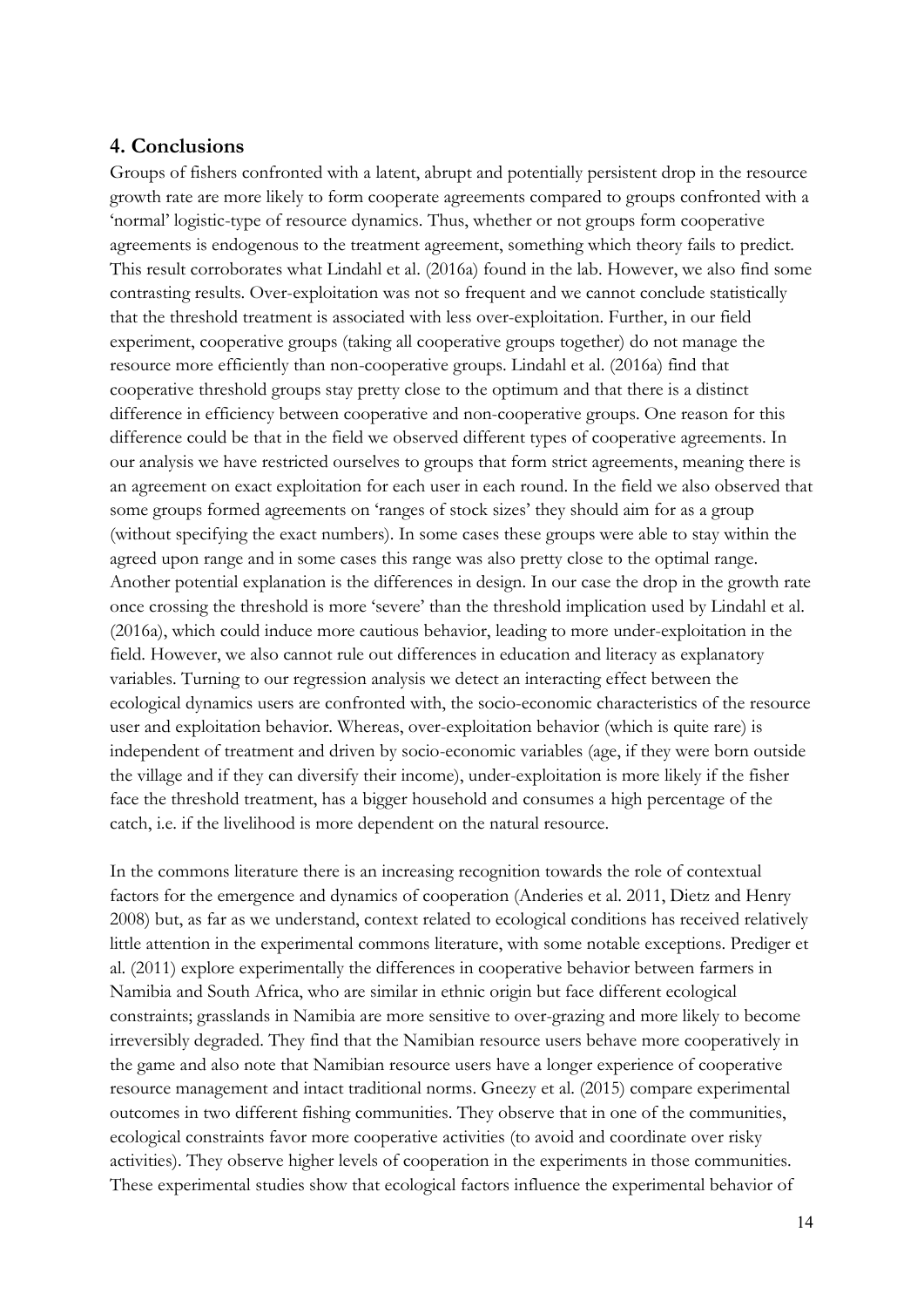resource users and should be included in the set of contextual factors to explore further in CPR research. We find that current ecological conditions can influence behavior and that the direction and extent can also depend on current individual socio-economic conditions. Our experiment and our design contributes to this literature and can be seen as one additional attempt to approach this research gap and suggest that attention should also be given to the role of resource dependency, within such a context.

Climate change is expected to increase the variability of supply of many natural resources. In some regions of the world sudden changes and scarcities may then threaten livelihoods. At the same time, governments are not always able to effectively manage the use of these resources, and collective action by local communities is needed to ensure the continued availability of these resources. Many scholars turn to the work of Ostrom and her design principles to understand when we should expect successful collective action (Ostrom 1990). This has also the case for small-scale fisheries (see e.g. Cinner et al. 2012). The first design principles seem particularly relevant to highlight here. The importance of clearly defined boundaries. With climate change and the associated increasing scarcities, variabilities, and uncertainties this condition is being challenged. Under what circumstances can such increasingly challenging conditions strengthen collective action, and under what circumstances do collective action risk failing? It is within this context we also highlight the role of resource dependency. Some studies emphasize that resource dependency is more likely to lead to resource over-exploitation and degradation of fisheries (see e.g. Cinner et al. 2012). Some solutions therefore center on making these fisheries more economically efficient while at the same time incentivizing fishermen to leave the sector. Our study does not confirm these results, nor their implications. Such strategies fail to fully recognize the different potentials and limitations fishermen face, such as geographical immobility and restricted opportunities for livelihood diversification which characterizes many SSF communities. Although we cannot derive direct policy conclusion based on this study, our work can be seen as one piece of a larger puzzle, where future pieces are yet to be discovered. Based on our study we hypothesize (for future research) that the strategies that individual fishermen are likely to adopt and consequently their likelihood to avoiding collapse will depend on resource dependency, but interacting with the social ties within the community, as well as with current ecological conditions. This in turn leads to another of Ostrom's design principle, the importance of arenas for conflict resolution. Such an arena could be equally important for building social relationships and for knowledge sharing (about ecological conditions), which we think can be essential in these vulnerable communities, especially under geographic mobility restrictions.

## Acknowledgements

We are grateful to comments from participants at following seminars and conferences: Department of economics, Umeå University 2015, The Beijer institute of Ecological Economics 2016, The 23rd EAERE conference in Zurich 2016. Comments from Caroline Schill, Juan Rocha, Matías Piaggio, Rocio del Pilar, Jorge Maldonado, Anne-Sophie Crepin is also gratefully acknowledged. We also wish to thank to our research assistants from the Mahidol University in the in Nakhon Pathom Province and from Kasetsart University in Bangkok. A special thank also goes to all fishers who participated in the experimented and to the headman and his assistant in Tha Chat Chai village for making the experiment possible. Financial support from Formas (# 211-2013-1120) is gratefully acknowledged.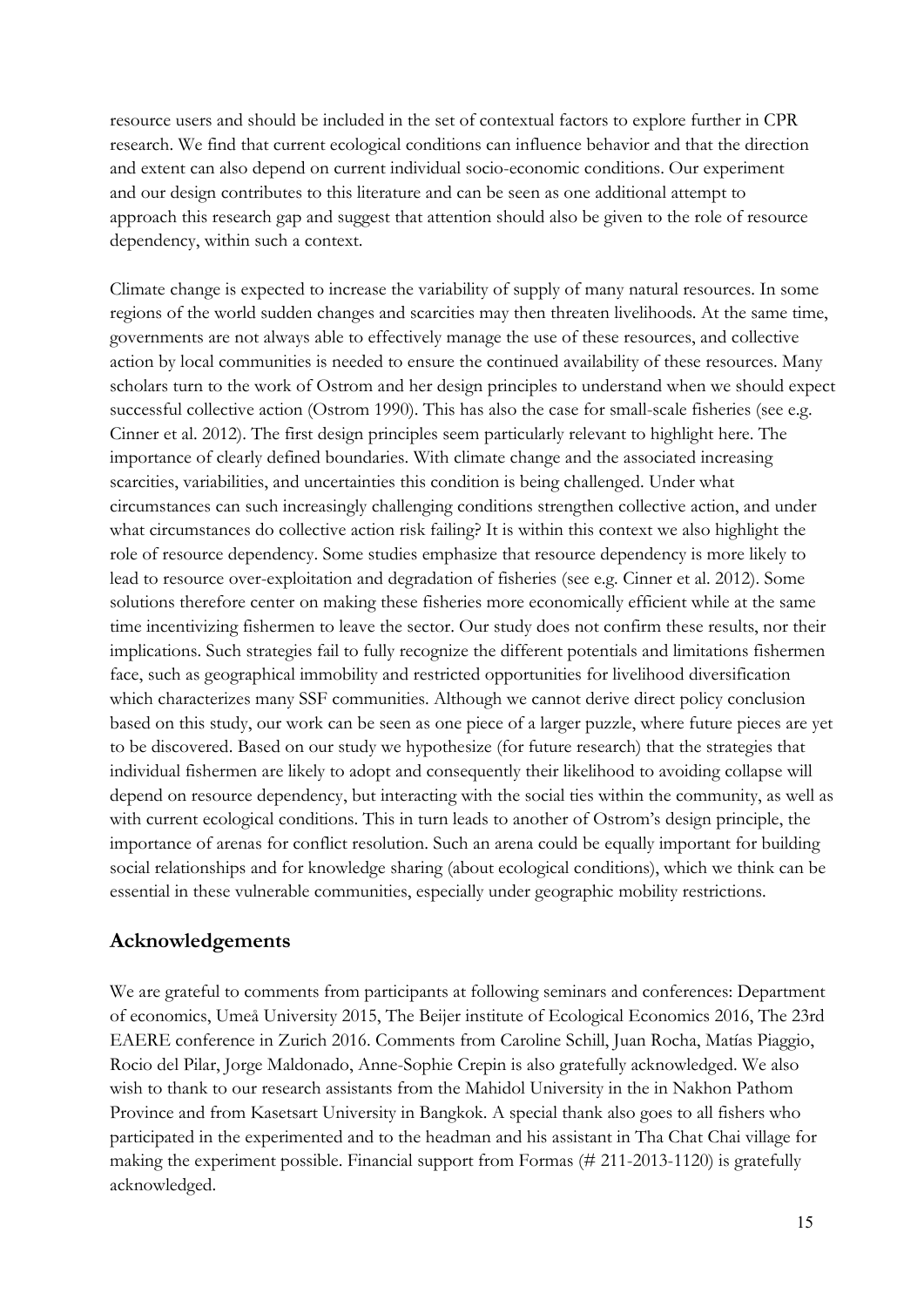#### References

- Anderies, J.M., Janssen, M.A Bousquet, F., [Cardenas J.C](http://www.sciencedirect.com/science/article/pii/S0921800911000188)., [Castillo, D](http://www.sciencedirect.com/science/article/pii/S0921800911000188)., Lopez M-C., [Tobias R., Vollan B](http://www.sciencedirect.com/science/article/pii/S0921800911000188)  and [A Wutich, 2](http://www.sciencedirect.com/science/article/pii/S0921800911000188)010, The challenge of understanding decisions in experimental studies of common pool resource governance, Ecological Economics 70:1571-1579
- Béné, C., Macfadayen, G., Allison, E.H., 2007. Increasing the contribution of small-scale fisheries to poverty alleviation and food security. Fisheries and Aquaculture Technical Papers 481, FAO, Rome, 141.
- [Béné,](http://www.sciencedirect.com/science/article/pii/S0305750X09000941) C., [Belal., E., Baba, M](http://www.sciencedirect.com/science/article/pii/S0305750X09000941).O., [Ovie, S](http://www.sciencedirect.com/science/article/pii/S0305750X09000941)., [Raji.,](http://www.sciencedirect.com/science/article/pii/S0305750X09000941) [A., Malasha, I., Njaya,](http://www.sciencedirect.com/science/article/pii/S0305750X09000941) F., [Andi,](http://www.sciencedirect.com/science/article/pii/S0305750X09000941) M.N., [Russell,](http://www.sciencedirect.com/science/article/pii/S0305750X09000941) A., [Neiland,](http://www.sciencedirect.com/science/article/pii/S0305750X09000941)  A., 2009. Power struggle, dispute and alliance over local resources: Analyzing 'democratic' decentralization of natural resources through the lenses of Africa inland. Fisheries [World](http://www.sciencedirect.com/science/journal/0305750X)  [Development](http://www.sciencedirect.com/science/journal/0305750X) [37, 1](http://www.sciencedirect.com/science/journal/0305750X/37/12)935-1950.
- Biggs, R., Blenckner, T., Folke, C., Gordon, L., Norström, A., Nyström, M., Peterson, G.D., 2012. "Regime Shifts." In: Hastings A., Gross L., (Eds.) Sourcebook in theoretical ecology, Berkeley, CA: University of California Press, 1-19.
- Cárdenas, J.C., 2000. How do groups solve local commons dilemmas? Lessons from experimental economics in the field. Environment, Development and Sustainability 2, 305–322.
- Cárdenas J.C., Ostrom E., 2004. What do people bring into the game? Experiments in the field about cooperation in the commons. Agricultural Systems 82, 307-326.
- Cárdenas, J.C., Janssen, M.A., Bousquet. F., 2013. Dynamics of Rules and Resources: Three new field experiments on water, forests and fisheries. In: List, J.A., M.K., Price, (Eds.) Handbook on experimental economics and the environment, Cheltenham, UK: Edward Elgar Publishing, 319-345.

Cárdenas, J.C., Janssen, M.A., Ale, M., Bastakoti, R., Bernal, A., Chalermphol, J., Gong, Y., Shin, H., Shivakoti, G., Wang, Y., Anderies, J.M., 2017. Fragility of the provision of local public goods to private and collective risks. Proceedings of the National Academy of Sciences 114, 921-925.

Carmichael, F., 2005. A guide to game theory, Pearson Education Limited, Essex, UK.

- Camargo, C., Maldonado, J.H., Alvarado, E., Moreno-Sánchez, R., Mendoza, S., Manrique, N., Mogollón, A., Osorio, J.D., Grajales, A., Sánchez, J.A., 2008. Community involvement in management for maintaining coral reef resilience and biodiversity in southern Caribbean marine protected areas. Biodiversity Conservation 18, 935-956.
- Castillo, D., Bousquet, F., Janssen, M.A., Worrapimphong, H., Cardenas, J.C.,. 2011. Context matters to explain field experiments: Results from Colombian and Thai fishing villages. Ecological Economics 70, 1609–1620.
- Cheung, W.W.L., Reygondeau, G., Frölicher, T.L., 2016. Large benefits to marine fisheries of meeting the 1.5°C global warming target. Science 354, 1591–1594.
- [Cinner, J](http://www.pnas.org/search?author1=Joshua+E.+Cinner&sortspec=date&submit=Submit) E., [McClanahan, T.](http://www.pnas.org/search?author1=Tim+R.+McClanahan&sortspec=date&submit=Submit)R., [MacNeil, M](http://www.pnas.org/search?author1=M.+Aaron+MacNeil&sortspec=date&submit=Submit) A., [Graham, N](http://www.pnas.org/search?author1=Nicholas+A.+J.+Graham&sortspec=date&submit=Submit).A.J., [Daw](http://www.pnas.org/search?author1=Tim+M.+Daw&sortspec=date&submit=Submit) T.M., [Mukminin, A](http://www.pnas.org/search?author1=Ahmad+Mukminin&sortspec=date&submit=Submit)., [Feary,](http://www.pnas.org/search?author1=David+A.+Feary&sortspec=date&submit=Submit) D.A., [Rabearisoa, A](http://www.pnas.org/search?author1=Ando+L.+Rabearisoa&sortspec=date&submit=Submit).L., [Wamukota, A](http://www.pnas.org/search?author1=Andrew+Wamukota&sortspec=date&submit=Submit)., [Jiddawi, N](http://www.pnas.org/search?author1=Narriman+Jiddawi&sortspec=date&submit=Submit)., [Campbel, S](http://www.pnas.org/search?author1=Stuart+J.+Campbell&sortspec=date&submit=Submit).J., [Baird,](http://www.pnas.org/search?author1=Andrew+H.+Baird&sortspec=date&submit=Submit) [Januchowski-Hartley, F.A.](http://www.pnas.org/search?author1=Fraser+A.+Januchowski-Hartley&sortspec=date&submit=Submit),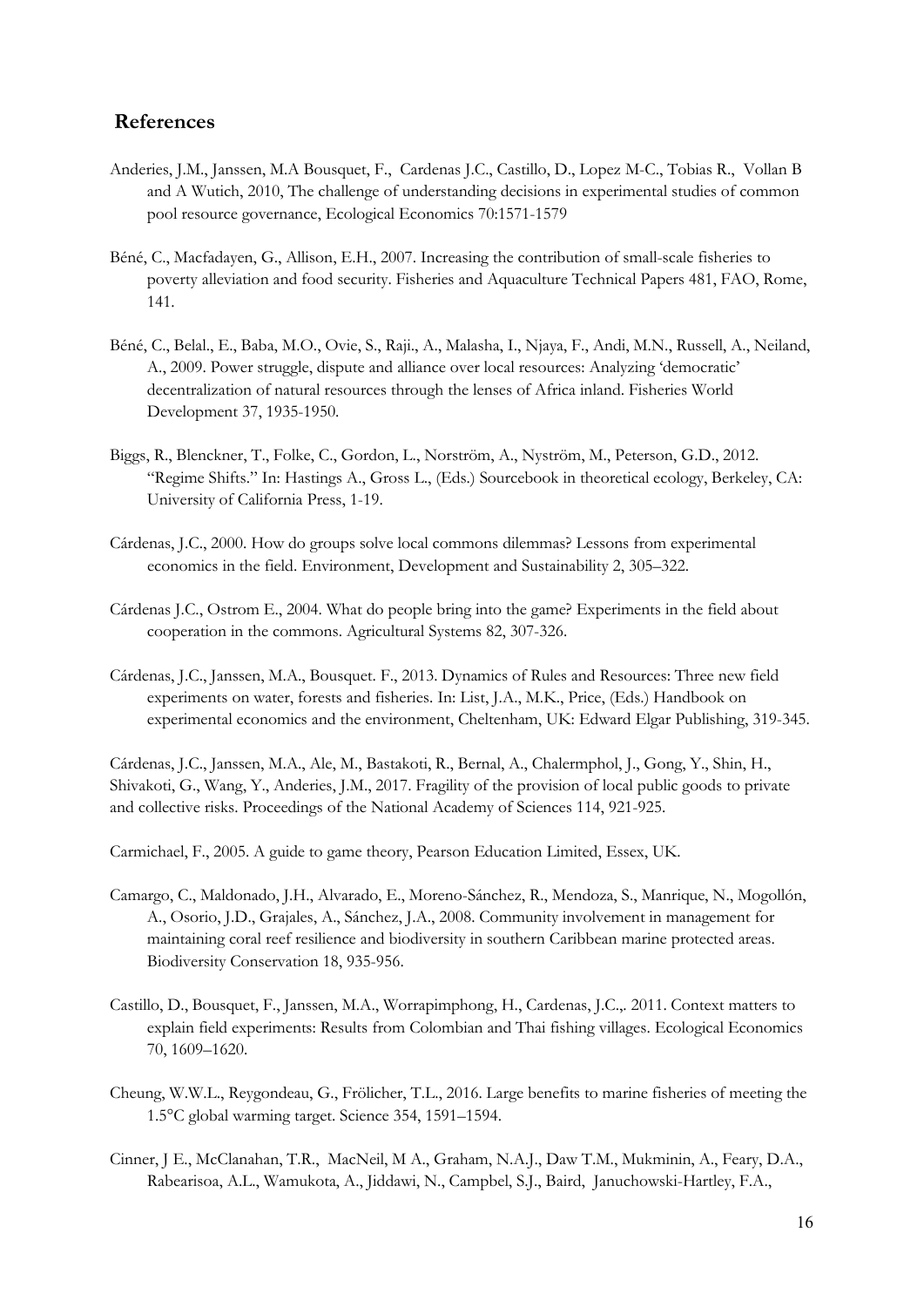[Hamed, S](http://www.pnas.org/search?author1=Salum+Hamed&sortspec=date&submit=Submit)., [Lahari, R](http://www.pnas.org/search?author1=Rachael+Lahari&sortspec=date&submit=Submit)., [Morove, T](http://www.pnas.org/search?author1=Tau+Morove&sortspec=date&submit=Submit) and J. Kuange (2012) Comanagement of coral reef socialecological systems, Proceedings of the National Academy of Sciences 109(14): 5219-5222.

- Clark, C., 1990 Clark, Colin W. 1990. Mathematical Bioeconomics: The Optimal Management of Renewable Resources. New York: John Wiley & Sons, Inc.
- Crépin, A-S., Lindahl, T., 2009. Grazing games: Sharing common property resources with complex dynamics. Environmental and Resource Economics 44, 29–46.
- Dietz, T., Henry, A.D., 2008. Context and the commons. Proceedings of the National Academy of Sciences 105, 13189-13190.
- Falk A., Heckman, J.J., 2009. Lab experiments are a major source of knowledge in social sciences. Science 326, 535-538.
- FAO. 2016. The state of world fisheries and aquaculture. Contributing to food security and nutrition for all. Rome, Italy.
- Fudenberg D., Tirole, J., 1998. Game theory, Cambridge UK: MIT Press.
- Gelcich, S., Guzman, R., Rodríguez-Sickert, C., Castilla, J C and Cárdenas, J C., 2013, Exploring External Validity of Common Pool Resource Experiments: Insights from Artisanal Benthic Fisheries in Chile, Ecology and Society 18(3):2.
- Gelcich, S., 2014. Towards polycentric governance of small-scale fisheries: insights from the new Management Plans' policy in Chile. Aquatic Conservation: Marine and Freshwater Ecosystems 24, 575–581.
- Gneezy, U. Leibbrandt A., List, J.A., 2015. Ode to the sea: workplace organizations and norms of cooperation. The Economic Journal 126, 1856-1883.
- Hall, S. J., Hilborn, R., Andrew, N.L., Allison, E. H., 2013. Innovations in capture fisheries are an imperative for nutrition security in the developing world. Proceedings of the National Academy of Sciences 110, 8393–8398.
- Hardin, G., 1968. The tragedy of the commons. Science 162, 1243–1248.

Harrison, G. W., List, J.A., 2004. Field experiments. Journal of Economic Literature 42, 1009–1055.

- Henrich, J., Boyd, R., Bowles, S., Camerer, C., Fehr, E., Gintis, H., McElreath, R., Alvard, M., Barr, A., Ensminer, J., Heinrich, N.S., Hill, K., Gil-White, F., Gurven, M., Marlowe, FW., Patton, J.Q., Tracer, D., 2005. Economic man in cross-cultural perspective: Behavioral experiments in 15 small-scale societies. The Behavioral and Brain Sciences 28, 795-855.
- Herr, A., Gardner R., Walker, J.M., 1992. An experimental study of time-independent externalities in the commons. Games and Economic Behavior 19, 77-96.
- Hine D.W., Gifford R., 1996. Individual restraint and group efficiency in commons dilemmas: The effects of two types of environmental uncertainty. Journal of Applied Social Psychology 26, 993-1009.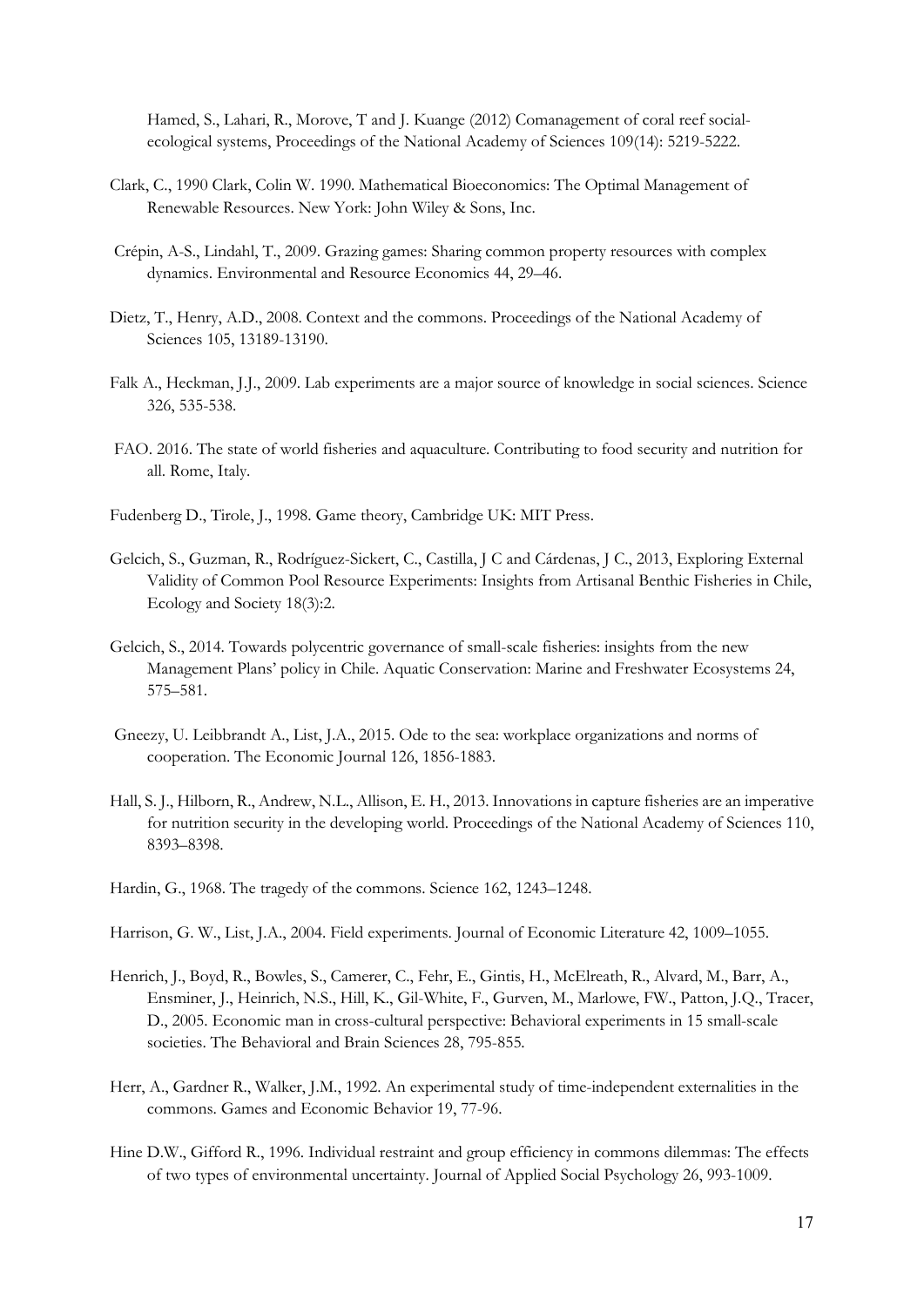- Janssen, M.A., 2010. Introducing ecological dynamics into common-pool resource experiments. Ecology and Society 15, 7.
- Janssen, M.A., Holahan, R., Lee, A., Ostrom, E., 2010. Lab Experiments for the Study of social-ecological systems. Science 328, 613–617.
- Kimbrough E.O., Vostroknutov, A., 2015. The social and ecological determinants of common pool resource stability. Journal of Environmental Economics and Management 72, 38-53.
- Kopelman, S., Weber, J.M., Messick, D.M., 2002. Factors influencing cooperation in commons dilemmas: A review of experimental psychological research. In: Ostrom E., Dietsz, T., Dolšak, N., Sterm, P.C., Stonich, S., Weber, E.U., (Eds.) The drama of the commons. Washington, D.C.: National Academy Press, 113–156.
- Kossioris, G., Plexousakis, M., Xepapadeas, A., de Zeeuw, A., Mäler, K-G., 2008. Feedback Nash equilibria for non-linear differential games in pollution control. Journal of Economic Dynamics and Control 32, 1312–1331.
- Levitt, S.D., List, J.A., 2007. What do laboratory experiments measuring social preferences reveal about the real world? Journal of Economic Perspectives 21, 153-174.
- Lindahl, T., Crepin A-S., Schill, C., 2016a. Potential disasters can turn the tragedy into success. Environmental and Resource Economics 65, 657-676.
- Lindahl, T., Oreskovic, N., Crepin A-S., 2016b. Playing Safe: The Role of Quotas to Avoid Ecosystem Regime Shifts. In: Botelho A., (ed.) The WSPC Reference on natural Resources and Environmental Policy in the Era of Global Change. Volume 4: Experimental Economics. World Scientific, London UK. pp:121-150.
- Lindahl, T., Bodin Ö., Tengö, M., 2015. Governing complex commons the role of communication for experimental learning and coordinated management. Ecological Economics 11, 111-120.
- Maskin E. Tirole, J., 2001. Markov perfect equilibrium: Observable actions. Journal of Economic Theory 100, 191–219.
- Mäler, K-G., Xepapadeas, A., de Zeeuw, A., 2003. The economics of shallow lakes. Environmental and Resource Economics 26, 603–624.
- Moreno-Sánchez, R., Maldonado, J. H., 2010. Evaluating the role of co-management in improving governance of marine protected areas: An experimental approach in the Colombian Caribbean. Ecological Economics 69, 2557–2567.
- Noussair, C. N., van Soest, D., Stoop, J., 2015. Cooperation in a dynamic fishing game: A framed field experiment. American Economic Review 105, 408–413.

Osés-Eraso, N., Udina F., Viladrich-Grau, M., 2008. Environmental versus human-induced scarcity in the commons: do they trigger the same response? Environmental and Resource Economics 40, 529-550.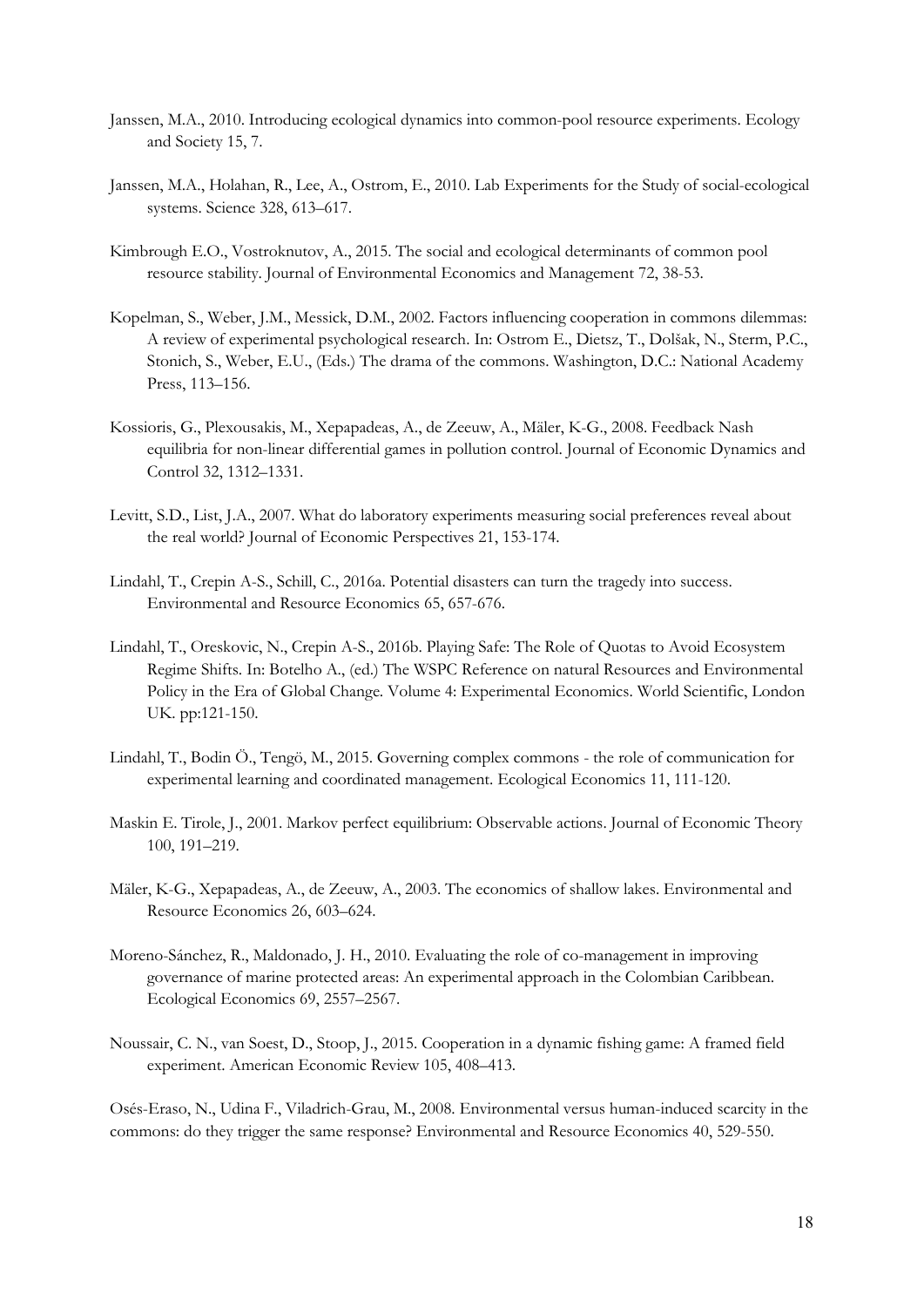- Ostrom, E., 1990. Governing the Commons: The Evolution of Institutions for Collective Action, Cambridge, UK: Cambridge University Press.
- Ostrom, E., 2006. The value-added of laboratory experiments for the study of institutions and commonpool resources. Journal of Economic Behavior and Organization 61, 149–163.
- Ostrom, E., Dietz, T., Dolšak, N., Stern, P.C., Stonich, S., Weber, E.U., 2002. The drama of the commons. Washington, D.C.: National Academy Press.
- Prediger, S., Vollan, B., Frölich, M., 2011. The impact of culture and ecology on cooperation in a common-pool resource experiment. Ecological Economics 70, 1599–1608.
- Rocha, J., Yletyinen, J., Biggs, R., Blenckner, T., Peterson, G., 2015. Marine regime shifts: drivers and impacts on ecosystem services. Philosophical Transactions of the Royal Society B 370, 20130273.
- Scheffer, M., 2009. Critical transitions in nature and society. Princeton, NJ: Princeton University Press.
- Scheffer, M. Carpenter, S.R., 2003. Catastrophic regime shifts in ecosystems: Linking theory to observation. Trends in Ecology and Evolution 18, 648–656.
- Schill, C., Lindahl, T., Crepin, A-S., 2015. Collective action and the risk of ecosystem regime shifts, insights from laboratory experiments. Ecology and Society 20, 48.
- Walker, J.M Gardner, R., 1992. Probabilistic destruction of common-pool resources: experimental evidence. The Economic Journal 102, 1149-1161.

## Appendix

Table A1: Regeneration rate

| Stock size | Growth         | Growth         | Stock size | Growth | Growth       | Stock size     | Growth         | Growth       |
|------------|----------------|----------------|------------|--------|--------------|----------------|----------------|--------------|
|            | NT             | $\mathbf T$    |            | NT     | T            |                | NT             | $\mathbf T$  |
| 50         | $\theta$       | $\Omega$       | 32         | 10     | 10           | 14             | 5              | $\mathbf{1}$ |
| 49         | $\theta$       | $\Omega$       | 31         | 10     | 10           | 13             | $\overline{5}$ | $\mathbf{1}$ |
| 48         | $\theta$       | $\Omega$       | 30         | 10     | 10           | 12             | 5              | $\mathbf{1}$ |
| 47         | $\theta$       | $\Omega$       | 29         | 10     | 10           | 11             | $\overline{5}$ | $\mathbf{1}$ |
| 46         | $\theta$       | $\Omega$       | 28         | 10     | 10           | 10             | $\overline{5}$ | $\mathbf{1}$ |
| 45         | 5              | $\overline{5}$ | 27         | 10     | 10           | 9              | 5              | $\mathbf{1}$ |
| 44         | 5              | 5              | 26         | 10     | 10           | 8              | 5              | $\mathbf{1}$ |
| 43         | 5              | 5              | 25         | 10     | 10           | $\overline{7}$ | 5              | $\mathbf{1}$ |
| 42         | 5              | $\overline{5}$ | 24         | 10     | 10           | 6              | 5              | $\mathbf{1}$ |
| 41         | 5              | 5              | 23         | 10     | 10           | 5              | 5              | $\mathbf{1}$ |
| 40         | $\overline{5}$ | $\overline{5}$ | 22         | 10     | 10           | $\overline{4}$ | $\overline{0}$ | $\theta$     |
| 39         | $\overline{5}$ | 5              | 21         | 10     | 10           | 3              | $\theta$       | $\theta$     |
| 38         | 5              | 5              | 20         | 10     | 10           | 2              | $\overline{0}$ | $\theta$     |
| 37         | 5              | 5              | 19         | 5      | $\mathbf{1}$ | $\mathbf{1}$   | $\theta$       | $\theta$     |
| 36         | $\overline{5}$ | 5              | 18         | 5      | $\mathbf{1}$ | $\theta$       | $\theta$       | $\theta$     |
| 35         | 5              | 5              | 17         | 5      | $\mathbf{1}$ |                |                |              |
| 34         | 10             | 10             | 16         | 5      | $\mathbf{1}$ |                |                |              |
| 33         | 10             | $10\,$         | 15         | 5      | $\mathbf{1}$ |                |                |              |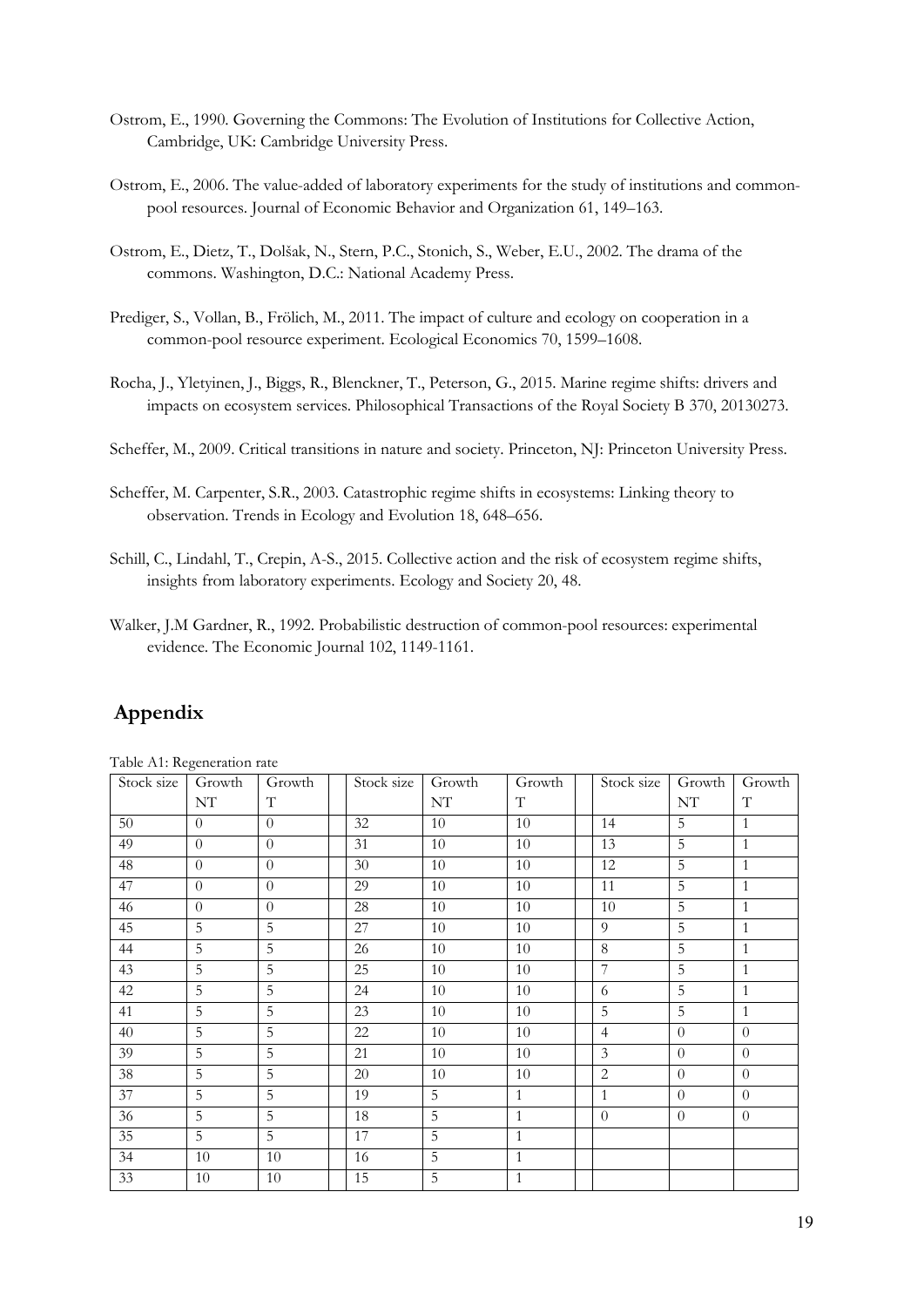Table A2: Optimal claims

| No threshold    |                             |                              | Threshold                   |                 |                  |                             |                     |
|-----------------|-----------------------------|------------------------------|-----------------------------|-----------------|------------------|-----------------------------|---------------------|
| Stock size      | Optimal<br>claim            | $\#$ rounds<br>until $30(R)$ | Harvest<br>during ${\bf R}$ | Stock size      | Optimal<br>claim | $#$ rounds<br>until $30(R)$ | Harvest<br>during R |
| 50              | 30                          | $\mathbf{1}$                 | 30                          | 50              | 30               | $\mathbf{1}$                | 30                  |
| 49              | 29                          | $\overline{1}$               | 29                          | 49              | 29               | $\mathbf{1}$                | 29                  |
| 48              | 28                          | $\,1\,$                      | $\overline{28}$             | 48              | 28               | $\,1\,$                     | 28                  |
| 47              | $\overline{27}$             | $\,1\,$                      | $\overline{27}$             | 47              | $\overline{27}$  | $\mathbf{1}$                | 27                  |
| 46              | 26                          | $\,1\,$                      | 26                          | 46              | $\overline{26}$  | $1\,$                       | 26                  |
| 45              | $\overline{25}$             | $\mathbf{1}$                 | 25                          | 45              | 25               | $\mathbf{1}$                | 25                  |
| 44              | 24                          | $\mathbf{1}$                 | 24                          | 44              | $\overline{24}$  | $\mathbf 1$                 | 24                  |
| 43              | 23                          | $\,1\,$                      | 23                          | 43              | 23               | $\mathbf{1}$                | 23                  |
| 42              | $\overline{22}$             | $\mathbf{1}$                 | $\overline{22}$             | 42              | $\overline{22}$  | $\mathbf{1}$                | $\overline{22}$     |
| 41              | $\overline{21}$             | $\,1\,$                      | 21                          | 41              | 21               | $\mathbf{1}$                | 21                  |
| 40              | $\overline{20}$             | $\overline{1}$               | $\overline{20}$             | $\overline{40}$ | $\overline{20}$  | $\mathbf 1$                 | $\overline{20}$     |
| 39              | 19                          | $\overline{1}$               | 19                          | 39              | 19               | $\overline{1}$              | 19                  |
| 38              | 18                          | $\,1$                        | 18                          | $\overline{38}$ | 18               | $1\,$                       | 18                  |
| $\overline{37}$ | 17                          | $\,1\,$                      | 17                          | $\overline{37}$ | 17               | $\mathbf 1$                 | 17                  |
| $\overline{36}$ | 16                          | $\,1\,$                      | 16                          | $\overline{36}$ | 16               | $\mathbf 1$                 | 16                  |
| 35              | 15                          | $\,1\,$                      | 15                          | $\overline{35}$ | 15               | $\mathbf 1$                 | 15                  |
| $\overline{34}$ | 14                          | $\mathbf{1}$                 | 14                          | 34              | 14               | $\mathbf{1}$                | 14                  |
| 33              | 13                          | $\,1\,$                      | 13                          | $\overline{33}$ | 13               | $\mathbf{1}$                | $\overline{13}$     |
| $\overline{32}$ | $\overline{12}$             | $\,1\,$                      | $\overline{12}$             | $\overline{32}$ | 12               | $\mathbf 1$                 | $\overline{12}$     |
| $\overline{31}$ | 11                          | $\,1\,$                      | 11                          | 31              | 11               | $1\,$                       | 11                  |
| 30              | $10\,$                      | $\mathbf{1}$                 | 10                          | 30              | 10               | $\mathbf{1}$                | 10                  |
| 29              | $\overline{9}$              | $\,1\,$                      | $\overline{9}$              | 29              | $\overline{9}$   | $\mathbf{1}$                | 9                   |
| 28              | $\overline{8}$              | $\mathbf{1}$                 | $\overline{8}$              | 28              | $\,8\,$          | $\mathbf{1}$                | $\overline{8}$      |
| $\overline{27}$ | $\overline{\phantom{a}}$    | $\,1$                        | $\sqrt{ }$                  | $27\,$          | 7                | $\mathbf 1$                 | $\overline{7}$      |
| $\overline{26}$ | $\sqrt{6}$                  | $\mathbf{1}$                 | $\sqrt{6}$                  | 26              | $\overline{6}$   | $\mathbf{1}$                | 6                   |
| 25              | 5                           | $\overline{1}$               | 5                           | $\overline{25}$ | $\overline{5}$   | $1\,$                       | $\overline{5}$      |
| $\overline{24}$ | $\overline{4}$              | $\,1\,$                      | $\overline{4}$              | 24              | $\overline{4}$   | $\,1\,$                     | $\overline{4}$      |
| 23              | $\ensuremath{\mathfrak{Z}}$ | $\,1\,$                      | $\mathfrak{Z}$              | 23              | $\overline{3}$   | $\,1\,$                     | $\mathfrak{Z}$      |
| 22              | $\sqrt{2}$                  | $\mathbf{1}$                 | $\sqrt{2}$                  | 22              | $\overline{2}$   | $1\,$                       | $\overline{c}$      |
| 21              | $\mathbf{1}$                | $\,1\,$                      | $\,1\,$                     | 21              | $\,1\,$          | $\,1\,$                     | $\mathbf{1}$        |
| $20\,$          | $\overline{0}$              | $\overline{1}$               | $\boldsymbol{0}$            | $20\,$          | $\overline{0}$   | $\overline{1}$              | $\overline{0}$      |
| 19              | $\overline{4}$              | $\sqrt{2}$                   | $\overline{4}$              | 19              | $\boldsymbol{0}$ | $\overline{2}$              | $\theta$            |
| 18              | $\overline{3}$              | $\overline{2}$               | $\overline{\mathbf{3}}$     | 18              | $\theta$         | $\overline{\mathbf{3}}$     | $\theta$            |
| $17\,$          | $\overline{c}$              | $\overline{2}$               | $\overline{c}$              | 17              | $\boldsymbol{0}$ | $\overline{4}$              | $\theta$            |
| 16              | $\mathbf{1}$                | $\overline{2}$               | $\mathbf{1}$                | 16              | $\boldsymbol{0}$ | $\overline{5}$              | $\overline{0}$      |
| 15              | $\boldsymbol{0}$            | $\overline{2}$               | $\theta$                    | 15              | $\boldsymbol{0}$ | $\sqrt{6}$                  | $\boldsymbol{0}$    |
| 14              | $\overline{4}$              | $\overline{3}$               | $\overline{4}$              | 14              | $\boldsymbol{0}$ | $\overline{7}$              | $\theta$            |
| 13              | $\mathfrak{Z}$              | $\overline{\mathbf{3}}$      | $\mathfrak{Z}$              | 13              | $\boldsymbol{0}$ | $\,8\,$                     | $\theta$            |
| $12\,$          | $\overline{c}$              | $\overline{\mathbf{3}}$      | $\overline{c}$              | 12              | $\boldsymbol{0}$ | $\overline{9}$              | $\overline{0}$      |
| 11              | $\mathbf{1}$                | $\mathfrak{Z}$               | $\mathbf{1}$                | 11              | $\boldsymbol{0}$ | 10                          | $\theta$            |
| $10\,$          | $\boldsymbol{0}$            | $\overline{\mathbf{3}}$      | $\boldsymbol{0}$            | 10              | $\boldsymbol{0}$ | 11                          | $\theta$            |
| $\overline{9}$  | $\overline{4}$              | $\overline{4}$               | $\overline{4}$              | 9               | $\boldsymbol{0}$ | 12                          | $\theta$            |
| $\overline{8}$  | $\mathfrak{Z}$              | $\overline{4}$               | $\mathfrak{Z}$              | $8\phantom{.}$  | $\overline{0}$   | $\overline{13}$             | $\overline{0}$      |
| $\overline{7}$  | $\overline{2}$              | $\overline{4}$               | $\sqrt{2}$                  | $\overline{7}$  | $\overline{0}$   | $\overline{14}$             | $\theta$            |
| $\sqrt{6}$      | $1\,$                       | $\overline{4}$               | $\overline{1}$              | 6               | $\boldsymbol{0}$ | 15                          | $\theta$            |
| $\overline{5}$  | $\boldsymbol{0}$            | $\overline{4}$               | $\boldsymbol{0}$            | $5\,$           | $\boldsymbol{0}$ | $16\,$                      | $\boldsymbol{0}$    |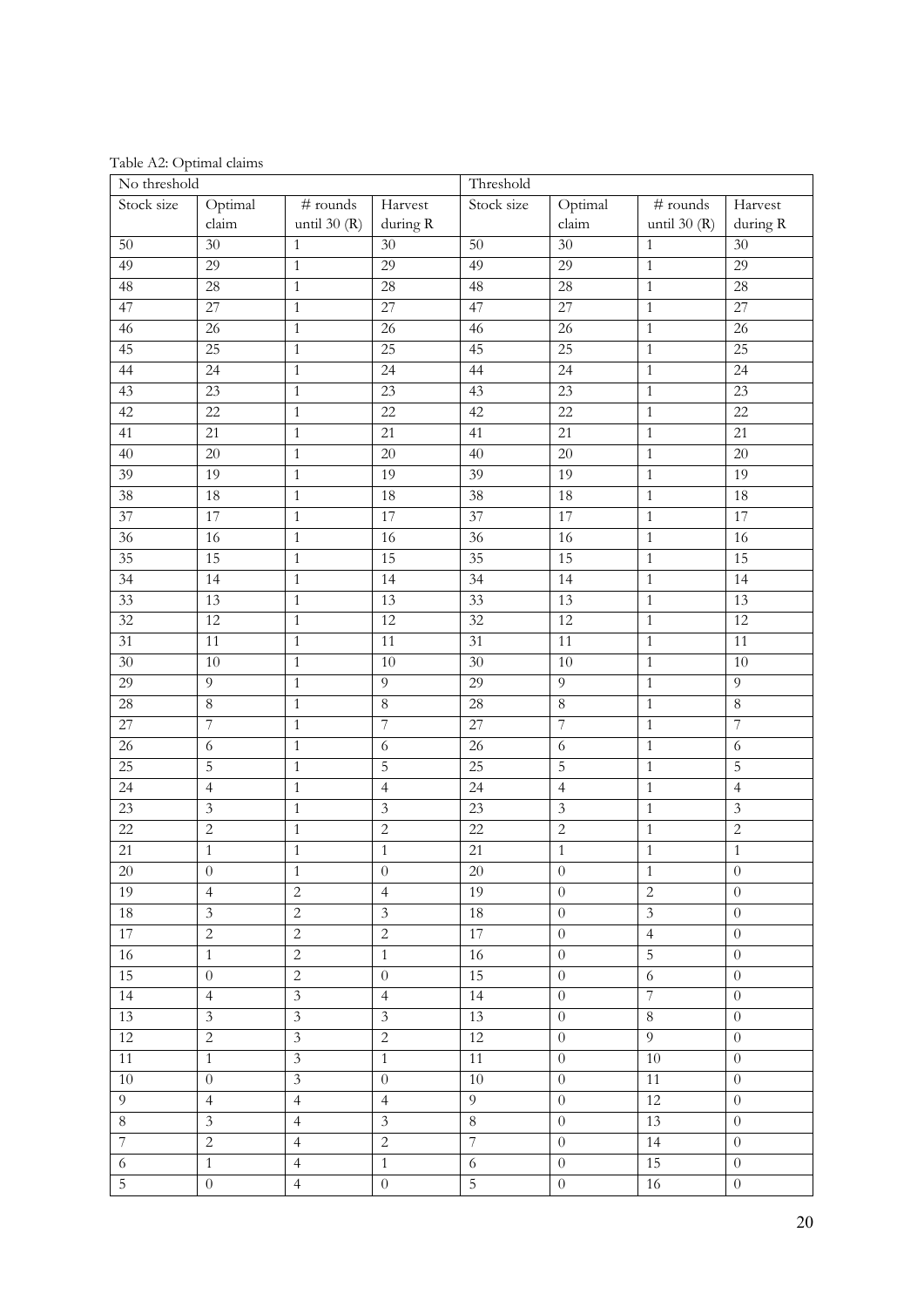Table A3: Critical discount factor

| Stock           | Discount factor | Discount     | Stock size     | Discount     | Discount     |
|-----------------|-----------------|--------------|----------------|--------------|--------------|
| size            | NT              | factor T     |                | factor NT    | factor T     |
| $\overline{50}$ | $\overline{1}$  | $\mathbf{1}$ | 24             | 0,921805     | 0,921805     |
| 49              | $\mathbf{1}$    | $\mathbf{1}$ | 23             | 0,920223     | 0,920223     |
| 48              | $\mathbf{1}$    | $\mathbf{1}$ | 22             | 0,918597     | 0,918597     |
| 47              | $\mathbf{1}$    | $\mathbf{1}$ | 21             | 0,916925     | 0,916925     |
| 46              | $\mathbf{1}$    | $\mathbf{1}$ | 20             | 0,915205     | 0,915205     |
| $\overline{45}$ | $\overline{1}$  | $\mathbf{1}$ | 19             | 0,954759     | 0,990612     |
| 44              | 0,972601        | 0,972601     | 18             | 0,953762     | 0,990397     |
| 43              | 0,972066        | 0,972066     | 17             | 0,952732     | 0,990175     |
| $\overline{42}$ | 0,971522        | 0,971522     | 16             | 0,951668     | 0,989945     |
| $\overline{41}$ | 0,970966        | 0,970966     | 15             | 0,950567     | 0,989706     |
| 40              | 0,970399        | 0,970399     | 14             | 0,949429     | 0,989459     |
| 39              | 0,96982         | 0,96982      | 13             | 0,948249     | 0,989203     |
| $\overline{38}$ | 0,969229        | 0,969229     | 12             | 0,947027     | 0,988937     |
| $\overline{37}$ | 0,968625        | 0,968625     | 11             | 0,94576      | 0,98866      |
| 36              | 0,968008        | 0,968008     | 10             | 0,944444     | 0,988372     |
| $\overline{35}$ | 0,967377        | 0,967377     | 9              | 0,943078     | 0,988072     |
| 34              | 0,935604        | 0,935604     | 8              | 0,941657     | 0,98776      |
| $\overline{33}$ | 0,934367        | 0,934367     | $\overline{7}$ | 0,940177     | 0,987434     |
| $\overline{32}$ | 0,933102        | 0,933102     | 6              | 0,938637     | 0,987094     |
| 31              | 0,931807        | 0,931807     | 5              | 0,93703      | 0,986738     |
| 30              | 0,930481        | 0,930481     | $\overline{4}$ | $\mathbf{1}$ | $\mathbf{1}$ |
| 29              | 0,929124        | 0,929124     | 3              | $\mathbf{1}$ | $\mathbf{1}$ |
| 28              | 0,927733        | 0,927733     | $\overline{2}$ | $\mathbf{1}$ | $\mathbf{1}$ |
| 27              | 0,926307        | 0,926307     | $\mathbf{1}$   | $\mathbf{1}$ | $\mathbf{1}$ |
|                 |                 |              |                |              |              |
| $\overline{26}$ | 0,924845        | 0,924845     | $\overline{0}$ | $\mathbf{1}$ | $\mathbf{1}$ |
| $\overline{25}$ | 0,923345        | 0,923345     |                |              |              |

#### Proofs

Assume the following strategy for each player *i*, where the total number of players in the group is four: *a)* In the first period, take (*50-X*)/4 units of the resource (to reach a stock size of *X*) and then from the second period and onwards take  $H_x/n$  units, where  $H_x$  denotes the sustainable yield to keep stock size *X, b)* If in some period *t*, someone deviates from this strategy profile (i.e. the new stock size is not  $X$ ), then deplete the resource in the next period,  $t+1$ , i.e. claim the entire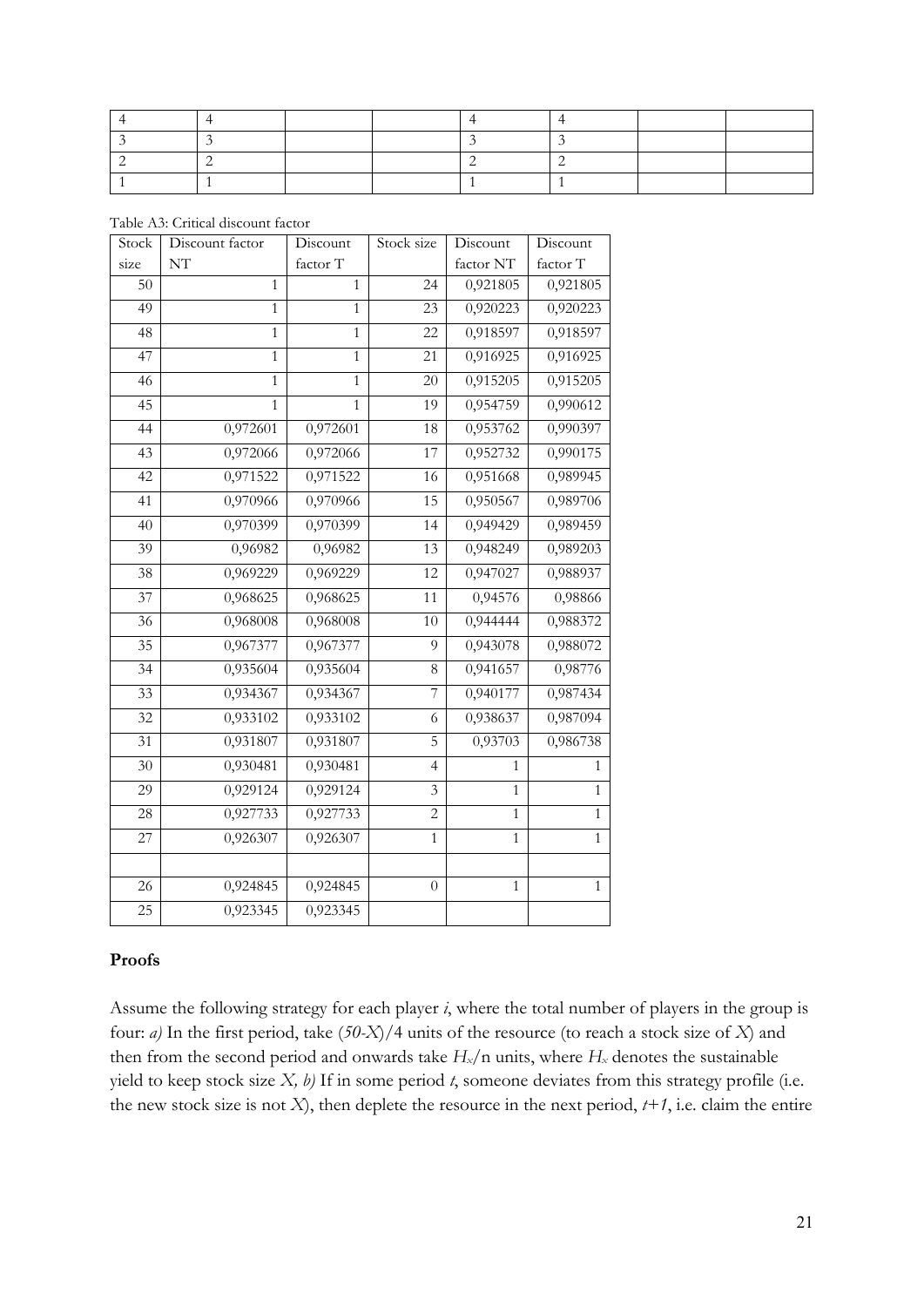stock size.<sup>11</sup> Equation (A1), gives the payoff  $P_{DC}$  of a player *i* who deviates when all other players play according to the strategy profile which sustain the stock size x,  $h_{ij}$  represents the claimed harvest of player *j* where  $j \neq i$ .

$$
P_{DC} = \frac{x_t^2}{x_t + \sum_{j \in n, j \neq i} h_{jt}} \tag{A1}
$$

If all players deplete the resource in the same period, the associated payoff for each player is *X/4.* Let  $\delta_{it}$  denote the expected discounted value of 1 unit harvested capturing the subjective probability of player *i* that the game will continue for one more period (in period *t*). Equation (A2) shows the total payoff, for player *i* who follows the strategy above for the entire game, given that all other players do so as well. The first term refers to the payoff in the first period (period 0) and the second term the sum of the continuation payoffs in all subsequent periods.

$$
P_{CC} = \frac{50 - x}{4} + \sum_{i=1}^{\infty} \delta_{it}^{t} \frac{H_x}{4}
$$
 (A2)

From these two equations (A1-A2) we can derive the necessary conditions for the outcome (a sustained stock size of *X*) to be sustainable as an equilibrium outcome. In the very first period, the stock size  $X$  can be obtained if equation A3 holds:

for all *i* ∈ 1,2,3,4  
\n
$$
\frac{50-X}{4} + \sum_{i=1}^{\infty} \delta_{it}^{t} \frac{H_X}{4} \ge \frac{50^2}{50 + \frac{50-X}{4}(4-1)} \Leftrightarrow
$$
\n
$$
\frac{1}{1-\delta_{it}} 4 \frac{H_X}{4} \ge \frac{50^2 4}{50 + \frac{50-X}{4}(4-1)} - (50 - x - 4\frac{H_X}{4}) \Leftrightarrow
$$
\n
$$
\frac{((100-x)4 - (50-x))H_X}{50^2 4^2 - ((100-x)4 - (50-x))(50-x-H_X)} \ge 1 - \delta_{it} \Leftrightarrow
$$
\n
$$
\delta_{it} \ge \frac{50^2 4^2 - ((100-x)4 - (50-x))(50-x)}{50^2 4^2 - ((100-x)4 - (50-x))(50-x-H_X)}
$$
\n(A3)

In the subsequent periods, because each period is a proper subgame, we need to check that the continuation payoff at time *t*, is larger than the deviation payoff. Note that in subsequent periods, there is no longer any uncertainty about the regeneration rate because the true scenario will be revealed after the first period. Thus, the following needs to hold:

for all 
$$
i \in 1, 2, 3, 4
$$
  

$$
\sum_{i=1}^{\infty} \delta_{it}^{(t-t)} \frac{H_X}{4} \ge \frac{(x + H_X)^2}{x + H_X + \frac{H_X(4-1)}{4}} \iff
$$

 $\overline{a}$ 

<sup>&</sup>lt;sup>11</sup> The maximum possible amount to claim is the current resource stock size and in case of depletion each player gets a payoff which corresponds to his/her percentage of the sum of all claims that period (see equation 1). Hence for a deviating player, the optimal deviation is then to deplete the resource in period *t,* i.e. claim the current stock size.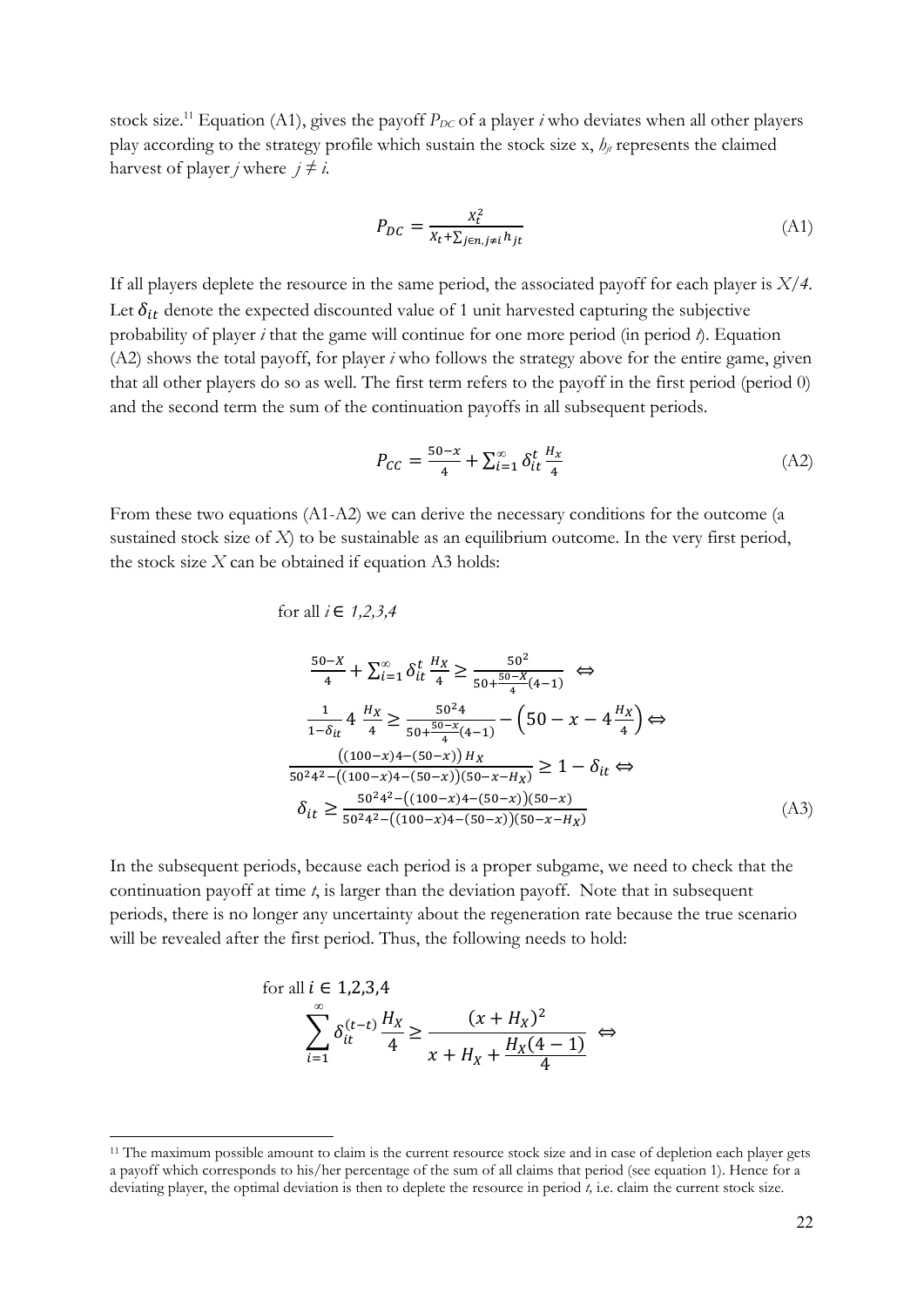$$
\frac{1}{1 - \delta_{it}} \ge \frac{(x + H_X)^2 4^2}{((x + H_X)4 + H_X(4 - 1))H_X} \Leftrightarrow
$$
  

$$
\frac{((x + H_X)4 + H_X(4 - 1))H_X}{(x + H_X)^2 4^2} \ge 1 - \delta_{it} \Leftrightarrow
$$
  

$$
\delta_{it} \ge \frac{(x + H_X)^2 4^2 - ((x + 2H_X)4 - H_X)H_X}{(x + H_X)^2 4^2}
$$
 (A4)

For all parameters in our model, we have verified that if equation A3 holds then equation A3 also holds.12 In Table A3 we present the critical discount rates (from equation A3) for all stock sizes for our two treatments.

 $\overline{a}$ 

<sup>&</sup>lt;sup>12</sup> These calculations are available upon request.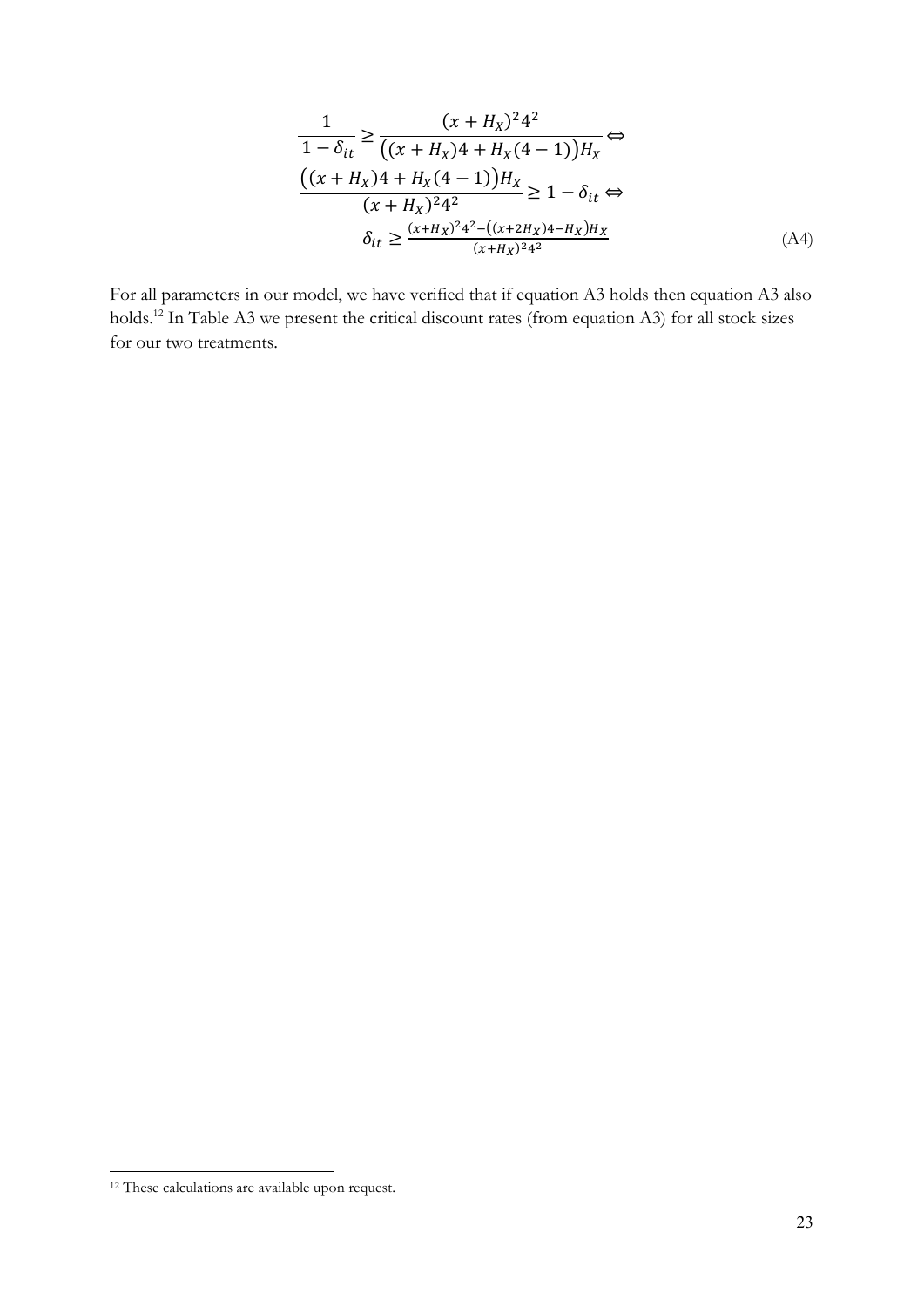## Supplementary Material

### INSTRUCTIONS (no threshold)

Normal text: read out loud the participants *Italics: Things you should do*

Welcome and thank you for coming and participating in this activity!

It will take approximately 2 hours of your time.

During this activity we will play a game. After the game we would also like you to stay for some short interviews.

In this game you will be asked to take some decisions. You will receive 200 Bath for your participation in this activity. Depending on the decisions you make in the game, you can earn extra money. You will receive the money after the experiment (paid in private).

Why do we use money? We do not expect that the money you earn is a payment for taking part in the activity, nor the reason for you to be here. We use money because the exercise requires that you make some economic decisions that have consequences. It is to make the game realistic.

Before we start we want you to sign a consent form. The consent form says you are here voluntarily. It also informs you that the decisions that you take today will be anonymous. It will not be known to the other participants. Also when we analyze the results we will use numbers and color coding to identify you.

You will now be divided into groups of 4 people and thereafter we will explain the procedure more in detail.

#### Group division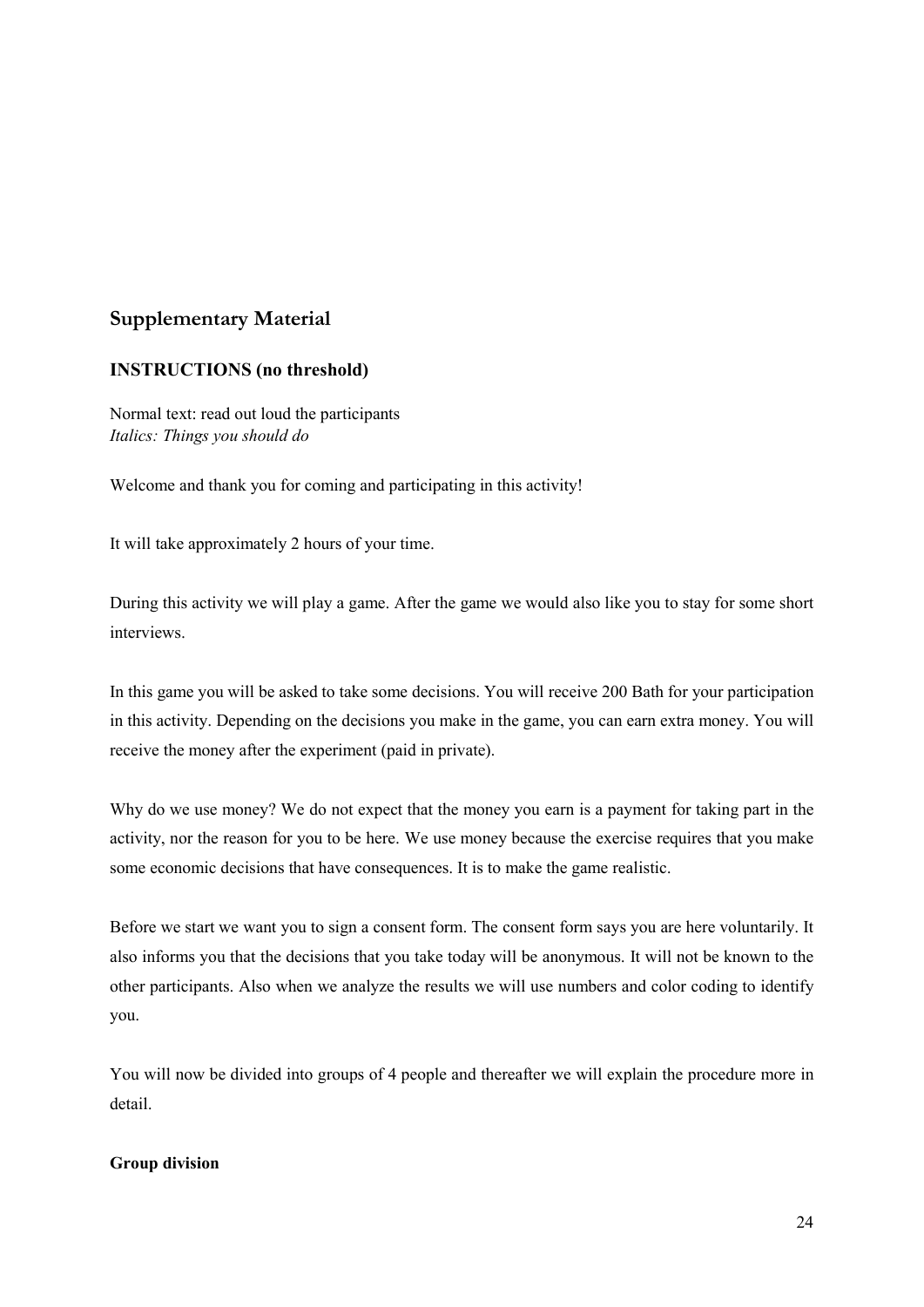*Make group division. Each subject randomly picks a note which tells which group (color assigned) he will be assigned to and which number (1-4) he will be identified in that group (1-4). So for example if we have three groups playing at the same time we could have something like Blue (1,2,3,4); Gren (1,2,3,4) and Brown (1,2,3,4)* 

*Think about how to deal with people from the same family (e.g. siblings, cousins) or close friends. Avoid putting in the same group if possible.* 

#### Explain common access to a fishing water (e.g. the sea)

In this game, we want you to imagine that you in this group have common access to a fishing ground (e.g. the sea).

#### *Place the fish on the table, represented by the 'fake fish'*

Although in reality it is impossible to know exactly how much fish there is in the sea, in this game we ask you to pretend that we can know how much fish there is.

Each of you can catch this fish from this common resource.

#### Explaining the game, catch, procedure etc

The game we will play lasts several rounds and in each round you take an individual and anonymous decision of how much fish to catch in that particular round.

For each fish you catch you get 20 Bath. So for example if you catch 20 fish you will earn  $20*20 = 400$ Bath.

So how do we keep track of you catch?

*Introduce the records. Explain the procedure.* 

#### *Show the decision protocol (which should be foldable to ensure anonymity)*

In each round/period you mark how much fish you want to catch (the assistants are here to help you with this if you need). You can choose a number between 0 and the current number of fish available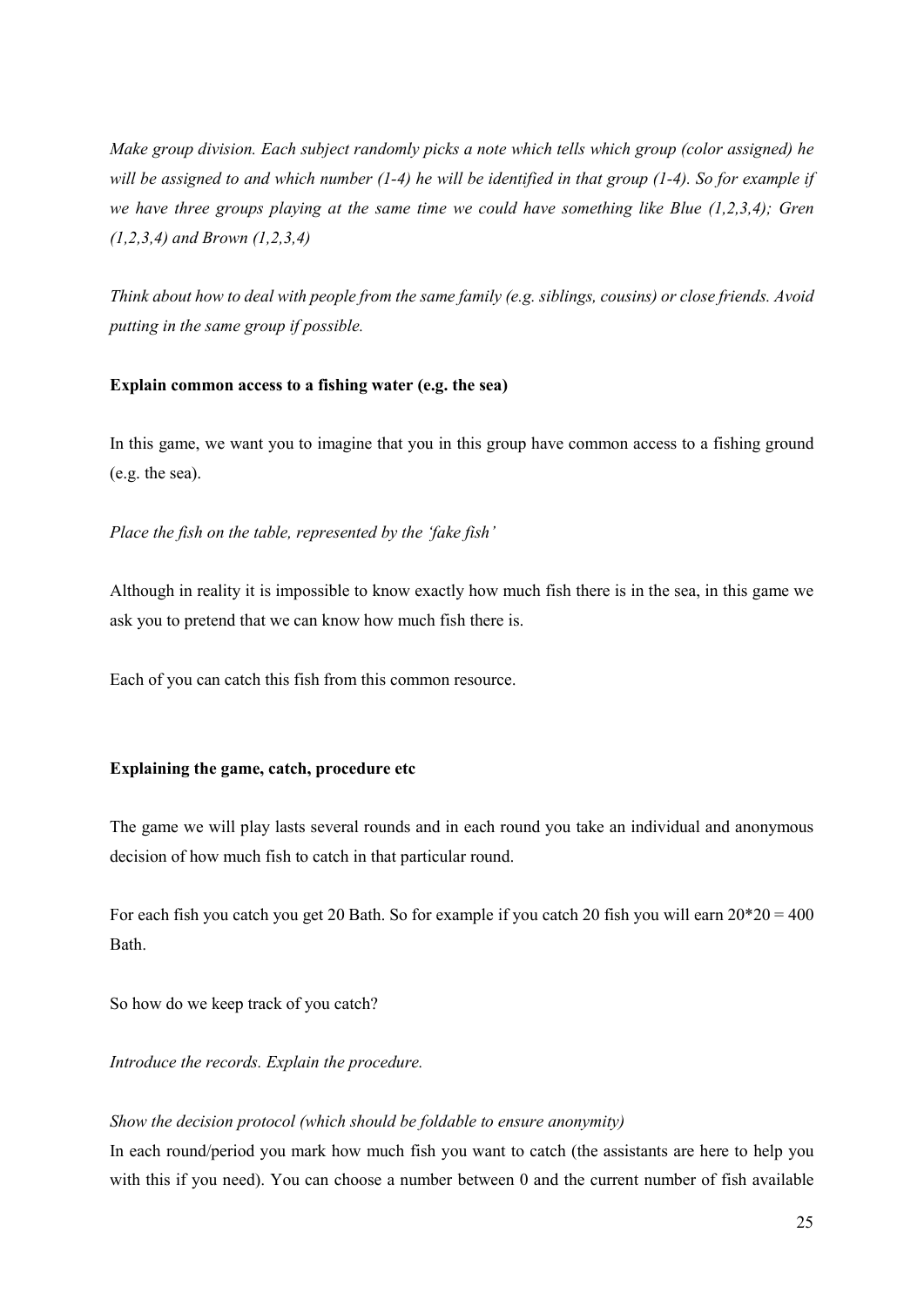(that is in the pool). These protocols will be collected by the assistants after each decision round. The assistants will give them to the experimental leader after each decision round.

*Make sure that decisions are anonymous by for example using dividers or let them sit with their back towards each other's back.*

The experimenter leader will in each round sum up the fish catch of the whole group. He/she will calculate the new stock size. You will get this information from the assistants (plus total catch in each round and earnings) on your protocol.

#### Explain that the resource is dynamic and grows

Now we will explain how the fish grows, which will be indicated by these symbols. *Show with the symbols* 

The fish reproduce/grows between each new round. How much the fish stock grows depends on how many fish your group left in the previous round. We start with 50 fish in the first round. After the catch, if there is 46-50 fish left the stock does not grow. If there is 35-45 fish in the stock (big pool/pond/stock), there will be 5 more fish in the next round

*Show with the magnets on the board how the stock grows from the biggest stock sizes.*

If there is so much fish in the sea as in this "hypothetical" case– they may compete for food and have a hard time of finding each other to reproduce with the result that the fish stock does not grow so much.

If there is 20-34 fish in the stock (middle pool/pond/stock), there will be 10 more fish in the next round.

*Show with the magnets on the board how the stock grows from the middle stock.* Here there is enough fish so that they can find mating partners and not too much so they compete for food*.* 

If there is 5-19 fish in the stock (small pool/pond/stock), there will be 5 more fish in the next round. *Show with the magnets on the board how the stock grows from the small stock. Reference to fish site: if there is too little fish they don't find enough partners and cannot reproduce.*

For stock sizes below 5, the fish stock doesn't grow at all.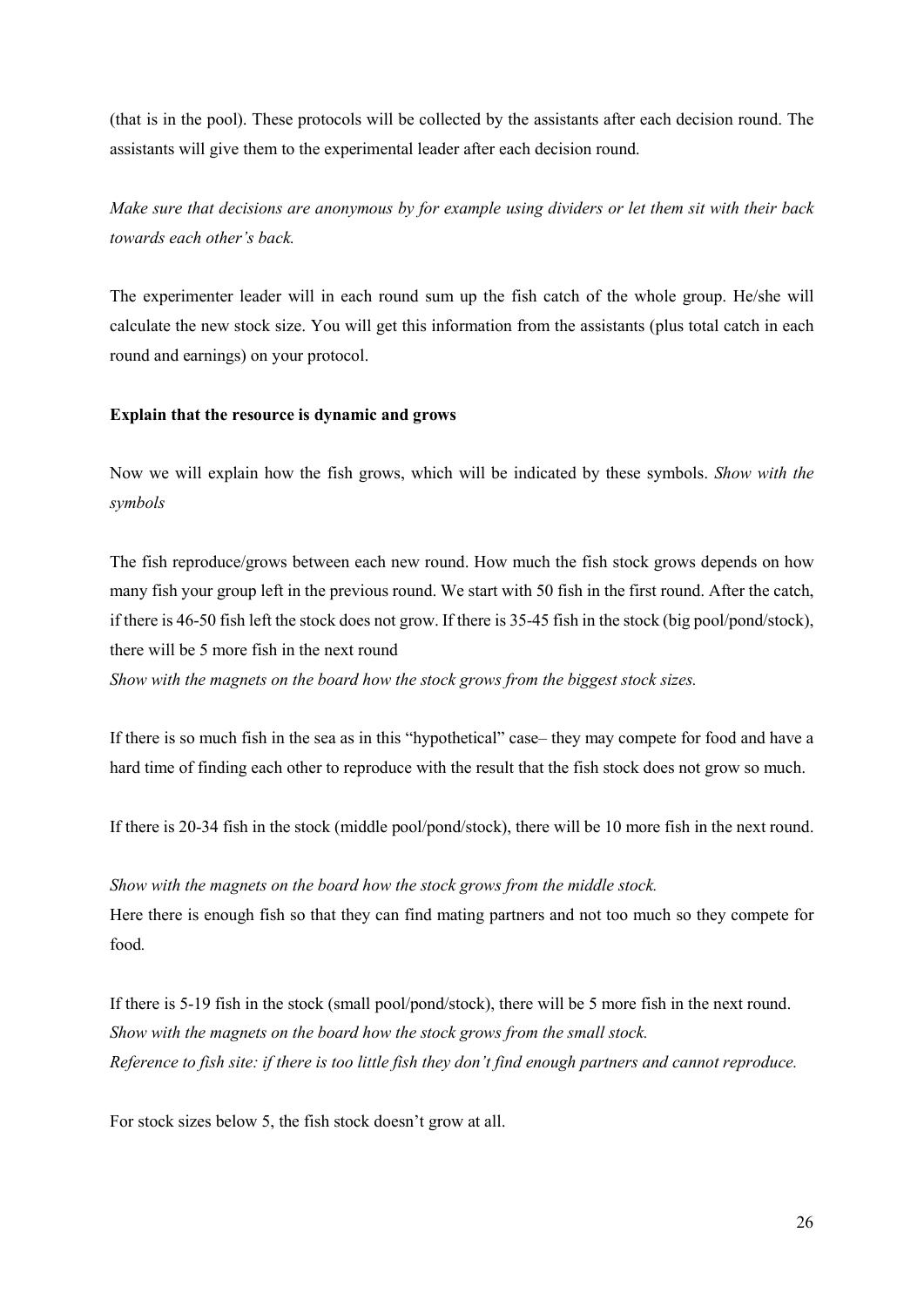As long as there is fish to catch, the game continues for a number of rounds and you can earn money. We will not tell you the exact number of rounds. If there is no fish the game ends and you will not earn any more money.

*If someone asks about how to share a harvest that is larger than the stock, answer: we will share proportionally according to your catch claim.* 

#### Examples

There are 50 fish in the beginning of the experiment. If you, for example, catch together 20 fish (for example 3+4+6+7) there are 30 fish left and the stock will then grow with 10 more fish. Then the fish stock will consist of  $(50-20+10) = 40$  fish in round 2.

So now there is 40 fish. If you then catch 25 fish in total  $(10+5+5+5)$  there are 15 fish left and the stock will then grow with 5 more fish. Then the fish stock will consist of  $(40-25+5) = 21$  fish in round 3.

*Use the material (wooden fish and fish symbols when going through this example)*

#### Communication?

What can you talk about?

You should not show the catch decision on balance sheet or the protocol to the other people in your group *(point to the balance sheet and protocol again)*.

However, you can talk to each other. You can talk about the game, the rules and your decisions but you cannot make any threats or arrangements for side-payments during or after this activity.

In case you have any questions just ask any of the assistants

Summary:

- The four of you share this fishing ground
- In each round you will take an individual decision of how many fish to catch
- As long as there is fish left the game continues (until the experimenter leader stops)
- The fish recovery depends on how much fish there is (point to magnets)
- Each fish is worth 20 bath.
- We do not tell you how many rounds we will play.

#### *Do practice rounds*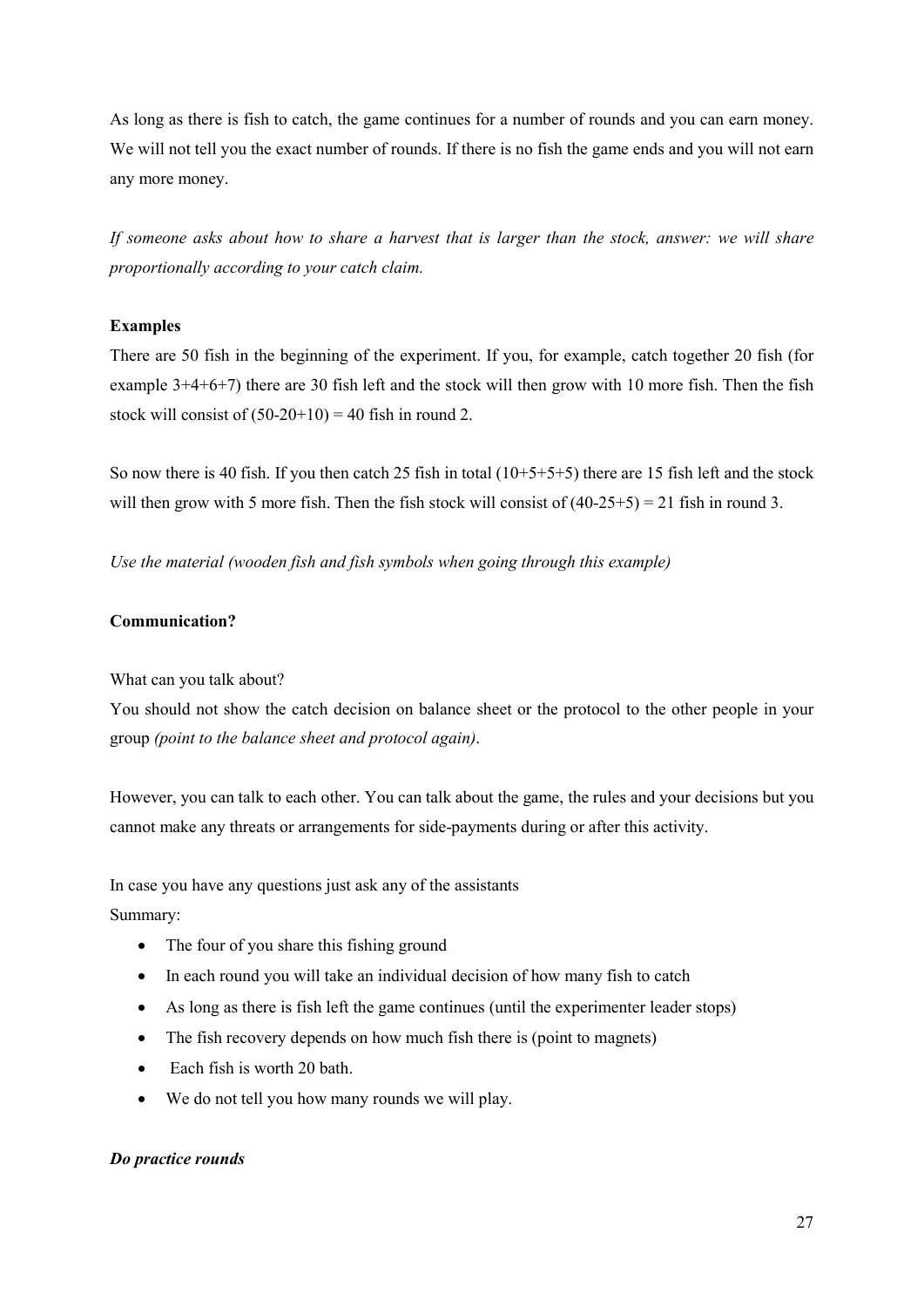*During the practice round(s), they do not earn money. We do not reveal who took what, only that "someone took" We calculate the total catch openly, growth and the new fish stock. Illustrating also with the magnets and the fake fish on the table.*

#### Questions?

If not we can start the game which means that from now you earn money based on your decisions.

*Remind them that they can ask questions Remind them about the communication rules and then say we start the game.* 

#### Table to illustrate resource dynamics

| Size of fish stock/pool                | <b>Growth rate</b> |
|----------------------------------------|--------------------|
| # fish between $0 - 5$                 | $\theta$           |
| # fish between $5 - 19$ (small pool)   |                    |
| # fish between $20 - 34$ (medium pool) | 10                 |
| # fish between $35 - 45$ (large pool)  |                    |
| # fish between $46-50$                 | $\left($           |

#### INSTRUCTIONS (threshold)

Normal text: read out loud the participants *Italics: Things you should do*

Welcome and thank you for coming and participating in this activity!

It will take approximately 2 hours of your time.

During this activity we will play a game. After the game we would also like you to stay for some short interviews.

In this game you will be asked to take some decisions. You will receive 200 Bath for your participation in this activity. Depending on the decisions you make in the game, you can earn extra money. You will receive the money after the experiment (paid in private).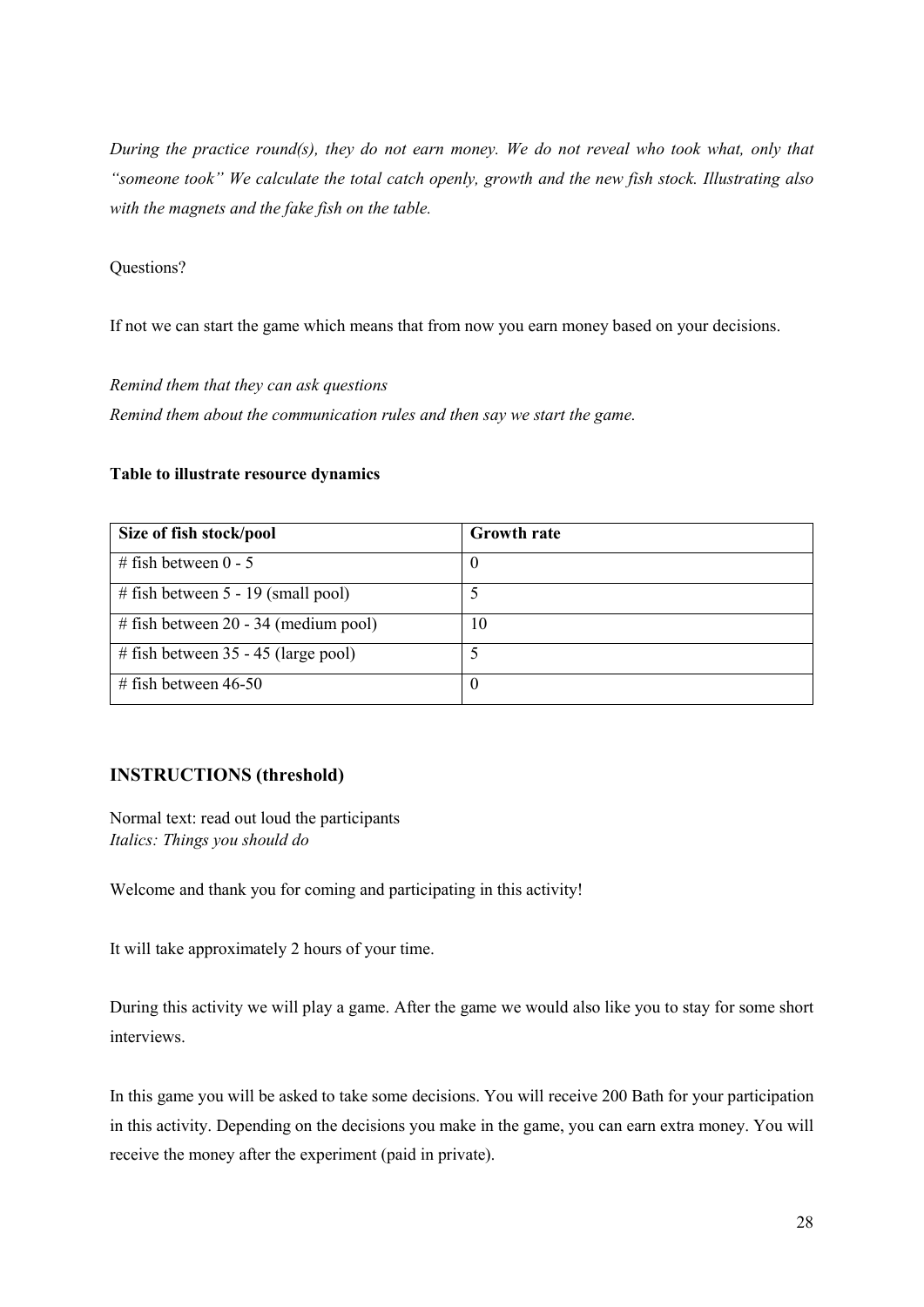Why do we use money? We do not expect that the money you earn is a payment for taking part in the activity, nor the reason for you to be here. We use money because the exercise requires that you make some economic decisions that have consequences. It is to make the game realistic.

Before we start we want you to sign a consent form. The consent form says you are here voluntarily. It also informs you that the decisions that you take today will be anonymous. It will not be known to the other participants. Also when we analyze the results we will use numbers and color coding to identify you.

You will now be divided into groups of 4 people and thereafter we will explain the procedure more in detail.

#### Group division

*Make group division. Each subject randomly picks a note which tells which group (color assigned) he will be assigned to and which number (1-4) he will be identified in that group (1-4). So for example if we have three groups playing at the same time we could have something like Blue (1,2,3,4); Gren (1,2,3,4) and Brown (1,2,3,4)* 

*Think about how to deal with people from the same family (e.g. siblings, cousins) or close friends. Avoid putting in the same group if possible.* 

#### Explain common access to a fishing water (e.g. the sea)

In this game, we want you to imagine that you in this group have common access to a fishing ground (e.g. the sea).

#### *Place the fish on the table, represented by the 'fake fish'*

Although in reality it is impossible to know exactly how much fish there is in the sea, in this game we ask you to pretend that we can know how much fish there is.

Each of you can catch this fish from this common resource.

#### Explaining the game, catch, procedure etc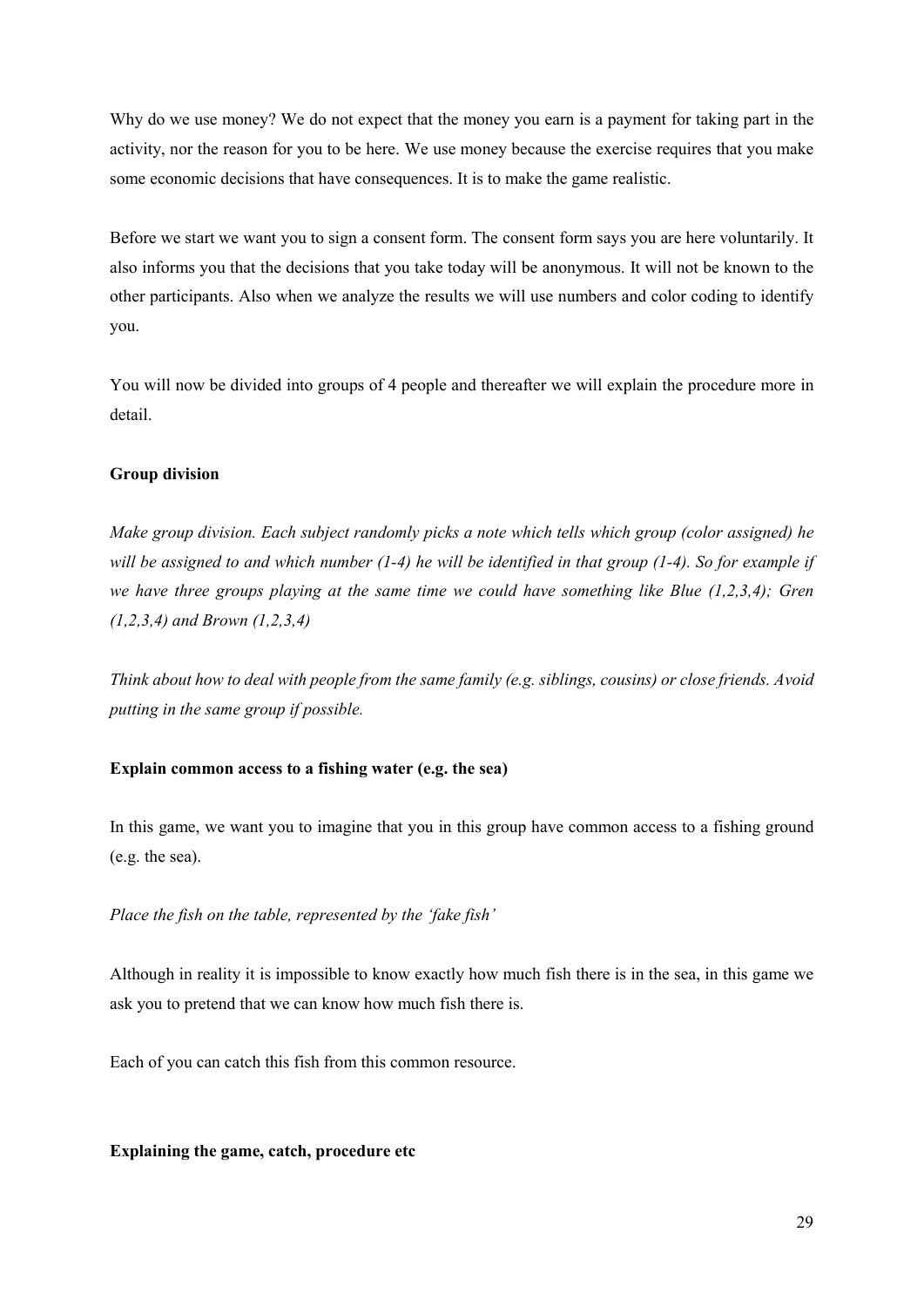The game we will play lasts several rounds and in each round you take an individual and anonymous decision of how much fish to catch in that particular round.

For each fish you catch you get 20 Bath. So for example if you catch 20 fish you will earn  $20*20 = 400$ Bath.

So how do we keep track of you catch?

*Introduce the records. Explain the procedure.* 

#### *Show the decision protocol (which should be foldable to ensure anonymity)*

In each round/period you mark how much fish you want to catch (the assistants are here to help you with this if you need). You can choose a number between 0 and the current number of fish available (that is in the pool). These protocols will be collected by the assistants after each decision round. The assistants will give them to the experimental leader after each decision round.

*Make sure that decisions are anonymous by for example using dividers or let them sit with their back towards each other's back.*

The experimenter leader will in each round sum up the fish catch of the whole group. He/she will calculate the new stock size. You will get this information from the assistants (plus total catch in each round and earnings) on your protocol.

#### Explain that the resource is dynamic and grows

Now we will explain how the fish grows, which will be indicated by these symbols. *Show with the symbols* 

The fish reproduce/grows between each new round. How much the fish stock grows depends on how many fish your group left in the previous round. We start with 50 fish in the first round. After the catch, if there is 46-50 fish left the stock does not grow. If there is 35-45 fish in the stock (big pool/pond/stock), there will be 5 more fish in the next round *Show with the magnets on the board how the stock grows from the biggest stock sizes.*

If there is so much fish in the sea as in this "hypothetical" case– they may compete for food and have a hard time of finding each other to reproduce with the result that the fish stock does not grow so much.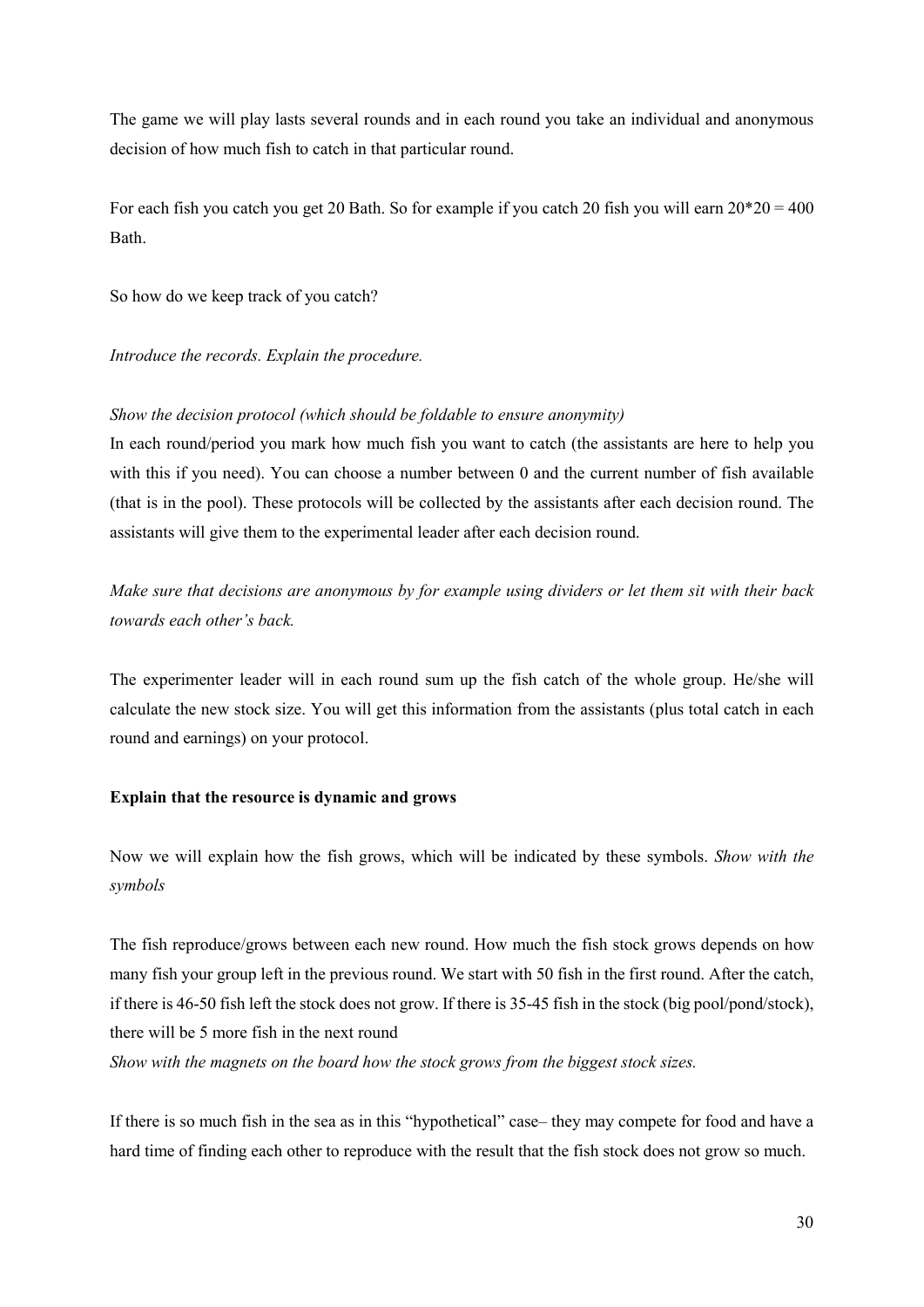If there is 20-34 fish in the stock (middle pool/pond/stock), there will be 10 more fish in the next round.

*Show with the magnets on the board how the stock grows from the middle stock.* Here there is enough fish so that they can find mating partners and not too much so they compete for food*.* 

If there is 5-19 fish in the stock (small pool/pond/stock), there will be 1 more fish in the next round. *Show with the magnets on the board how the stock grows from the small stock. Reference to fish site: if there is too little fish they don't find enough partners and cannot reproduce.*

For stock sizes below 5, the fish stock doesn't grow at all.

As long as there is fish to catch, the game continues for a number of rounds and you can earn money. We will not tell you the exact number of rounds. If there is no fish the game ends and you will not earn any more money.

*If someone asks about how to share a harvest that is larger than the stock, answer: we will share proportionally according to your catch claim.* 

Note there is an abrupt drop in the fish growth. If the number of fish is below 20, the fish stock can only grow by one fish per round. *Point to the small pool in the magnet board and in the table.* If you want to be in the middle pool where the fish stock grows by 10 fish per round, the total catch of the group must be zero for some rounds. *Show example on the board.* 

#### Examples

There are 50 fish in the beginning of the experiment. If you, for example, catch together 20 fish (for example 3+4+6+7) there are 30 fish left and the stock will then grow with 10 more fish. Then the fish stock will consist of  $(50-20+10) = 40$  fish in round 2.

So now there is 40 fish. If you then catch 25 fish in total  $(10+5+5+5)$  there are 15 fish left and the stock will then grow with 1 more fish. Then the fish stock will consist of  $(40-25+1) = 16$  fish in round 3.

*Use the material (wooden fish and fish symbols when going through this example)*

#### Communication?

What can you talk about?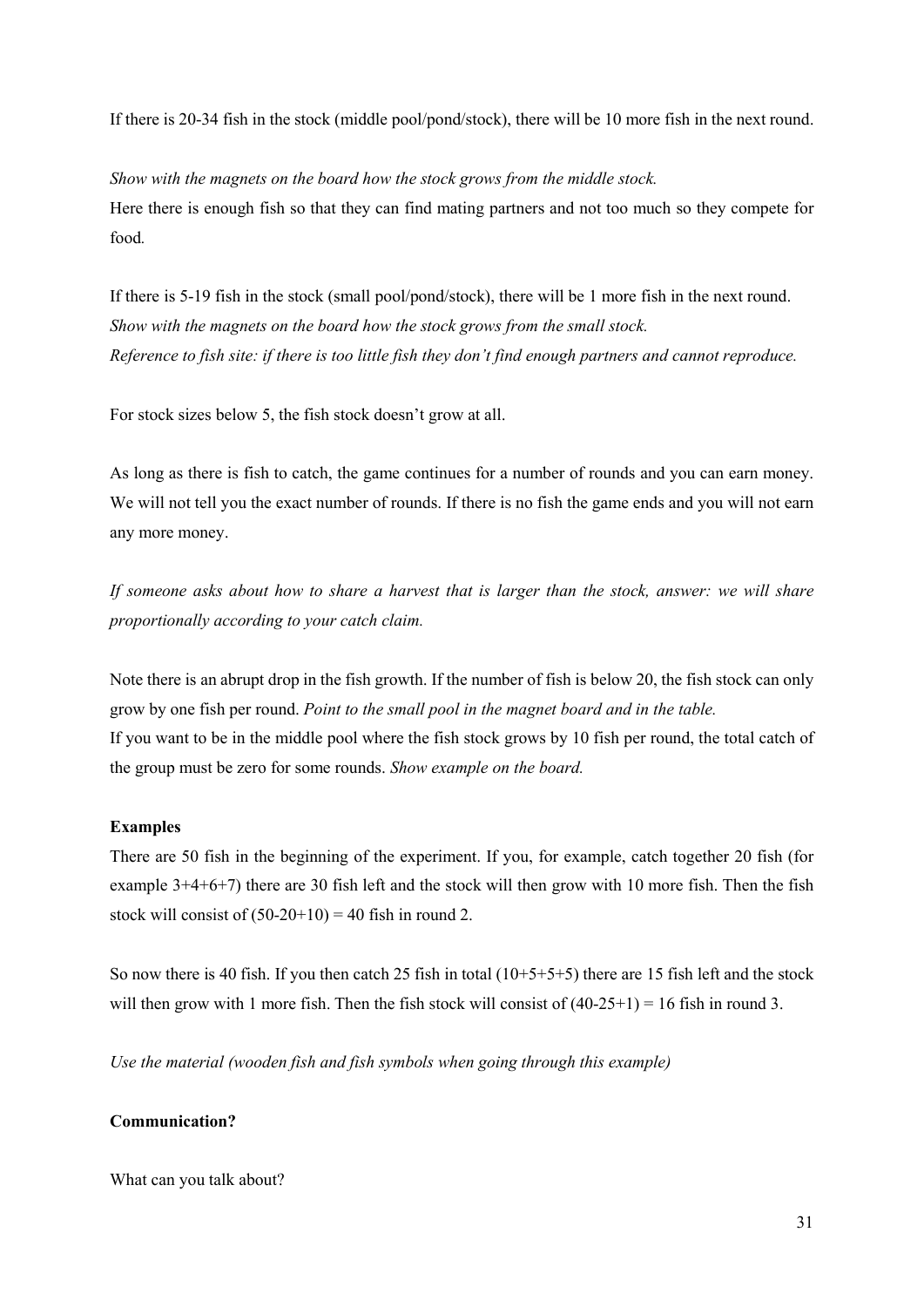You should not show the catch decision on balance sheet or the protocol to the other people in your group *(point to the balance sheet and protocol again)*.

However, you can talk to each other. You can talk about the game, the rules and your decisions but you cannot make any threats or arrangements for side-payments during or after this activity.

In case you have any questions just ask any of the assistants

Summary:

- The four of you share this fishing ground
- In each round you will take an individual decision of how many fish to catch
- As long as there is fish left the game continues (until the experimenter leader stops)
- The fish recovery depends on how much fish there is (point to magnets)
- Each fish is worth 20 bath.
- We do not tell you how many rounds we will play.

#### *Do practice rounds*

*During the practice round(s), they do not earn money. We do not reveal who took what, only that "someone took" We calculate the total catch openly, growth and the new fish stock. Illustrating also with the magnets and the fake fish on the table.*

#### Questions?

If not we can start the game which means that from now you earn money based on your decisions.

#### *Remind them that they can ask questions*

*Remind them about the communication rules and then say we start the game.* 

#### Table to illustrate resource dynamics

| Size of fish stock/pool                | <b>Growth rate</b> |
|----------------------------------------|--------------------|
| # fish between $0 - 5$                 | -0                 |
| # fish between $5 - 19$ (small pool)   |                    |
| # fish between $20 - 34$ (medium pool) | 10                 |
| # fish between $35 - 45$ (large pool)  |                    |
| # fish between $46-50$                 | $\left( \right)$   |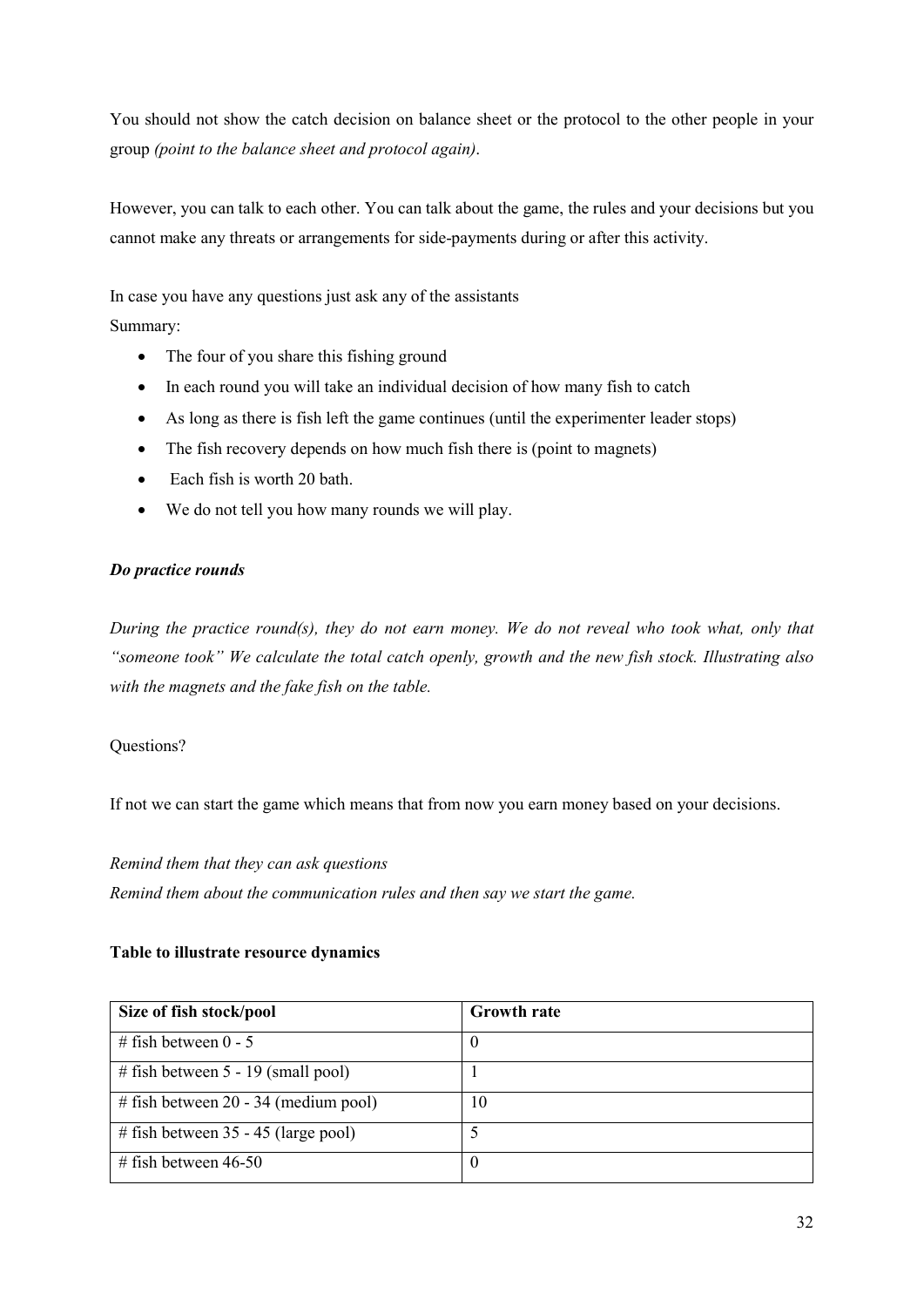## PROTOCOL

Participant no

| Round | Catch | Earning<br><b>Bath</b> | Round | Catch | Earning<br><b>Bath</b> | <b>Round</b> | Catch | Earning<br><b>Bath</b> |
|-------|-------|------------------------|-------|-------|------------------------|--------------|-------|------------------------|
|       |       |                        |       |       |                        |              |       |                        |
|       |       |                        |       |       |                        |              |       |                        |
|       |       |                        |       |       |                        |              |       |                        |
|       |       |                        |       |       |                        |              |       |                        |
|       |       |                        |       |       |                        |              |       |                        |
|       |       |                        |       |       |                        |              |       |                        |
|       |       |                        |       |       |                        |              |       |                        |
|       |       |                        |       |       |                        |              |       |                        |
|       |       |                        |       |       |                        |              |       |                        |
|       |       |                        |       |       |                        |              |       |                        |
|       |       |                        |       |       |                        |              |       |                        |
|       |       |                        |       |       |                        |              |       |                        |
|       |       |                        |       |       |                        |              |       |                        |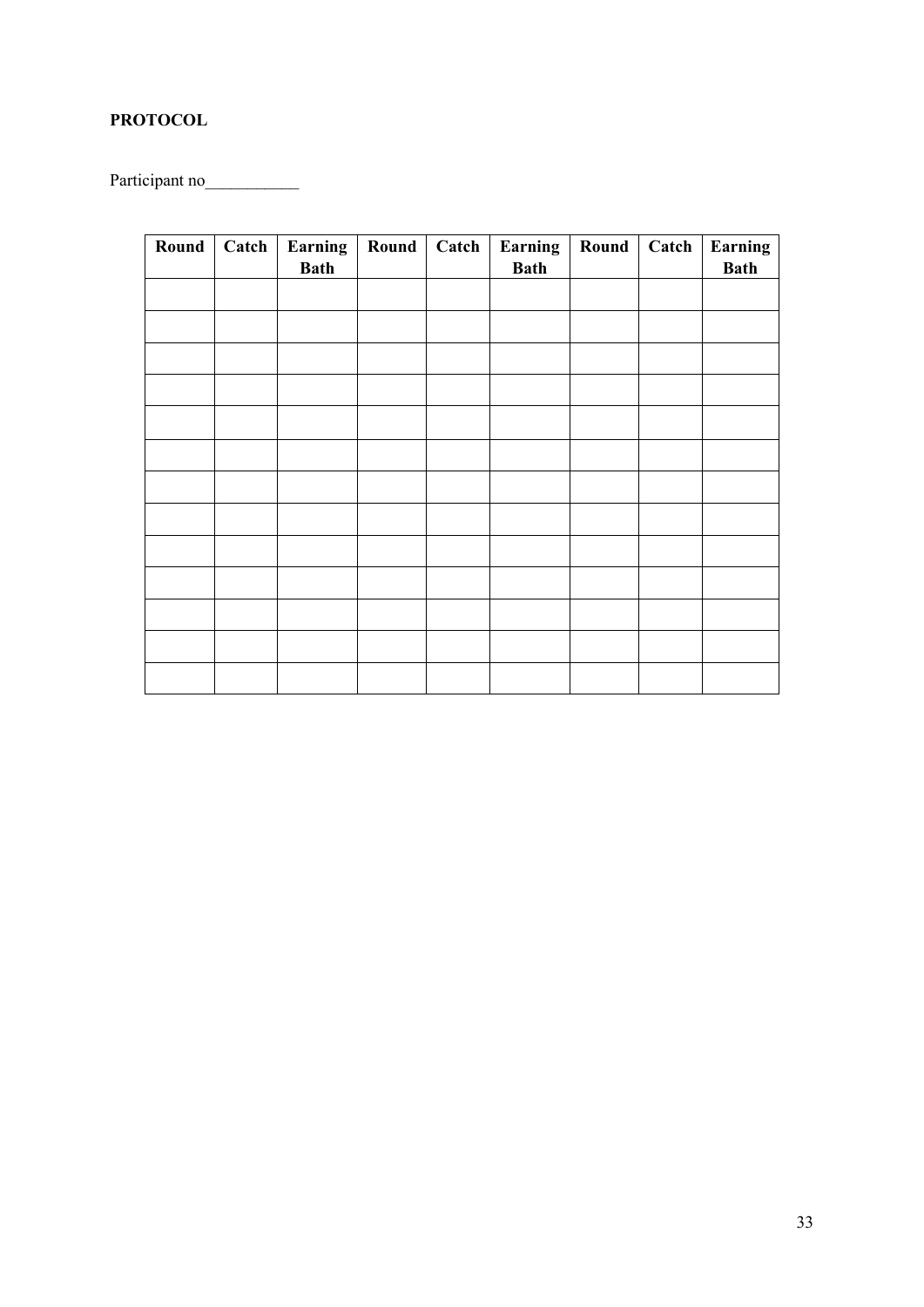## QUESTIONNAIRE (used for the interviews)

## Section 1: Background data

| 1. | Gender: $1. \Box$ Female                                                        |                                       | Male                             |                                                 |        |
|----|---------------------------------------------------------------------------------|---------------------------------------|----------------------------------|-------------------------------------------------|--------|
| 2. | Marital status: 1. $\Box$ Single                                                |                                       | 2.   Married 3.   Divorced/Widow |                                                 |        |
| 3. | Age: (specify) years old                                                        |                                       |                                  |                                                 |        |
| 4. | Education:                                                                      |                                       |                                  |                                                 |        |
|    | 1. $\Box$ No formal education<br>3. $\Box$ Secondary school                     | $2_{\cdot}$<br>4.   Vocational school |                                  | Primary                                         | school |
|    | $5. \Box$ Bachelor degree                                                       |                                       |                                  | 6. $\Box$ Higher than bachelor degree (specify) |        |
| 5. | Size of Household:                                                              |                                       | persons (including yourself)     |                                                 |        |
| 6. | No. of working household members (also includes unpaid work such as housework): | persons (including yourself)          |                                  |                                                 |        |

7. Household income (Baht/month): (If anyone has more than one source of income, please specify by source of income separately. Unit of household means they share their income)

| Household member        | Source of income | Monthly income (Baht) |
|-------------------------|------------------|-----------------------|
| Yourself<br>$\mathbf 1$ | Fishery          |                       |
| 2.<br>Yourself          | Daily worker     |                       |
| Your wife<br>3.         |                  |                       |
| 4. Your son             |                  |                       |
| 5.                      |                  |                       |
| 6.                      |                  |                       |
| 7 <sub>1</sub>          |                  |                       |
| 8.                      |                  |                       |
| Total household income  |                  |                       |

8. Household expenditure:\_\_\_\_\_\_\_\_\_\_\_\_\_\_\_\_\_\_\_\_\_\_\_\_\_ Baht/month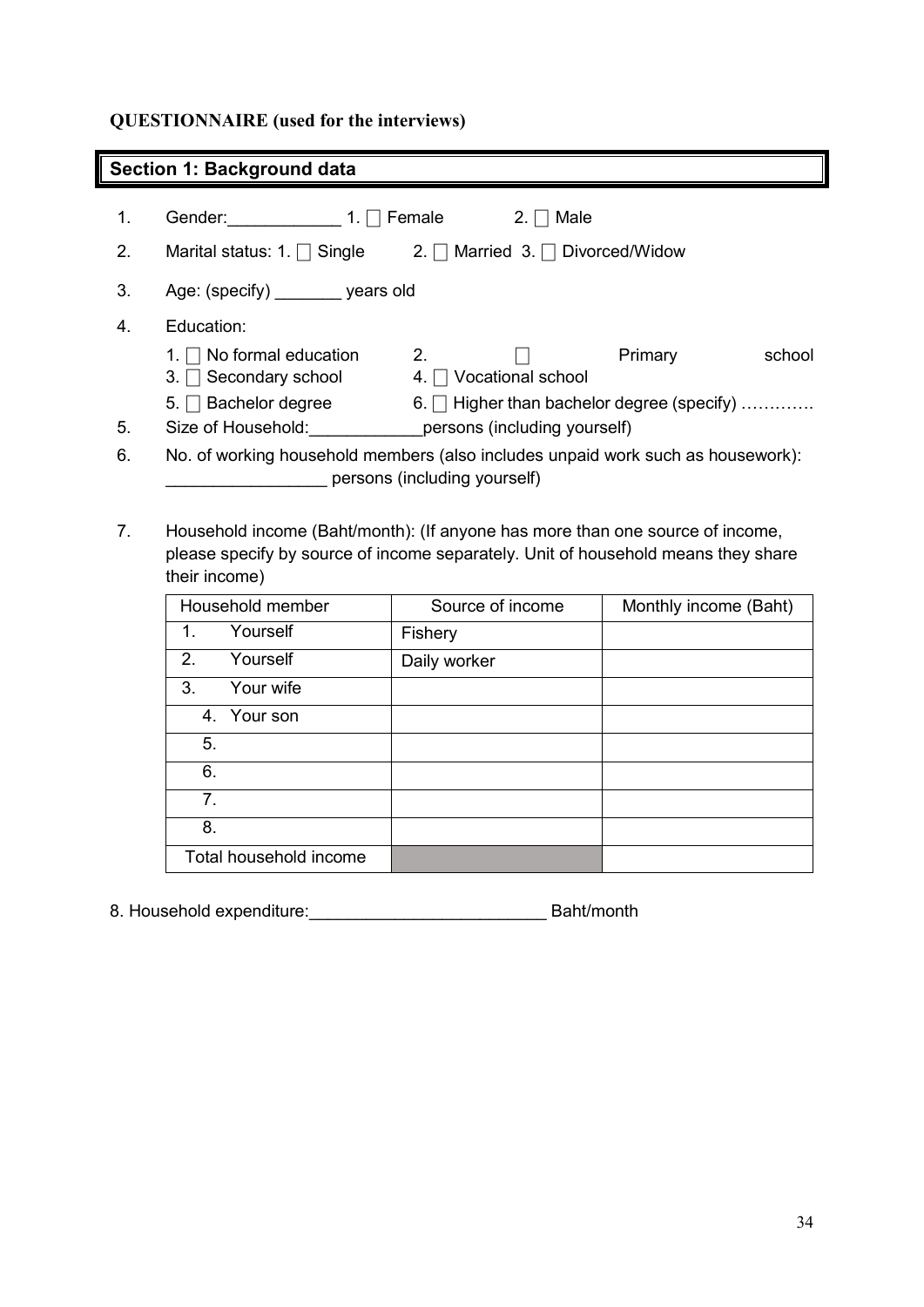|  |  |  | 9. Were you born in Tha Chat Chai village? |  |  |
|--|--|--|--------------------------------------------|--|--|
|--|--|--|--------------------------------------------|--|--|

| 1. $\Box$ No                                                                    |         |
|---------------------------------------------------------------------------------|---------|
| 2. $\Box$ Yes, 1. $\Box$ Only women                                             |         |
| 2. $\Box$ Only children                                                         |         |
| 3. □ Both women and children                                                    |         |
|                                                                                 |         |
|                                                                                 |         |
| 12. Do you expect your children continue working on fishery?                    |         |
| yes, I expect them continue working on<br>1. $\Box$                             | fishery |
| 2. $\Box$ No, I want them to work other jobs                                    |         |
|                                                                                 |         |
| 13. Do you want to have side income from other sources?                         |         |
|                                                                                 |         |
|                                                                                 |         |
| 3. □ I already have side income from (specify) ________________________________ |         |
|                                                                                 |         |
| 14. Do you think you will change to work in another job in the future?          |         |
|                                                                                 |         |
|                                                                                 |         |
| $2. \Box$ No, because $\Box$                                                    |         |
|                                                                                 |         |
|                                                                                 |         |

15. How long have you been as a fisherman? \_\_\_\_\_\_\_\_\_\_\_\_\_\_\_\_\_\_\_\_\_\_\_\_ years.<br>16. Do you have your own boat?

| 16. Do you have your own boat? |                                                                          |       |
|--------------------------------|--------------------------------------------------------------------------|-------|
| 1. $\Box$ No                   | 2. $\Box$ Yes, I have                                                    | boats |
|                                | $\overline{a}$ , and the contract of $\overline{a}$ , and $\overline{a}$ |       |

17. Describe briefly the gear you use for fishing you have (access to):

| 18. How many hours per day (approx.) or how many day per week do you spend on fishing |  |  |  |  |  |  |  |
|---------------------------------------------------------------------------------------|--|--|--|--|--|--|--|
| activities?                                                                           |  |  |  |  |  |  |  |

 $\_$  , and the set of the set of the set of the set of the set of the set of the set of the set of the set of the set of the set of the set of the set of the set of the set of the set of the set of the set of the set of th  $\_$  , and the set of the set of the set of the set of the set of the set of the set of the set of the set of the set of the set of the set of the set of the set of the set of the set of the set of the set of the set of th  $\_$  , and the set of the set of the set of the set of the set of the set of the set of the set of the set of the set of the set of the set of the set of the set of the set of the set of the set of the set of the set of th

\_\_\_\_\_\_\_\_\_\_ hours/day or \_\_\_\_\_\_\_\_\_\_\_\_\_ day/week

19. How do you know where you can catch fish/sea animals?

#### 20. How do you normally catch fish/sea animals?

- 1.  $\Box$  by yourself<br>2.  $\Box$  toge together with other fishermen and sharing income 3.  $\Box$  others (specify)
- 21. How much percentage of the sea animals you consume and sell of your total catch?

 $\_$  , and the set of the set of the set of the set of the set of the set of the set of the set of the set of the set of the set of the set of the set of the set of the set of the set of the set of the set of the set of th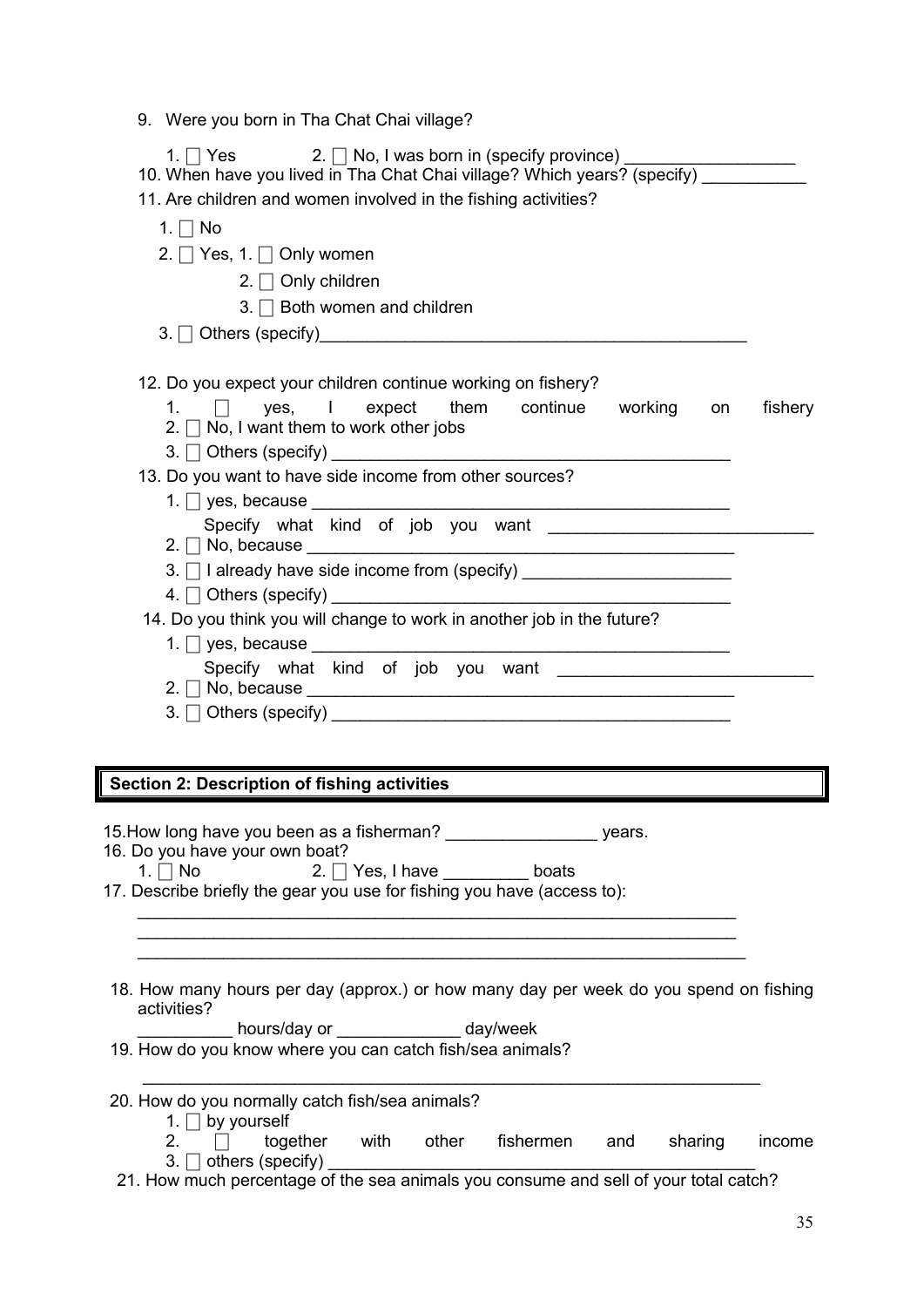- 1. Consume \_\_\_\_\_\_\_% of your total catch and sell \_\_\_\_\_\_\_\_% of your total catch
- 2. Others (specify)

#### Section 3: Knowledge and attitudes about the fish abundance in the area

*To what extent do the respondents agree with the following statements? Mark on the scale 1- 5 (where 5 means agree completely and 1 disagree completely)*

22. I have a good knowledge about variations in fish abundance, e.g. where and when to expect fish:

| Completely<br>disagree | <b>Disagree</b> | Neither agree<br>nor disagree | Aaree | Completely<br>agree |
|------------------------|-----------------|-------------------------------|-------|---------------------|
| Comments:              |                 |                               |       |                     |

23. I believe that our current fishing (generally in the community/in Thailand) will affect the abundance of fish in the future:

| Completely<br>disagree<br>Comments: | <b>Disagree</b> | Neither agree Agree<br>nor disagree | Completely<br>agree |
|-------------------------------------|-----------------|-------------------------------------|---------------------|

24. I think that I will be able to make a good living from fishing in the next 10 years.

| Completely<br>disagree            | <b>Disagree</b> | Neither agree<br>nor disagree | Agree | 5<br>Completely<br>agree |
|-----------------------------------|-----------------|-------------------------------|-------|--------------------------|
| that<br>Reason                    | vou             | agree:                        |       |                          |
| Reason that you <b>disagree</b> : |                 |                               |       |                          |

25. Have you ever experienced a sudden (more dramatic) change in fish abundance? This would be something more dramatic then a seasonal variation, where you really notice that a particular specie(s) seems to have disappeared:

Yes\_\_\_\_\_\_ No\_\_\_\_\_\_\_\_

If yes, describe how you noticed, which specie, when it was (approx year), if the change persisted for a long time (how long), what you think caused the change etc:

| Which        | species | that $\vert$ How long have you noticed it $\vert$ |  | What         | caused | they |
|--------------|---------|---------------------------------------------------|--|--------------|--------|------|
| disappeared? |         | disappeared?                                      |  | disappeared? |        |      |
|              |         |                                                   |  |              |        |      |
|              |         |                                                   |  |              |        |      |
| 2.           |         |                                                   |  |              |        |      |
|              |         |                                                   |  |              |        |      |
| 3.           |         |                                                   |  |              |        |      |
|              |         |                                                   |  |              |        |      |
| 4.           |         |                                                   |  |              |        |      |
|              |         |                                                   |  |              |        |      |